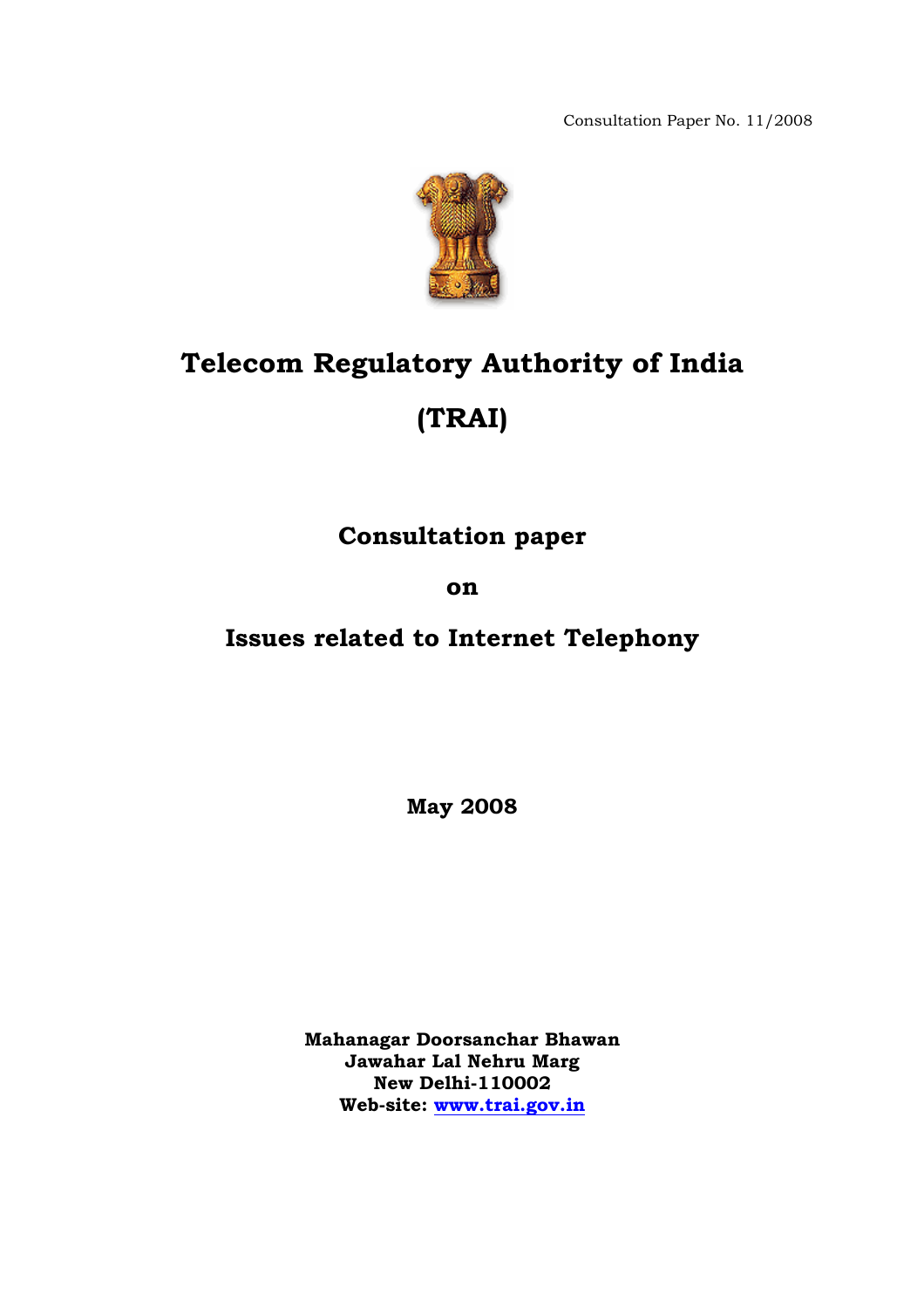# **Content**

|              | <b>Title</b>                                   | Page           |
|--------------|------------------------------------------------|----------------|
|              | Preface                                        | $\overline{2}$ |
| Chapter 1    | Introduction                                   |                |
| Chapter 2    | Technical aspects of Internet telephony        |                |
| Chapter 3    | Regulatory Issues                              |                |
| Chapter 4    | Issues for Consultations                       | 34             |
| Annexure-I   | International Experiences                      |                |
| Annexure-II  | Present Interconnection practices &            |                |
|              | Interconnection Usage Charges (IUC) regime in  |                |
|              | reference to Internet telephony within country |                |
| Annexure-III | 52<br>Telephone Number Mapping (ENUM)          |                |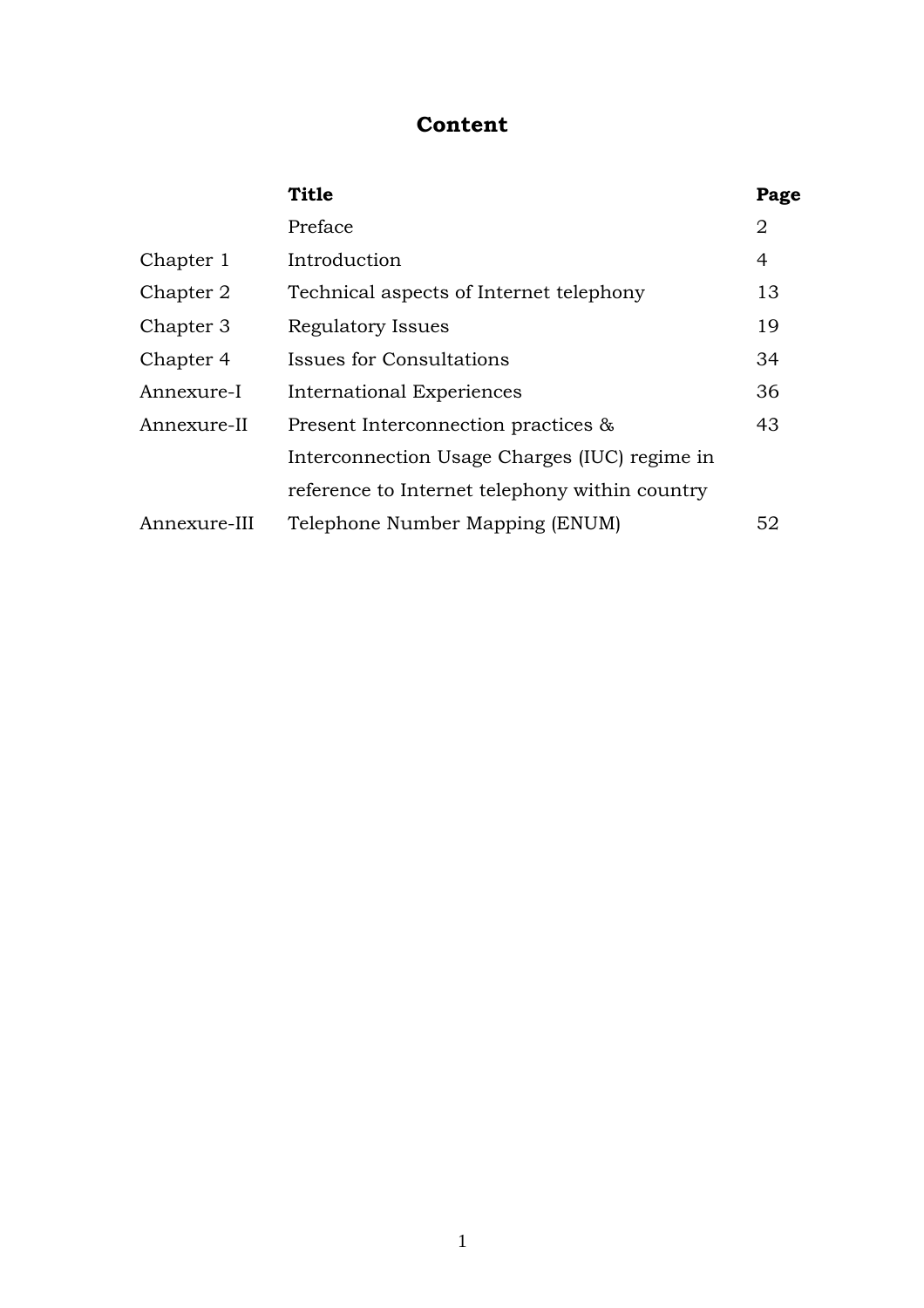#### **PREFACE**

Over the past decade, the telecommunications industry has witnessed rapid changes in the way people and organizations communicate. Many of these changes spring from the explosive growth of the Internet and from applications based on the Internet Protocol (IP). The present world scenario indicates that Internet has become a ubiquitous means of communication, and the total volume of packet-based network traffic has quickly surpassed traditional voice (circuit-switched) network traffic.

Technologies that use the Internet to deliver voice communications have the potential to reduce costs, support innovation, and improve access to communications services within developing countries and around the world resulting in reduced digital divide.

Use of Internet telephony for calling Public Switched Telephone Network (PSTN) / Public Land Mobile Network (PLMN) abroad has already generated competition in the International Long Distance (ILD) sector and enabled the reduction in tariff for the benefit of subscribers. Similar impact of opening of Internet telephony is expected in the National Long Distance (NLD) sector also. However, this will require examination of certain regulatory issues like interconnection, numbering, lawful interception, emergency number dialing, Quality of Service (QoS) etc.

In order to take forward meaningful examination of the relevant issues and to provide necessary platform Telecom Regulatory Authority of India has issued this Consultation Paper. The comments and other inputs provided by the stakeholders would enable the Authority in examining present licensing conditions and suitably addressing the impediments to facilitate Internet Telephony services to end users in country. The consultation paper is available on TRAI's website [\(www.trai.gov.in\)](http://www.trai.gov.in/).

2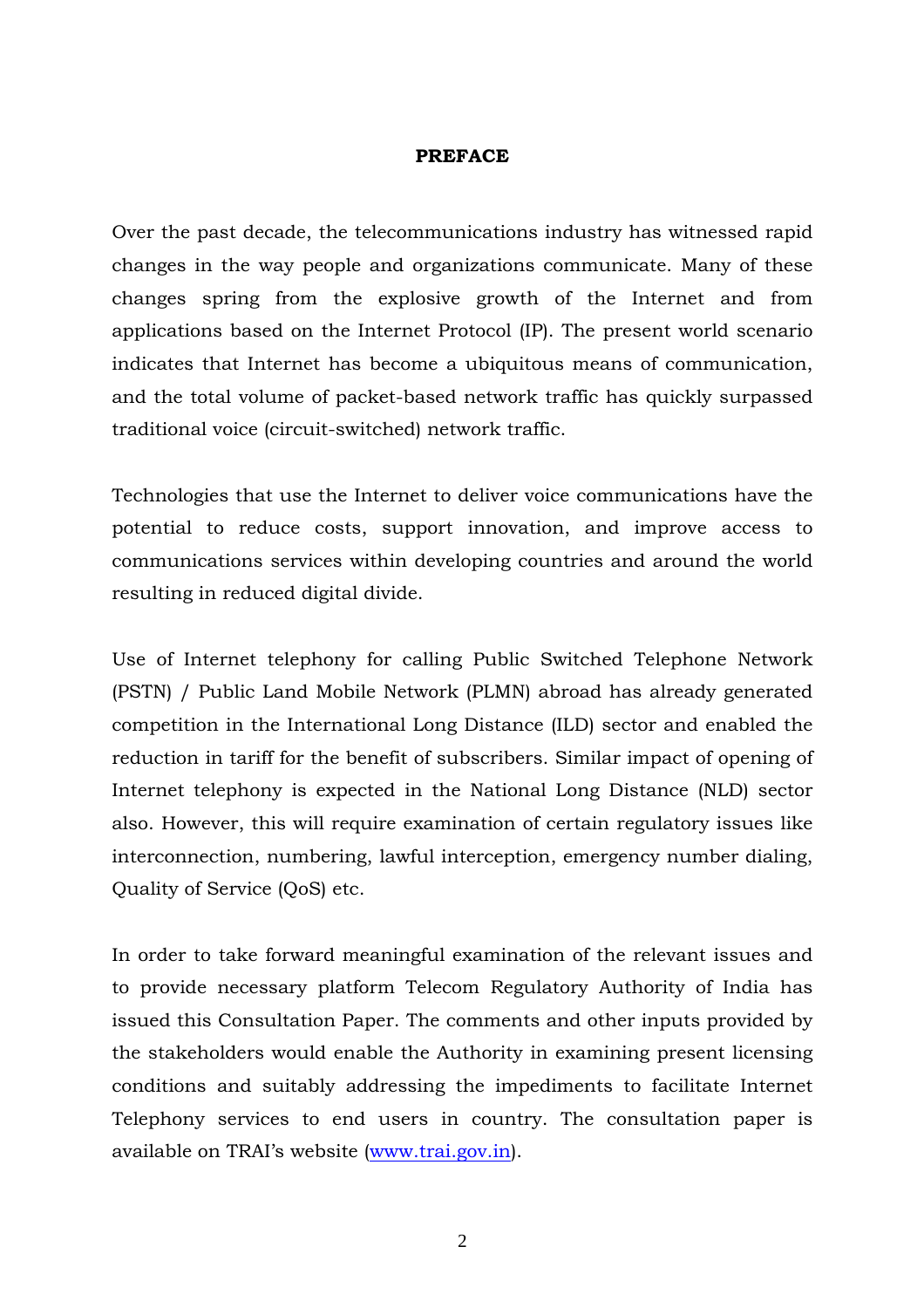The stakeholders are requested to send their comments preferably in electronic format on the various issues raised in consultation paper by 9th June 2008. In case of any clarification/information, please contact Sh. S. K. Gupta, Advisor (Converged Network), Tel.No. +91-11-23217914, Fax: +91- 11-23211998 or email at skgupta@trai.gov.in or guptask61@gmail.com

> (Nripendra Misra) Chairman, TRAI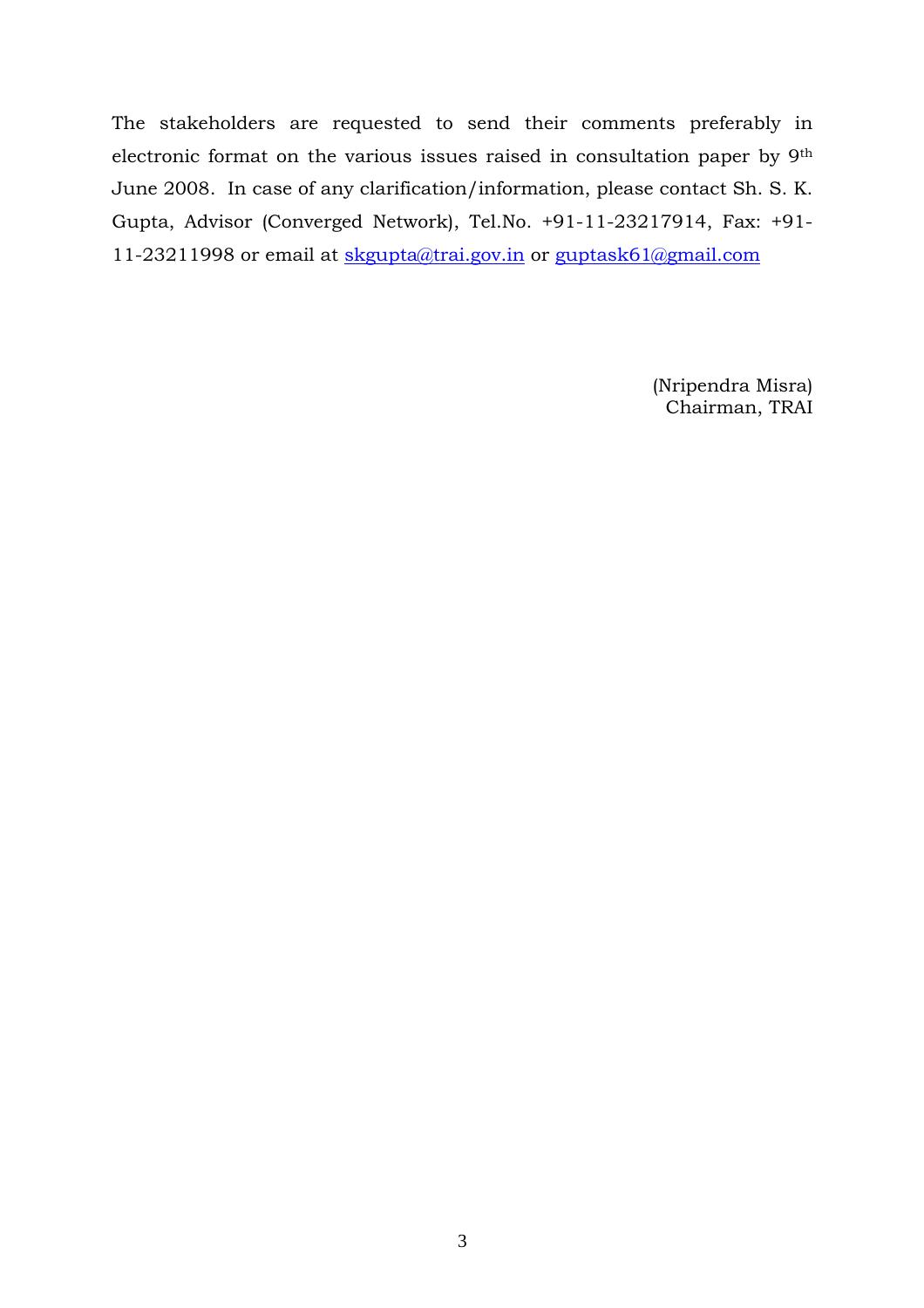# **Chapter-1 Introduction**

# 1.1 **Internet Protocol (IP)**

- 1.1.1 Internet Protocol (IP) was designed to provide robust & resilient networks with scalability in reference to applications & number of users it can support. Deployment of IP Networks by telecom service providers across the world is widely favored. Consequently there is a surge in number of services which telecom service provider's can offer with the use of IP based networks. Data Services include Applications Assured Infrastructure, Local Area Network (LAN), Storage Area Network (SAN), Frame Relay, Asynchronous Transfer Mode (ATM) services, Multi-protocol Label Switching (MPLS), multimedia and voice services over a single IP infrastructure. IPSec service is offered for creating encrypted tunnels over the Internet for providing secured connectivity between multiple business sites. Managed Firewall services, an integrated combination of hardware & software are available for meeting Internet security demands. Hosted IP Telephony, Integrated voice and data capabilities are an inherent feature of our global IP VPN platform using MPLS technology to deliver assigned Class of Service and good quality voice Telephony.
- 1.1.2 Popularity of IP Networks therefore is increasing as indicated by tremendous rise in IP traffic. As per Cybermedia Center, Osaka University, IP traffic growth rate related to data traffic is 100% on year-to-year basis as compared to 8% growth of conventional TDM voice traffic. It is projected that in near future IP Based Networks will be favored by service providers as well as end-users.
- 1.1.3 Internet Telephony is one of the important IP based service driving its growth. This paper attempts to deliberate various issues related to provision of Internet telephony in India and seeks comments of stakeholder on need and timing to liberalise present regulatory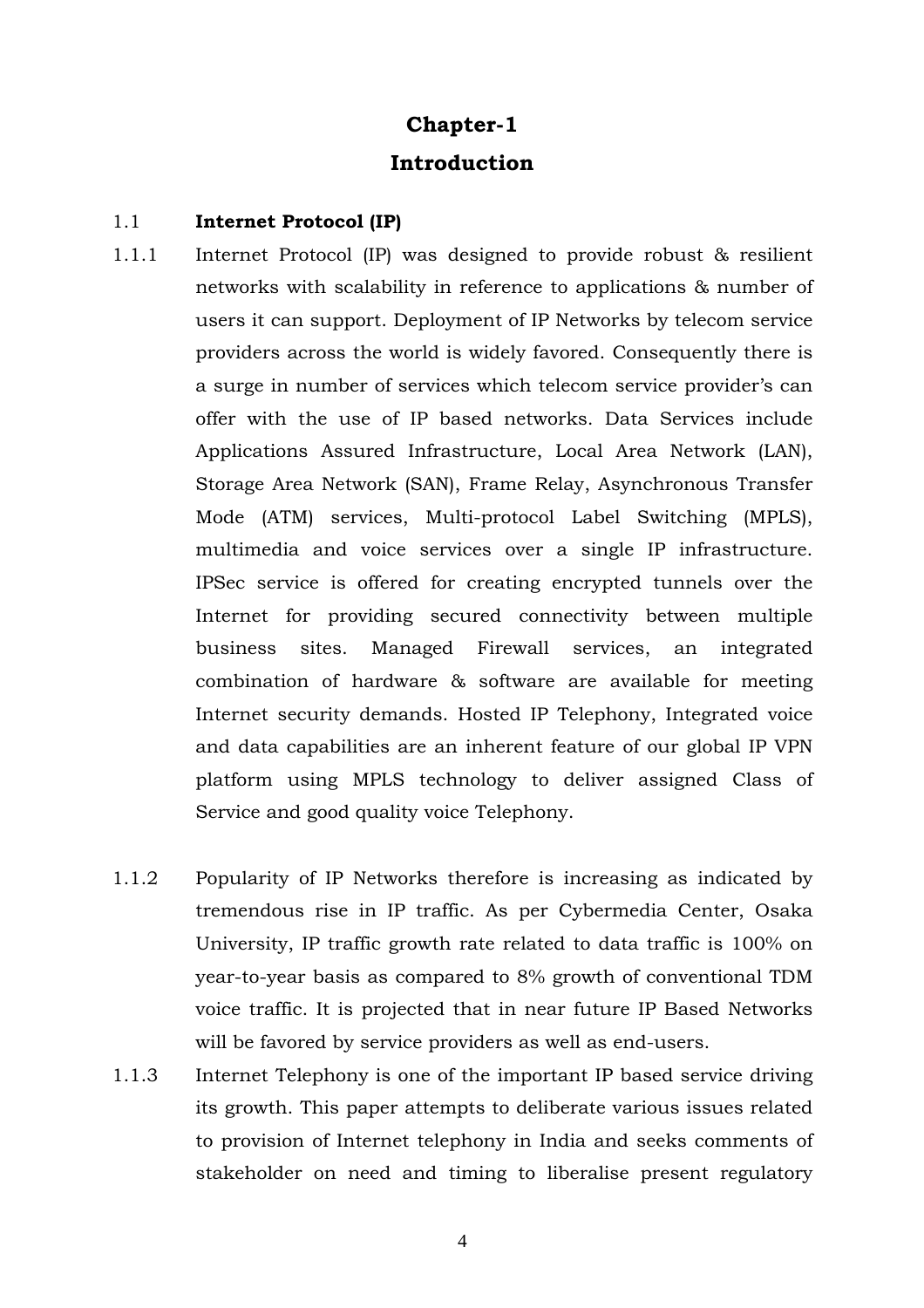restriction as applicable to Internet telephony in existing Internet Service Providers (ISPs) licensing regime.

# 1.2 **Definition of Internet Telephony**

1.2.1 International Telecommunication Union-Telecommunication Standardization Sector (ITU-T) Study Group 2 (SG2) has given explanation of the term "**IP Telephony**" as given below:

*"IP is an abbreviation for Internet Protocol. It is a communications protocol developed to support a packet-switched network. The protocol has been developed by the Internet Engineering Task Force (IETF). IP telephony is the exchange of information primarily in the form of speech that utilizes a mechanism known as Internet Protocol."*

1.2.2 There are two major categories for voice transmission over IP networks based on type of IP network used. When voice is transmitted over public Internet, it is termed as **Internet Telephony or IP Telephony**. Similarly when voice is transmitted over managed IP networks, it is termed as Voice over IP (VoIP). The primary difference between voice services on managed and unmanaged IP Networks is quality of speech. However this difference is getting diminished with technological advancement, new coding techniques and availability of higher bandwidth as provided by broadband connections.

# 1.3 **Drivers for Internet telephony**

1.3.1 User-friendly devices, improved voice quality, convergence of networks, and reducing cost of offering of new services are some of the important drivers for the growth of Internet telephony. On the technological front, digitization, new coding techniques, increasing computing power, and development of universal IP standards, have made it possible to have ubiquitous low-cost converged multimedia devices. Convergence further helps service providers to use same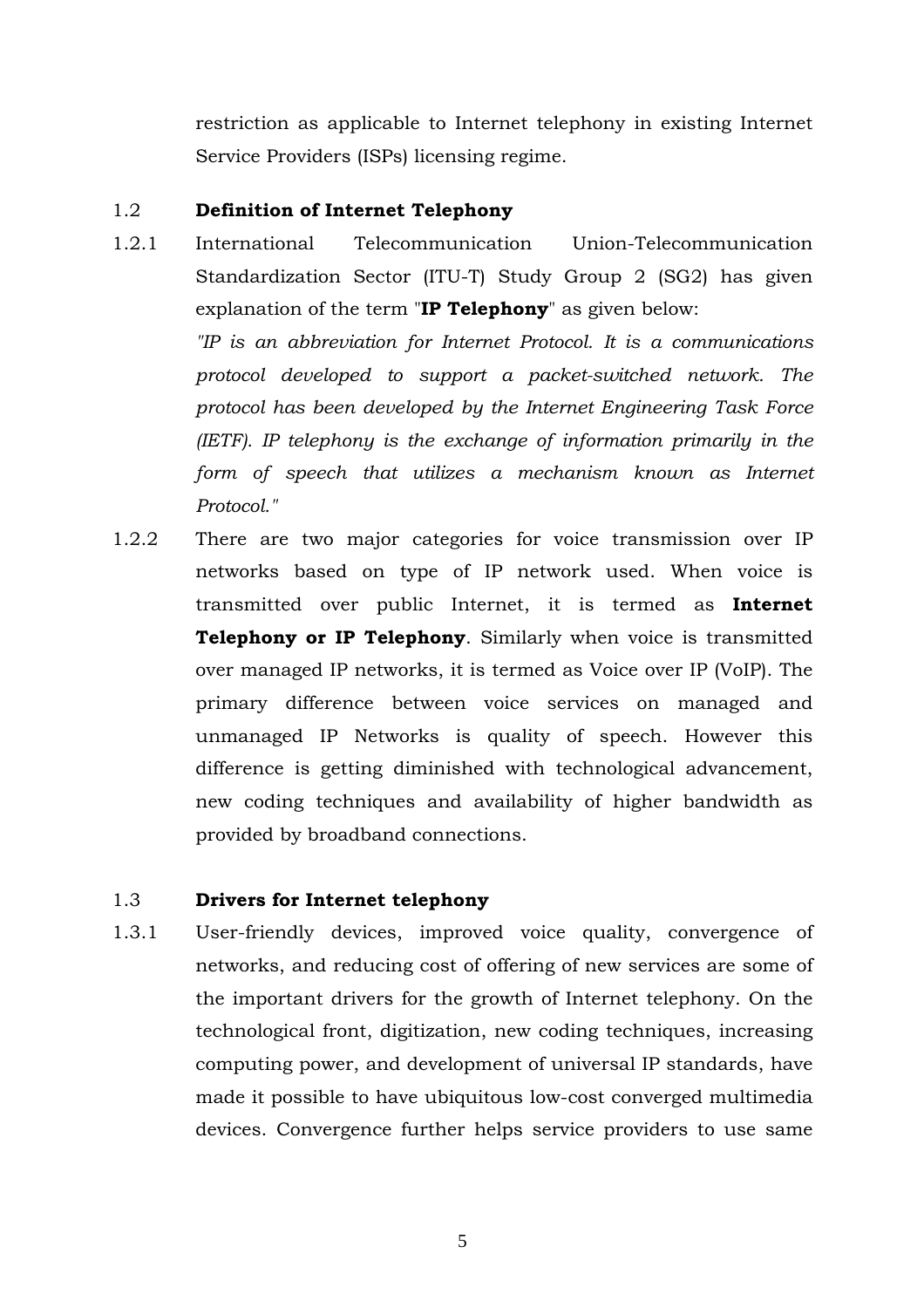platform for offering new value added services resulting in reduction of service provisioning cost and increase in revenue.

1.3.2 A report published recently by analyst company Point Topic estimates that annual global revenues from retail IP telephony services grew from \$1,834 million in 2005 to \$6908 million in 2006. Western Europe alone, which has the largest number of IP subscribers, produced \$2639 million in revenue. The Asia-Pacific region with almost the same number of subscribers (about 14.5 million) generated \$1750 million, estimates. Monthly ARPU for North America VoIP (Internet telephony) subscribers stood at \$20. Western Europe, South Asia and East Asia all came in at \$15. In Asia Pacific and Latin America, ARPU stood at \$10. It is also found that the more VoIP (Internet telephony) is offered as a part of a bundle of services, generating higher average monthly revenue. (Refer chart 1)



Chart 1: VoIP subscribers 2005-2006, (in 000s) Source: Point-topic

1.3.3 Another report indicates that Voice over broadband remains the top application driving service providers to invest in Internet telephony and IMS networking equipment. Service providers spent more than \$3.9 billion on Internet telephony and IMS equipment in 2007 representing growth of 19% over 2006. Spending on such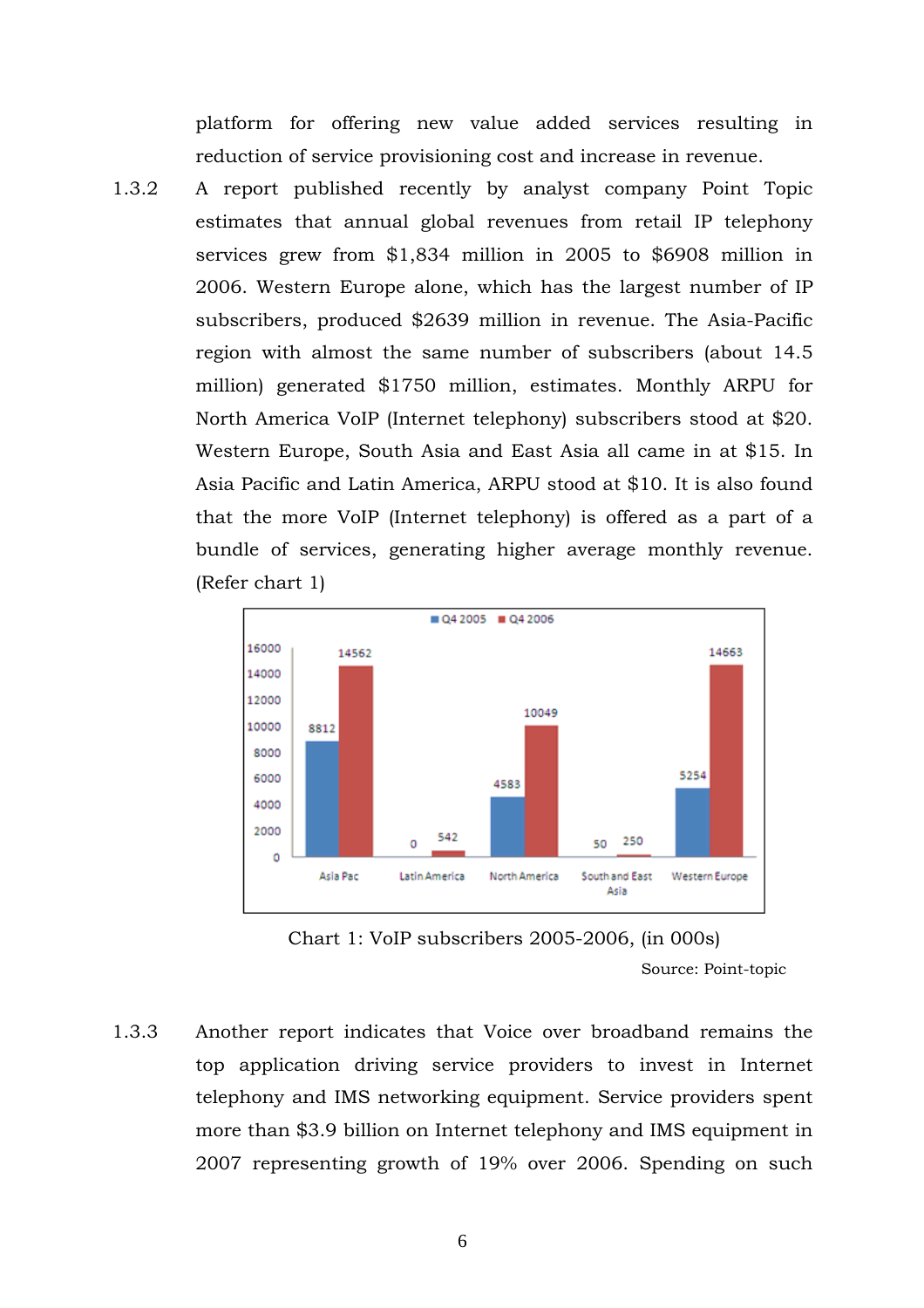technology by service providers worldwide is projected to reach \$8.4 billion in 2011. It is projected that IP Telephony equipment market is maturing. Sale of equipments such as session border controllers, media servers, and voice application servers, will generally grow faster for the next few years.

- 1.3.4 In its report on Trends in Telecommunication Reforms 2006 Regulating in the Broadband World, ITU has also discussed various issues & approaches related to Internet telephony and concluded that it is an important opportunity for developing countries to provide cheaper voice and other services using IP Networks than traditional PSTN/PLMN services. This is likely to extend access to a larger number of citizens resulting in reduced digital divide.
- 1.3.5 Presently the broadband penetration in India is meager at 0.3 percent. One of the reasons for slow growth of Broadband is lack of perceived utility. Allowing PSTN/PLMN connectivity to ISPs may provide a cheaper option to subscribers for making domestic and International long distance calls and may act as a catalyst in boosting the broadband penetration in the country. Not only this, Internet telephony within country may also boost competition in National Long distance sector. As noted earlier while International Internet telephone calls are available at approx. Rs 1/- per minute to many parts of the world, the national call rates are as high as Rs. 2.75/- per minute.
- 1.3.6 Internet telephony has become popular, particularly for making International calls where call charges on PSTN/PLMN are comparatively high. Permission of Internet telephony for making international long distance calls in India has brought down the rates of international calls considerably and presently international Internet telephony calls to different parts of the world are available at Rs. 1/- to Rs. 2/- per minute. These rates are low as compared to international long distance voice call tariff through conventional PSTN/PLMN, which on an average is hovering around Rs. 7.20/ per minute.

7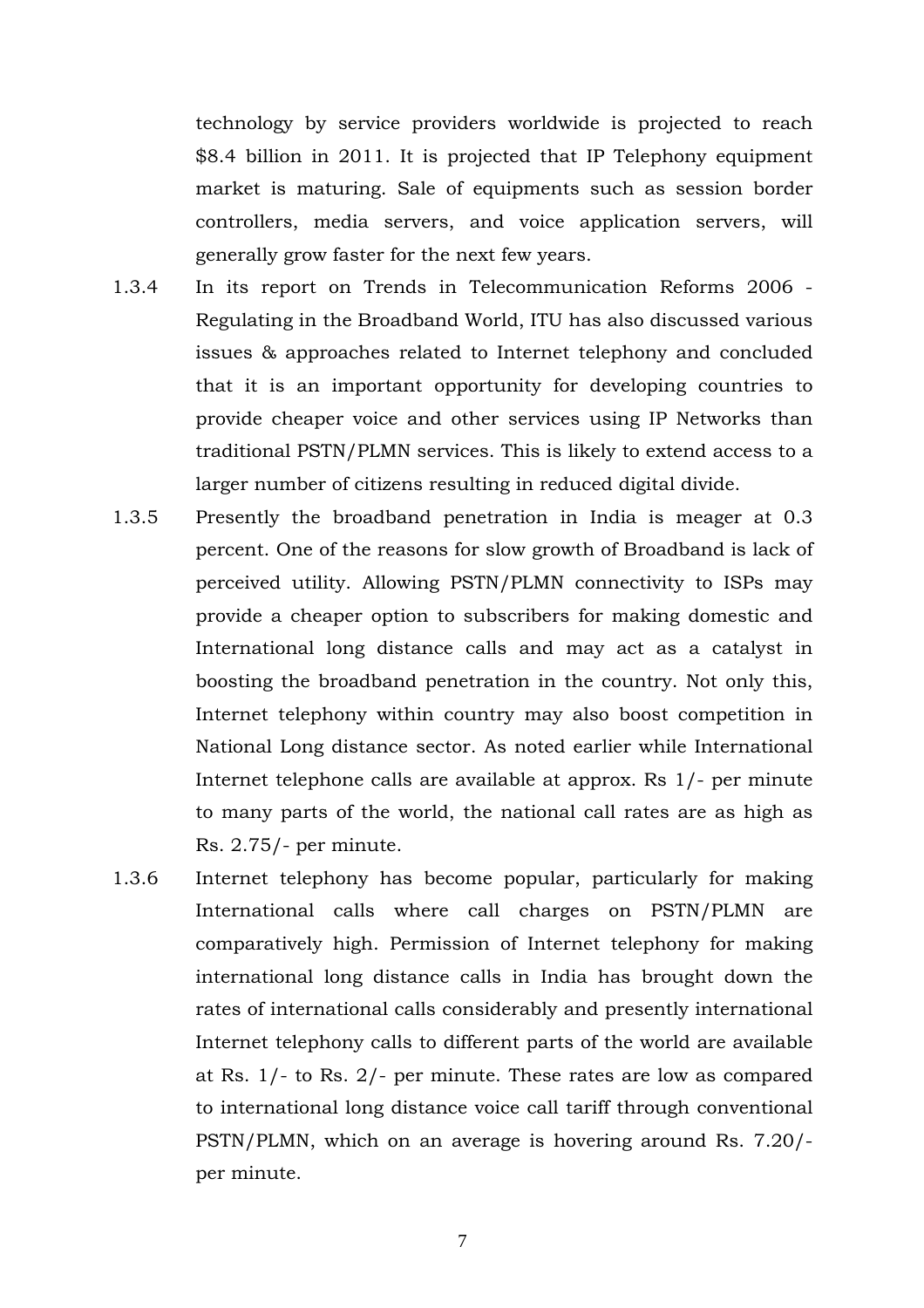#### 1.4 **Evolution of Government policies for Internet telephony**

- 1.4.1 New Telecom Policy' 99 (NTP'99) envisaged that all technologies should be equally permitted for the benefit of consumers. However with regard to Internet telephony, the NTP'99 notes - "*The Internet Telephony shall not be permitted at this stage. However, the government will continue to monitor the technological innovations and their impact on national development and review this issue at an appropriate time*."
- 1.4.2 Subsequently, as the Internet telephony started gaining popularity, Government allowed ISPs to offer Internet telephony Services with effect from April 1, 2002. The then existing ISPs were permitted to offer Internet telephony services only after signing the amended ISP license called Internet Service Provider (including Internet telephony) license. Provisioning of Internet telephony service did not entail any financial implications to ISPs (no additional entry fee and license fee) in the beginning. Initially Internet telephony was permitted only in limited way, as there were restrictions on the type of the technology and devices, which could be used. ISPs were permitted to provide Internet Telephony services through public Internet by use of Personal Computer (PC) or IP based Customer Premises Equipments (CPE) connecting the following:
	- PC to PC: within or outside India
	- PC in India to telephone outside India
	- IP based H.323/ SIP terminal directly connected to ISP node to similar terminals, within or outside India.

Apart from this, voice communication to and from a telephone connected to PSTN/PLMN within country and use of E.164 numbering is prohibited in India.

1.4.3 Department of Telecommunication (DoT) imposed a license fee of 6 percent of Adjusted Gross Revenue (AGR) earned from Internet telephony by ISPs w.e.f. 1st January 2006. DoT has issued 128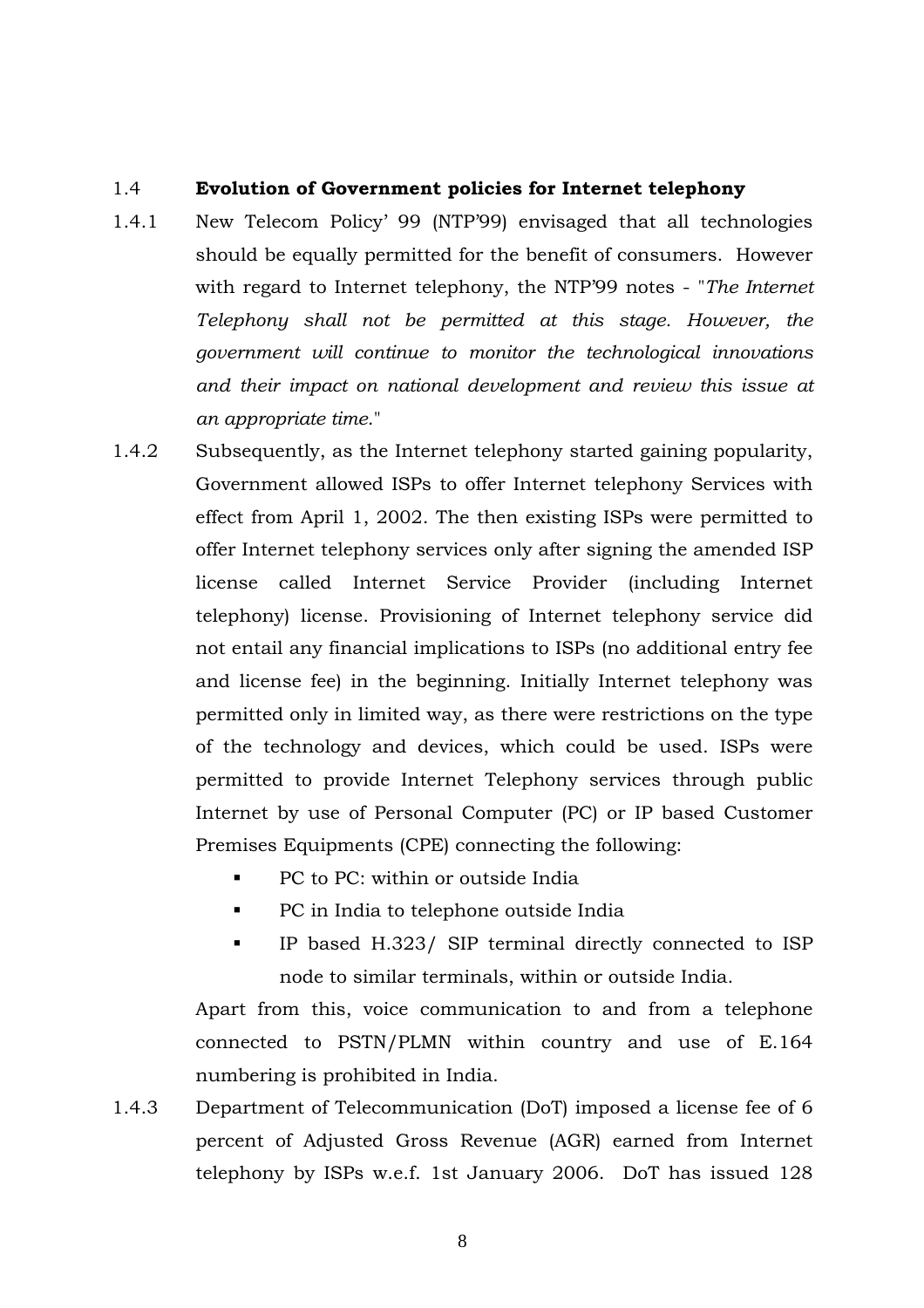Internet Telephony Service Provider (ITSP) licenses till Oct'07, but only 32 ITSPs have reported the commencement of Internet telephony services. The technologies permitted to provide Internet telephony was not user friendly and knowledge of Personal Computer (PC) was a pre-requisite to use the Internet telephony service provided by these ITSPs. Therefore in the beginning, Internet telephony with restrictive provisions on type of devices to be used, did not gain popularity. The subsequent technological developments brought in various user-friendly devices/ adapters to make Internet telephony calls, which were not permitted as per the license conditions prior to October'07.

- 1.4.4 Based on the TRAI recommendations, Government modified ISP licensing guidelines on 24.08.2007 and new license agreement was issued by DoT in October'07. According to new guidelines all ISPs were permitted to provide Internet telephony as per the terms and conditions prescribed in the license. Under new license conditions, a subscriber is allowed to use PC/a device/ Adapter conforming to standard of any international agencies like- ITU or IETF etc. to dial PSTN/PLMN abroad. However, Internet Service Providers are not permitted to have interconnection with PSTN/PLMN exchanges to provide Internet telephony within India. There is a demand from ISPs for opening of Internet telephony in the National Long Distance sector as well.
- 1.4.5 Unified Access Service Providers (UASPs) and Cellular Mobile Service Providers (CMSPs) were permitted to provide Internet telephony in March'06. However they have not started this service apparently due to ambiguity in the term Internet telephony as it is not defined in respective licenses resulting in uncertainty in scope of the service.

### 1.5 **Traffic of Internet Telephony: Indian Scenario**

1.5.1 It has been reported that in domestic sector also, some portion of voice traffic is carried using Internet Protocol on dedicated channels by service providers. This may result in considerable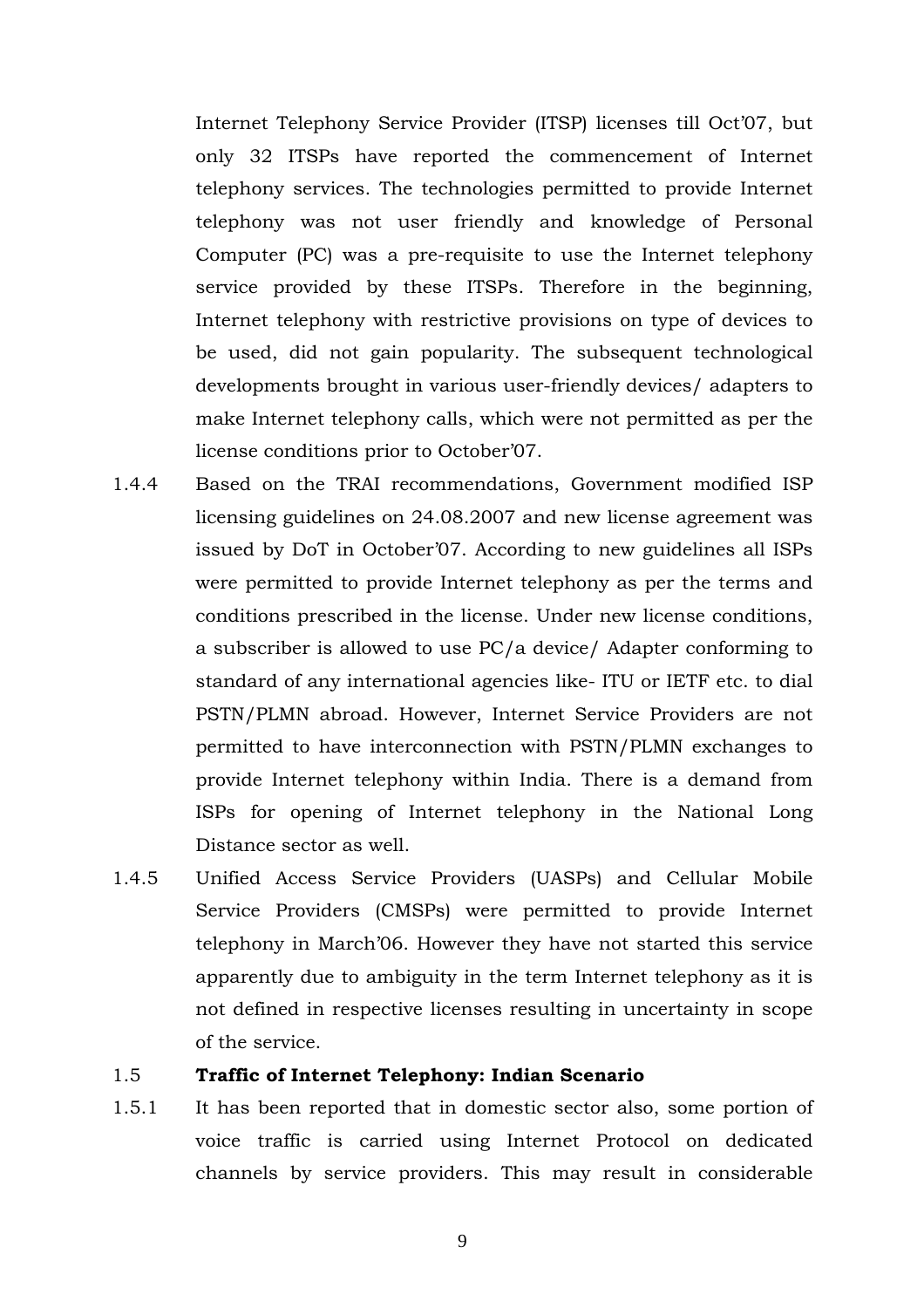savings; however such savings have not been reflected in the National Long Distance tariff pattern, as average National Long Distance call rates continue to remain in the price band of Rs 2.40 to Rs 2.75 per minute.

1.5.2 International Internet telephony market in our country grew by 15% in the quarter-ended September 2007. Total minutes of usage in year 2006-07 was 340.96 million minutes showing a growth of more than 50% on year-to-year basis (refer Chart 1). The status till September'07 confirms the continuation of this growth trend. Internet telephony service is likely to become more popular in near future as end users are now allowed to make Internet telephony calls without requiring a Personal Computer (PC) with the help of standard adapters.



1.5.3 International Long-Distance Operators (ILDOs) carried 3,528 and 10757 million minutes of outgoing and incoming voice calls respectively in 2006-07. Outgoing voice call minutes till September'07 were 2324 million. In same period, total 343.94 million Internet telephony minutes are reported. This indicates that Internet telephony minutes accounts for approx. 10-15 percent of total outgoing ILDO voice call minutes in 2006-07 and this ratio is expected to further increase in coming years. As per ITU estimates, internationally on an average 50 % of international voice call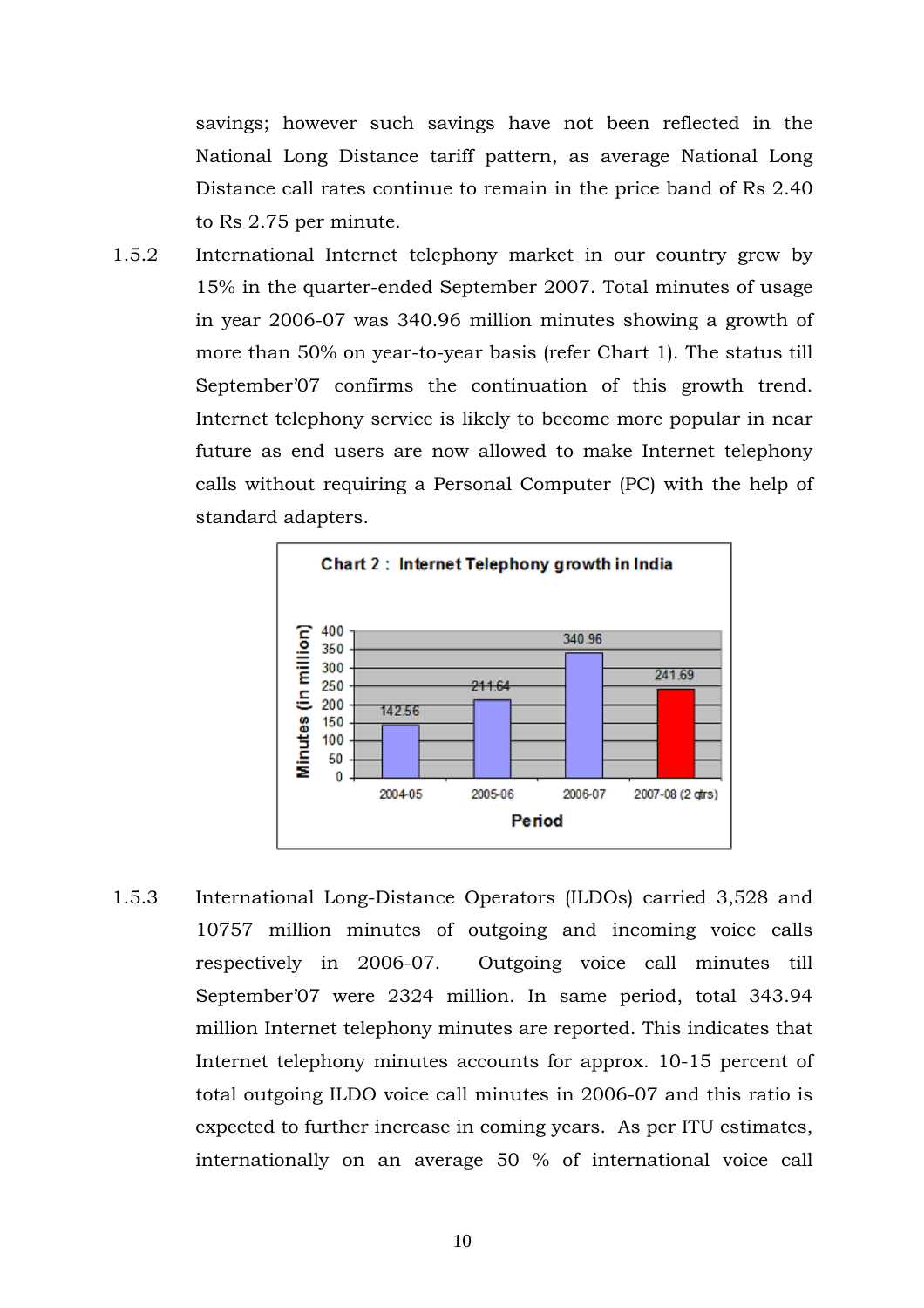minutes will be carried on IP Networks, and many long distance carriers world over may have an all IP Networks by 2008.

# 1.6 **Convergence and the present regulatory practices**

- 1.6.1 Traditionally regulatory approaches depend on the clear division between the different services and a one-to-one mapping of services to network. The increasing popularity of Internet telephony and availability of enhanced network capabilities are posing serious regulatory challenges. Dilemma is that the banning of such services will restrict the fruits of technological advancement to reach the common masses, and permitting these services under various licenses are raising issue of non-level playing field due to different regulatory levies. In present era of convergence, Technological neutrality must be hallmark of any regulatory framework. The very cornerstone of any enabling future regulatory environment should be dynamic, efficient and should encourage competition. Globally telecommunications are being shaped by rapid spread of broadband and wireless options. While diffusion of platforms and technology differ geographically, the retooling of regulatory policies to fit this reality is just beginning. Most of the present regulatory policies still reflect the pre-convergence era in which all the intelligence reside inside the network. This is contrary to the Internet centric architecture where the intelligence is at the edge of the network. In this context, challenge for regulatory policy ahead is to encourage seamless delivery of content and applications across the networks.
- 1.6.2 Although regulatory convergence across the sectors have not taken place in our country as yet, emphasis must shift from service specific network regulation to more forward looking service neutral regulation. Indeed Government policies and TRAI recommendations are largely successful in playing pivotal role to encourage competition in Indian Telecom sector however existing regulatory

11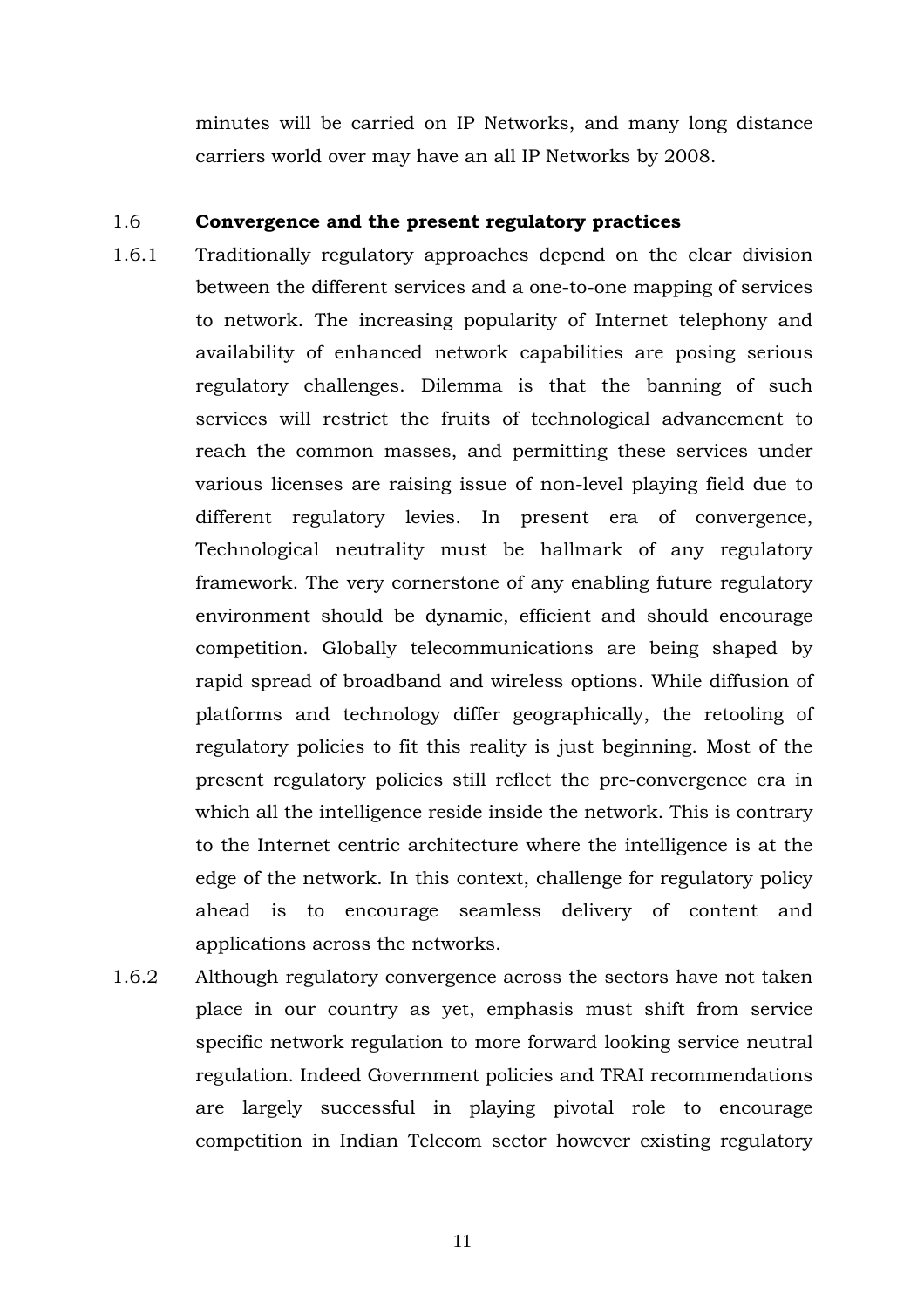framework is confronted with blurring boundaries among various licensing provisions and issue of level playing field across sectors.

1.6.3 TRAI is keeping a close watch on evolving scenario of telecom sector and at present solutions have to be worked out within existing framework with emphasis on service delivery platform. The regulatory efforts should be to extend fruits of advancement of technology to common man with much openness in present policy framework.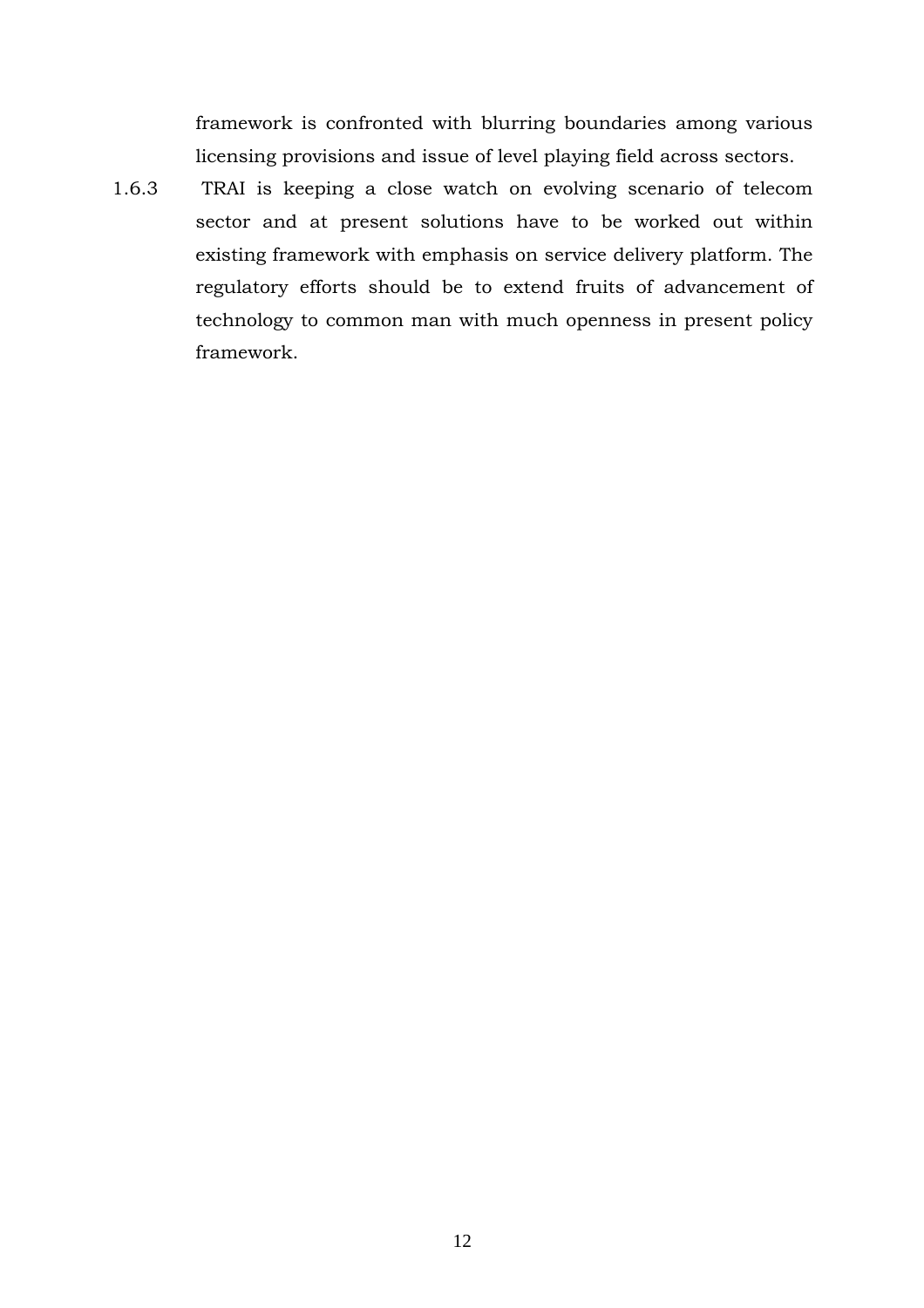# **Chapter 2**

# **Technical aspects of Internet telephony**

# **2.1 IP Converged Network**

- 2.1.1 Telecom Networks owned by carriers are undergoing rapid changes. The trends are in favor of replacing vertically separated networks by an all IP converged Network, which may further push towards migration to Next Generation Network.
- 2.1.2 Traditional telephony uses circuit-switching technology while VoIP uses packet switching. In circuit-switched networks, network resources are dedicated to the circuit during the entire conversation, and the entire information follows the same dedicated path. In packet switched networks, the message (voice data) is broken into packets, each of which can take a different route to the destination, where the packets are recompiled into the original message. As such, packet switching is supposed to be a much more efficient and cost effective way of sending voice messages (data) including voice.
- 2.1.3 Fig 2.1 shows a basic PSTN network comprises of different type of switches in access and core telecom network. A Class-5 switch is an access switch, which is normally located near to the end-user providing first interface point. This Class-5 switch is further connected to Class-4 Switches placed at the end point of core network. A single signaling system (SS7) handles the signaling requirement of various interconnected switches.



**Fig. 2.1 Basic PSTN Network**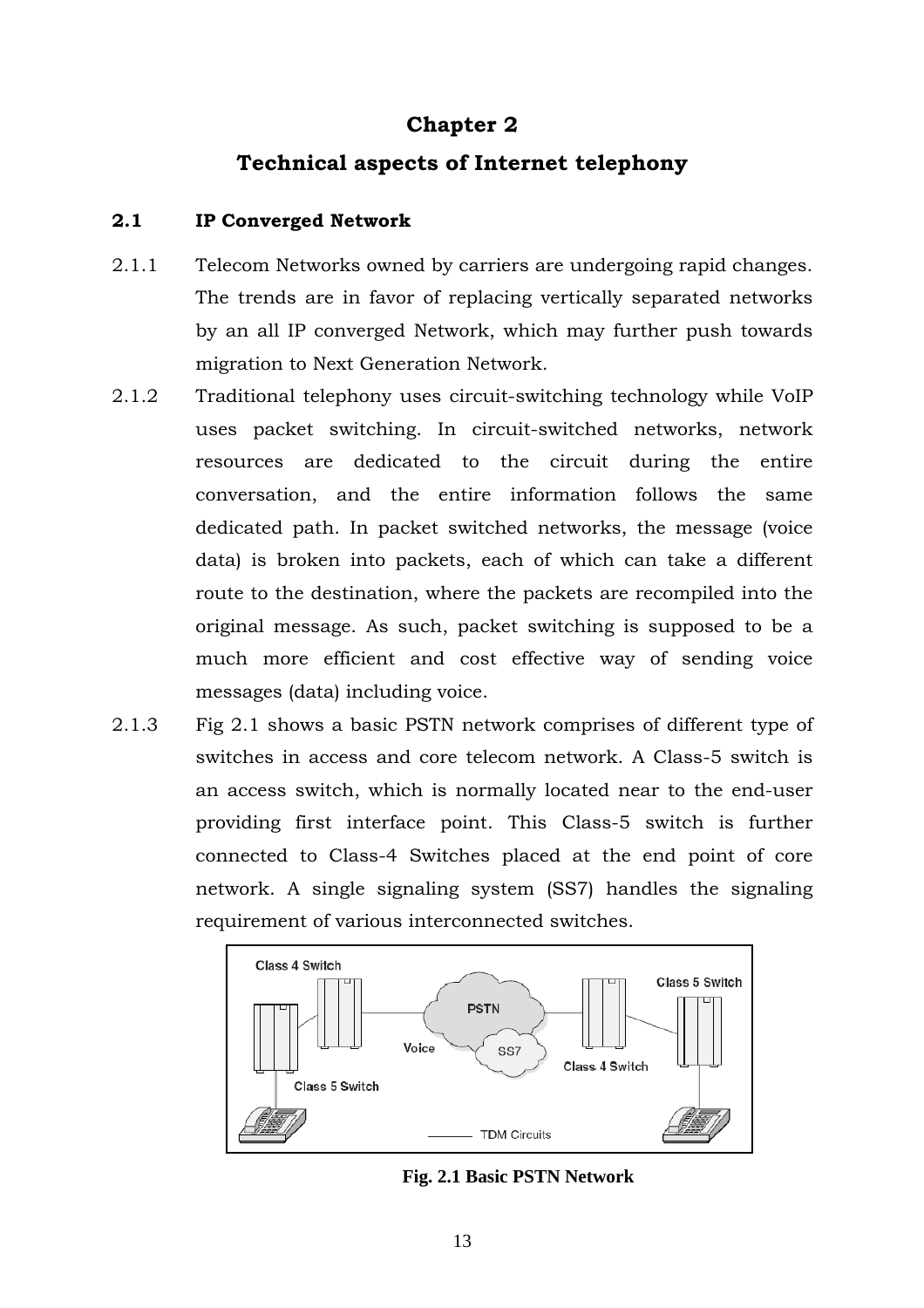- 2.1.4 Convergence of networks, services and devices across the globe is fast changing the network architecture in the telecommunication landscape. As defined by ITU, Convergence is *"Coordinated evolution of formerly discrete networks towards uniformity in support of services and application".* This coordinated evolution has subsequently paved way for emergence of converged networks which in essence is " *IP-based networks that generally make use of various telecommunications technologies to support a range of multimedia services such as voice, data, still image and video".*  (Source: ITU E.417 (05), 3.5)
- 2.1.5 Operators worldwide are exploiting the data handling capabilities of the Converged IP Core in order to meet the increasing traffic growth. Use of Media Gateways (MGW), Signaling Gateways (SGW) in converged scenario is on the rise to convert the IP packets to TDM and handle signaling requirement for both PSTN & PLMN. (Refer Fig 2.2)



**Fig. 2.2 Mobile carrier use of converged core**

# 2.2 **Evolution of Internet telephony**

2.2.1 As early as November' 77, the Internet Engineering Task Force (IETF) published the "Specifications for the Network Voice Protocol (NVP)". This was primarily aimed for supporting Advanced Research Projects Agency (ARPA's) Network, Secure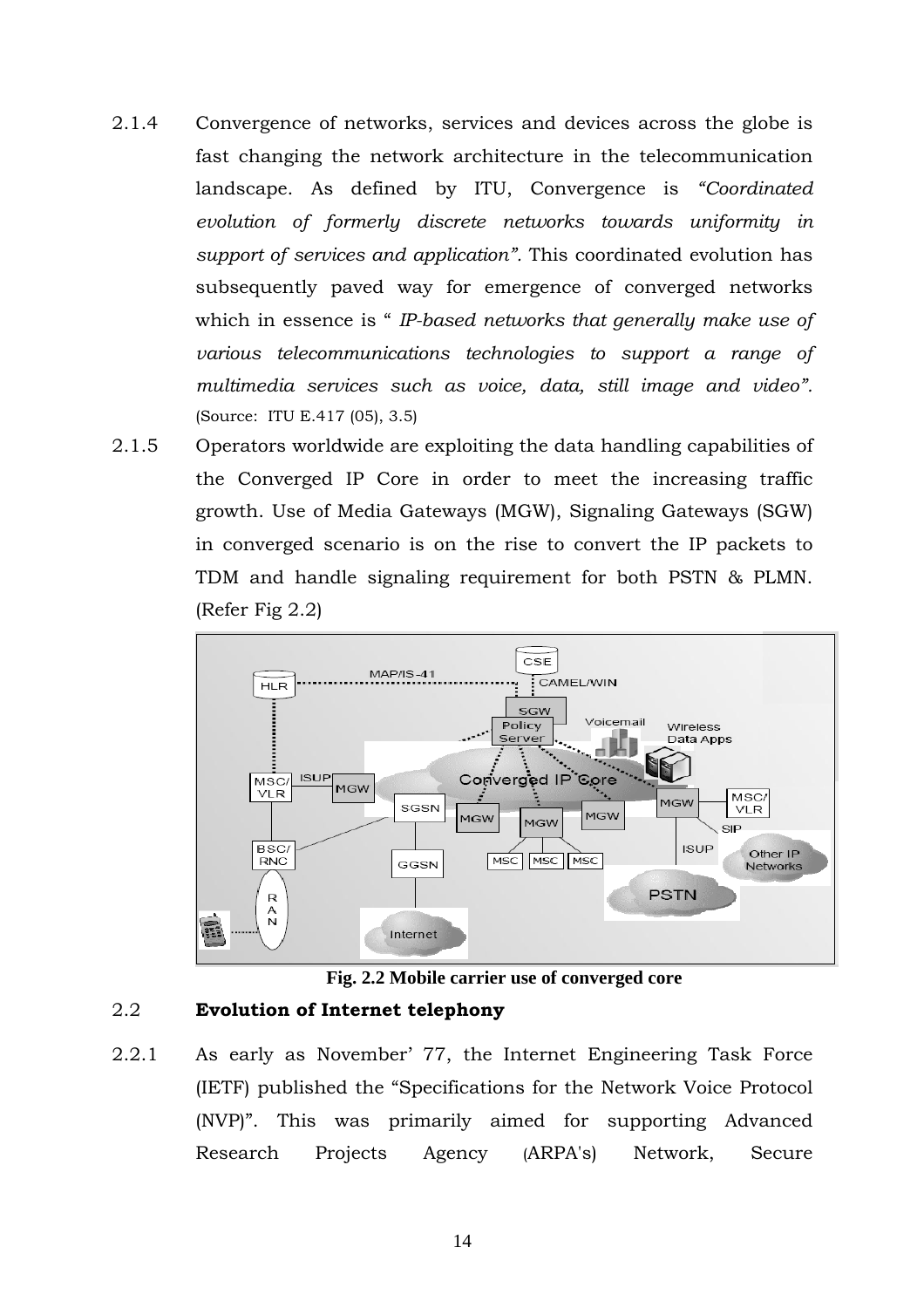Communications project to demonstrate the feasibility of secure, high-quality, low-bandwidth, real-time, full-duplex (two-way) digital voice communications over packet-switched computer communications networks. However, actual growth of Internet telephony started in mid-90's. This was aptly supported by rise in deployment of IP Networks. Present service models indicate three main deployment scenarios for Internet telephony:

2.2.1.1 **PC-to-PC Internet telephony:** In this scenario, the calling and called parties both have computers that enable them to connect to the Public Internet (refer Fig. 2.3). The two correspondents are able to establish voice communication only by prior fixation, as both users have to be connected to the Internet at the same time and use VoIP-compatible software. Presently, large numbers of Instant Messaging applications are available on Internet to make PC-to-PC Internet telephony possible. The ISP's role in such scenario is limited to provide access to the Internet. The ISP network is transparent to such voice application used by the subscribers. Today PC equivalent devices like personal digital assistants (PDA) or advanced mobile handsets are available, which can also run such Internet telephony software. This type of Internet Telephony is permitted under present ISP license.



**Fig. 2.3 PC-to-PC Internet telephony**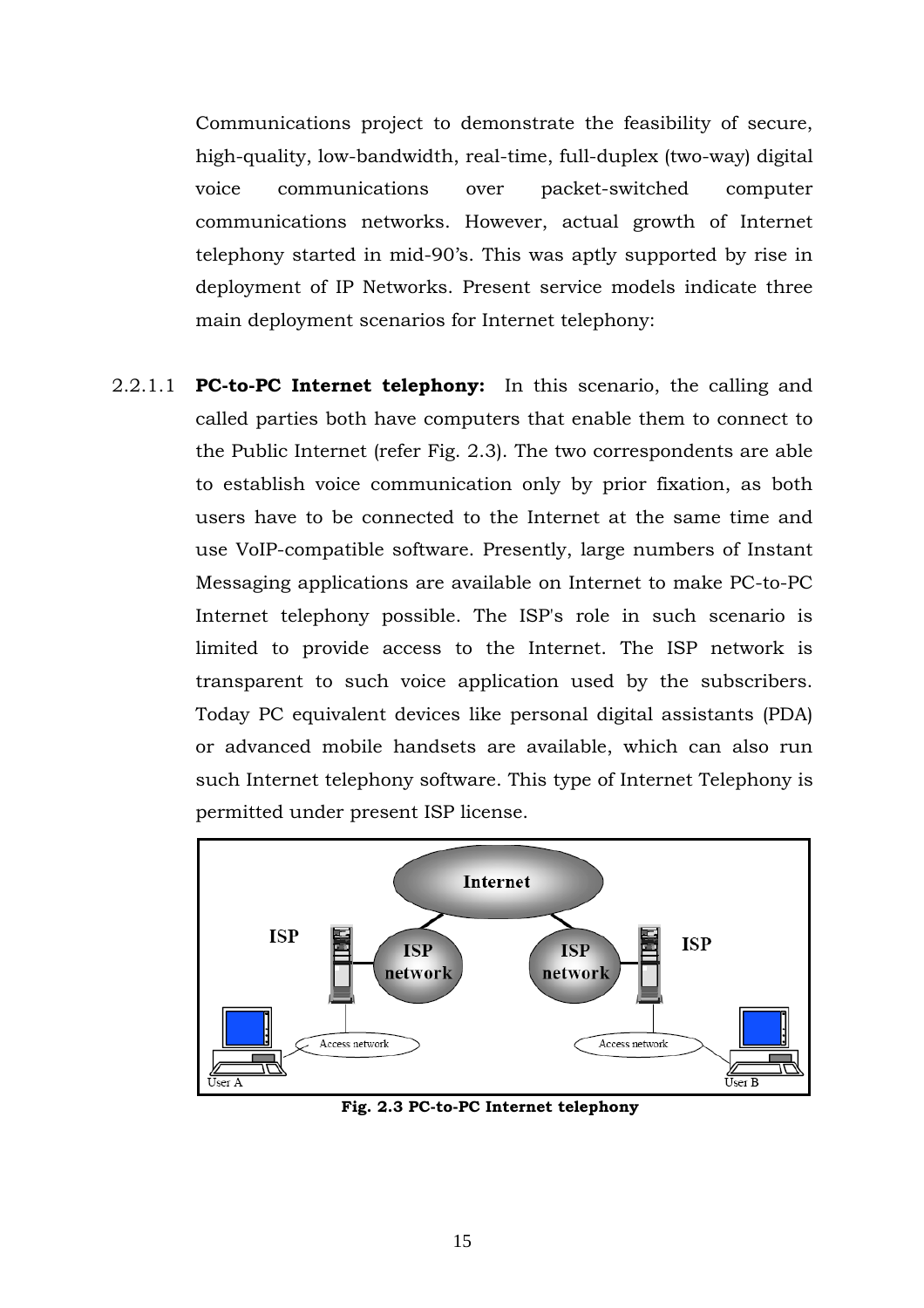2.2.1.2 **PC-to-Phone Internet telephony:** In this type of Internet telephony, user at one end connects his PC to Internet provided by an ISP while the other user is a PSTN/PLMN subscriber (refer Fig. 2.4). User A, when connected to Internet has to use the services of some Internet Telephony Service Provider (ITSP) operating Internet telephony gateway to connect to called subscriber (User B). This gateway will handle all signaling relating to the telephone call at the called party end. ITSP are presently permitted to provide oneway PC-to-Phone service for International long distance outgoing calls only. An end user is allowed to make PC–to-Phone Internet Telephony calls only on PSTN/PLMN abroad.



**Fig. 2.4 PC-to-Phone Internet telephony** 

2.2.1.3 **Internet telephony using adapter boxes:** This mode of Internet telephony uses an adapter (similar to modem box), which is installed between the user's conventional telephone set and Broadband Customer premise equipment (CPE) (refer Fig.2.5). Availability of user-friendly and cheaper IP access devices (like Analog Telephone Adaptors (ATA)) usually provided by ITSPs to make Internet telephony call is making this form of Internet telephony popular. User connects normal phone instrument to such adapter, which is directly connected to a Broadband Internet connection. The adapter converts voice into IP packets and sends it through Internet to VoIP gateway of ITSP for further routing of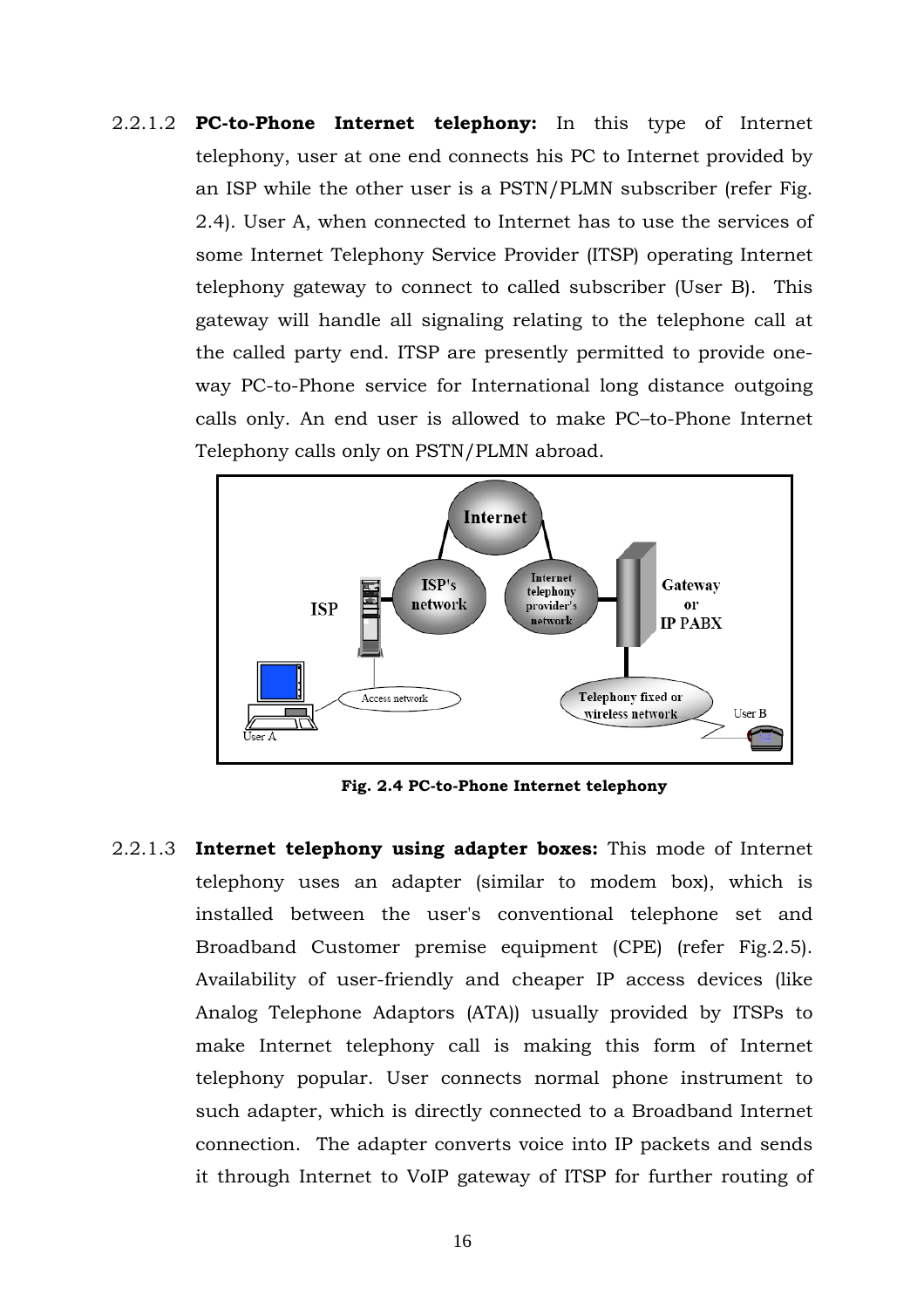the call. Recently government has permitted ISPs to provide Internet telephony services using standardized ATAs to call PSTN/PLMN numbers abroad. Under present ISP licensing conditions any device / Adapter conforming to prescribed standards is permitted to make Internet Telephony calls to similar device / Adapter within or outside India. However such adapters can only be used to make Internet Telephony calls to PSTN/PLMN numbers abroad.



**Fig. 2.5 Internet telephony – Use of Adapter**

a) **Phone-to-Phone telephony using IP Network:** In this mode of phone-to-phone telephony both calling (User A) and called (User B) parties are normal PSTN/ PLMN users. Both users use their telephone sets for having normal voice communication. This means that one or more telecommunication operators have established gateways that enable the transmission of voice over an IP network in a way that is transparent to telephone users. This mode of Internet Telephony is over "managed" IP network, i.e. a network which has been dimensioned in such a way as to enable voice to be carried with an acceptable quality of service. This is normal telephone service and subscriber is not really aware of the technology being employed by the access service provider for putting through his call. Figure 2.6 below illustrates such a scenario. In this scenario, the gateways and managed IP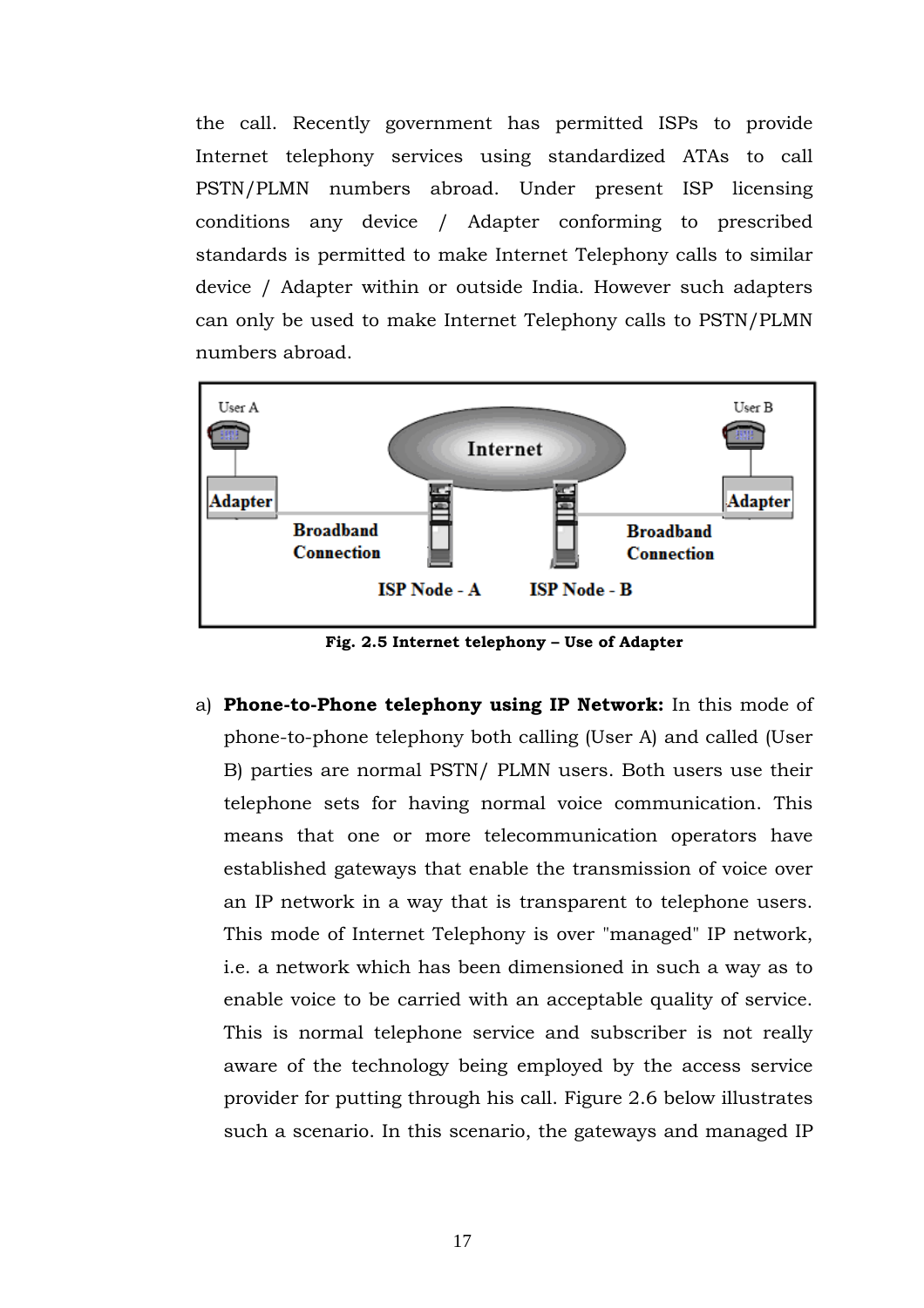network could belong to different players or an integrated player.

The service providers can use IP technology in their long distance network reducing cost of carriage and enhancing network efficiency. Such configurations for providing Internet Telephony are normally termed as VoIP. This type of network is becoming very popular especially on International long distance networks.



**Fig. 2.6 Phone-to-Phone telephony using IP Network** 

- 2.3 **Quality of Service:** Quality of Service of an IP network used for telephony is the most important issue. The packet mode of data transmission used by IP networks may introduce degradation in speech quality due to following factors:
	- Packet Loss: Possible disappearance of packets during the communication. Highly stable media like optical fiber reduces packet loss to virtually zero.
	- Delay: This refers to transit time, including the time taken to reassemble the packets upon arrival and compensate for fluctuations in transit times (this overall transit time must be lower than 400 ms.). Such delays are network dependent and are taken care in network designing.
	- Jitter: Variation in the packet arrival delay. Synchronization of network is very important to reduce such jitter.
	- Echo: This refers to the delay between the transmission of a signal and receipt of the same signal as an echo. Effective echo cancellation can be used in well-planned networks.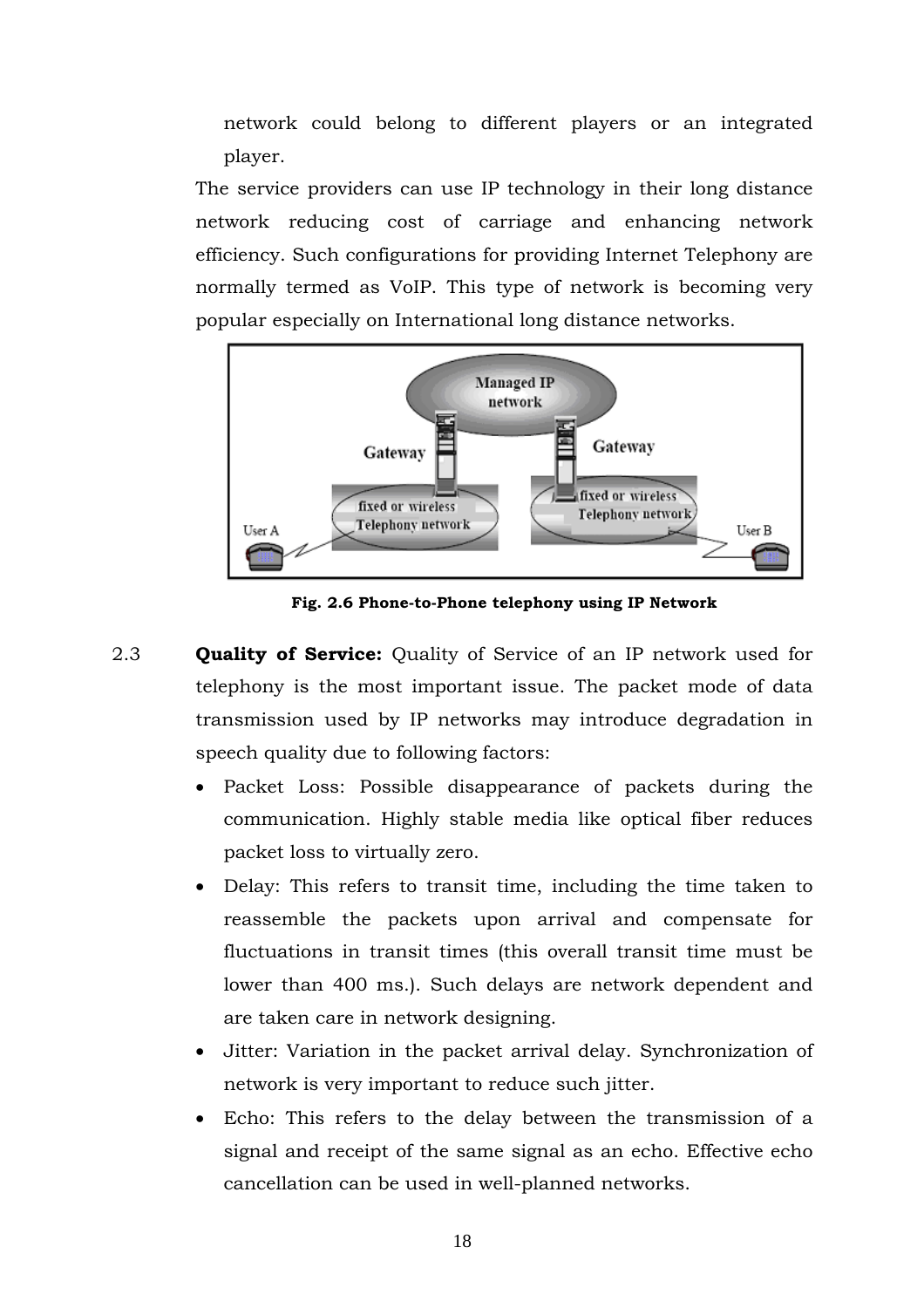# **Chapter 3 Regulatory Issues**

3.1 As per the existing licensing provisions, there is no restriction on PC-to-PC Internet Telephony calls. PC or adapter can be used to call PSTN/PLMN abroad, however Internet Telephony calls from such devices to PSTN/PLMN in India is not permitted. Internet Service providers (ISPs) are demanding that they may be permitted to call PSTN/PLMN in India also as it is permitted in most of the countries. More over such permission may help to bring down call charges within the country also.

> The growth of Internet telephony in India to call PSTN/ PLMN numbers abroad is slow but steady. Internet telephony service to call PSTN/ PLMN numbers within country has not been started by any of the service providers though some feel that UASL and CMTS licensees can provide such services. The growth of Internet telephony in National Long distance and International Long distance is steep, if we consider International scenario. This warrants in-depth analysis of present Internet Telephony regulatory framework in country to identify impediments so that any hurdle if exists can be addressed suitably to facilitate growth of Internet Telephony.

3.2 The present regulatory framework permits Basic Service Operators (BSO), Unified Access Service Licensee (UASL) and Cellular Mobile Telecom Service (CMTS) licensees to provide traditional voice services within country. The Internet telephony is permitted to UASL and CMTS licensees as per clause 2.2 (a)(i) and 2.1 (a) of their license respectively:

#### *Clause 2.2 (a)(i) of UASL*

*"… Access Service Provider can also provide Internet Telephony. Internet Services and Broadband Services. If required, access service provider can use the network of NLD/ILD service licensee."*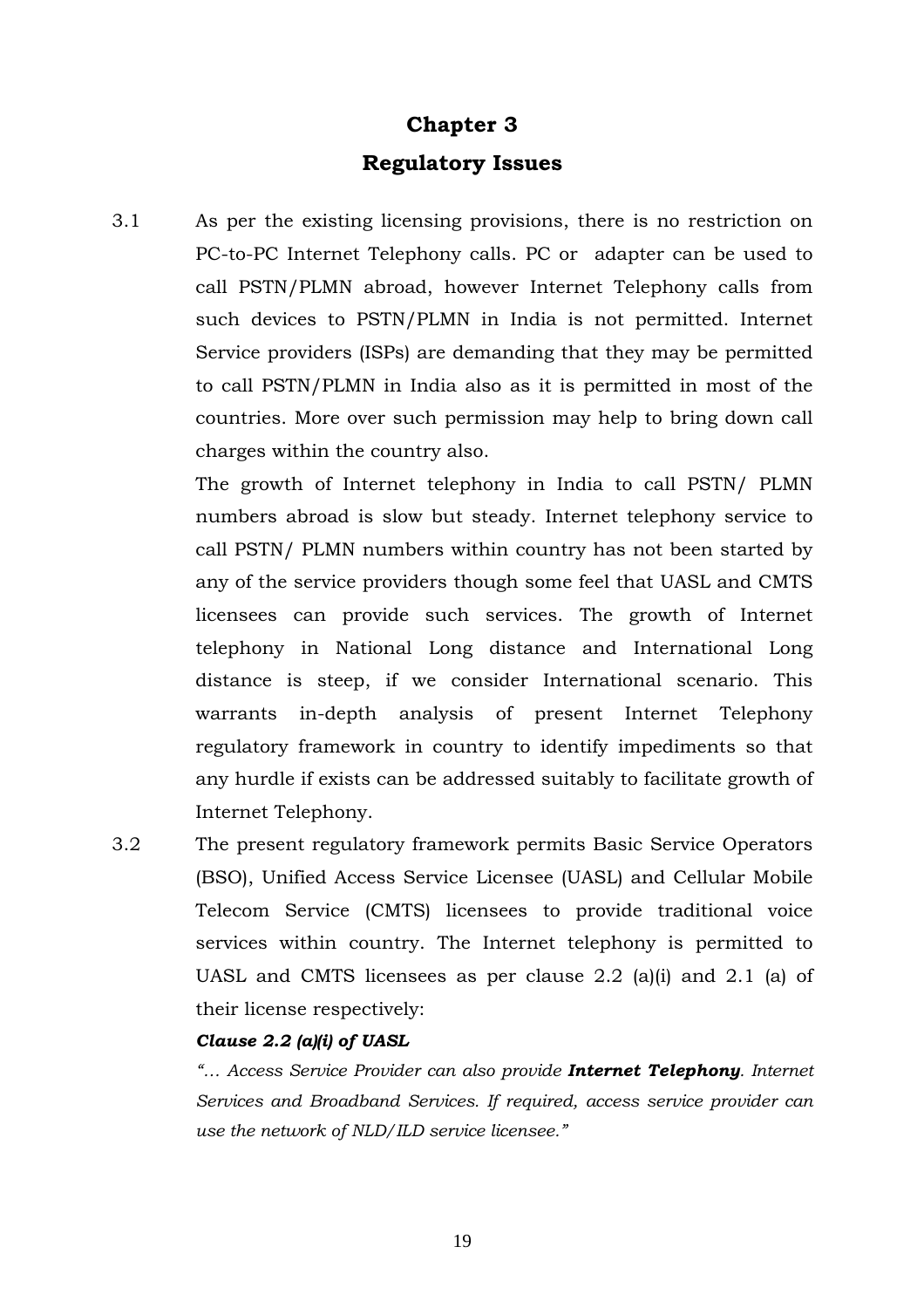#### *Clause 2.1 (a) of CMTS License*

*"… The Licensee can also provide Internet Telephony, Internet Services and Broadband Services. If required, the Licensee can use the network of NLD/ILD service licensee …".*

3.3 Although UASL & CMTS license permits the licensee to provide Internet Telephony since 14.12.2005 & 06.02.2006 respectively, the service itself was not defined in the license till recently. DoT on dated 09.04.2008 has defined Internet Telephony for UASL, CMTS and BSO licensees:

> *"Internet Telephony" Means "Transfer of message(s) including voice signal(s) through public Internet".*

3.4 Rollout of Internet Telephony by UASL/CMTS did not pickup for want of clarity in the scope of Internet Telephony in their license till recently. Interpretation of scope of Internet telephony under UASL/CMTS was also being taken same as in ISP licenses. DOT clarification dated 09.04.2008 have defined the scope of Internet telephony for UASL and CMTS licensees; but more clarity on issues like numbering plan to be used to provide these services and Interconnection with other access licensees will be desirable. Voice telephone services being provided by UASL/ CMTS license at present either uses traditional TDM network or managed network using IP protocol. In managed network environment, generally IP protocol is used in core network to improve the bandwidth utilization efficiency. Hence in such cases subscriber does not come to know whether IP network is being used to process the call and as such there is no additional requirement of number allocation. When telephone service is provided through public Internet, it is generally termed as Internet telephony under unmanaged environment. In such cases, generally quality of service can not be ensured as it is dependent on Internet cloud and availability of bandwidth is not guaranteed. The general provision used at the subscriber premises is an Adopter/ IP devices to connect plain telephone instrument with Internet / Broadband.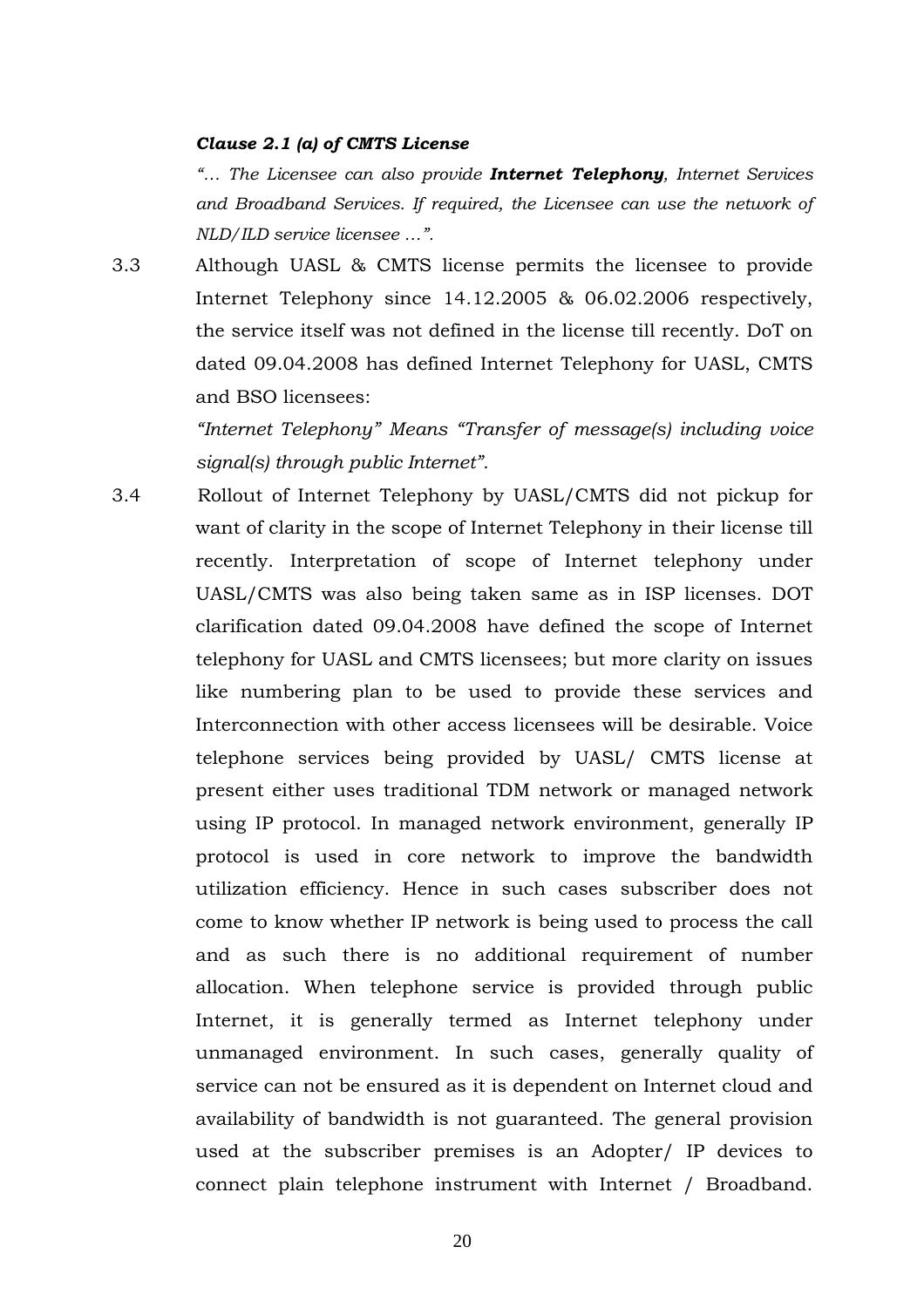This setup can originate a call to PSTN/PLMN without requiring any E.164 number assigned to the calling party. The caller can call the PSTN/ PLMN subscribers using their existing number if the two networks are properly interconnected. However if the caller have to receive a call on its adopter/ IP devices, it will require E.164 number allocation. The important issue of concern is whether such devices should be allocated E.164 number resource to receive incoming calls also? If so, whether such number resources should be discretely identifiable across all operators and are different than what is allocated to UASL and CMTS. Comments of the stake holders are invited on this aspect. Further, is there any issue relating to interconnection if existing UASL/ CMTS wants to provide Internet telephony as defined by DoT vide their clarification dated 09.04.2008. Comments of the stake holders are invited on this aspect also.

3.5 Internet Telephony is also permitted to Internet Service Providers (ISPs) under new ISP licensing conditions issued by government in October 2007. However ISPs are not allowed to make call to PSTN/PLMN subscribers as they are not permitted to have interconnection with PSTN/PLMN networks to terminate Internet telephony calls within the country. The scope of services as stated under the clause 2.2 of Part II of ISP License for provision of Internet Services is reproduced below:

#### *Clause 2.2 (ii):*

"*Internet telephony mean a service to process and carry voice signals offered through Public Internet by the use of Personal Computers (PC) or IP based Customer Premises Equipment (CPE) connecting the following:* 

- *a) PC to PC; within or outside India*
- *b) PC / a device / Adapter conforming to standard of any international agencies like- ITU or IETF etc. in India to PSTN/PLMN abroad.*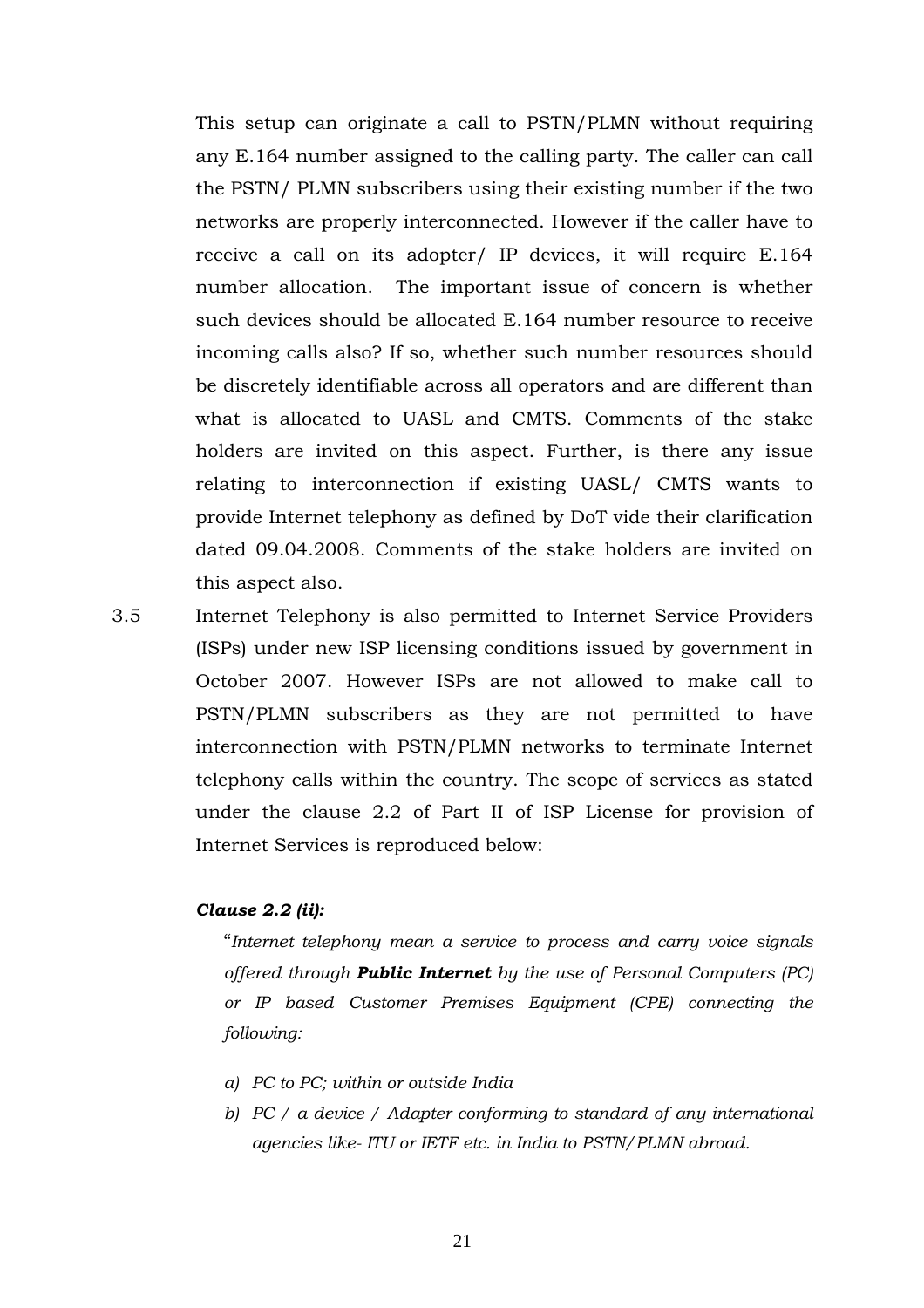*c) Any device / Adapter conforming to standards of International agencies like ITU, IETF etc. connected to ISP node with static IP address to similar device / Adapter; within or outside India.*

*Explanation: Internet Telephony is a different service in its scope, nature and kind from real time voice service as offered by other licensed operators like Basic Service Operators (BSO), Cellular Mobile Service Operators (CMSO), Unified Access Service Operators (UASO)."*

*Clause 2.2 (iv):*

*"Addressing scheme for Internet Telephony shall only conform to IP addressing Scheme of Internet Assigned Numbers Authority (IANA) exclusive of National Numbering Scheme / plan applicable to subscribers of Basic / Cellular Telephone service. Translation of E.164 number / private number to IP address allotted to any device and vice versa, by the licensee to show compliance with IANA numbering scheme is not permitted.* 

*Clause2.2 (v):* 

*"The Licensee is not permitted to have PSTN/PLMN connectivity. Voice communication to and from a telephone connected to PSTN/PLMN and following E.164 numbering is prohibited in India".*

3.6 The analysis of the above clauses indicates that clause 2.2 of ISP license mandates all Internet telephony calls to be routed through public Internet, though public Internet is not exclusively defined in the license. Public Internet is well understood and stands for open Internet clouds, but it may have restrictive meaning while providing Internet telephony calls within the country. Further, clause 2.2 of ISP license imposes restrictions on allocation of E.164 numbers/ private numbers to terminal/ handset used to make Internet telephony calls. Only IP addressing scheme confirming to IANA has been permitted. Here it is important to mention that all devices /adapters connected to ISP node must have static IP address assigned to it but type of IP address assignment (Public or Private) is not clearly spelt out. Additionally, interconnection of ISPs with PSTN/ PLMN network for provision of Internet telephony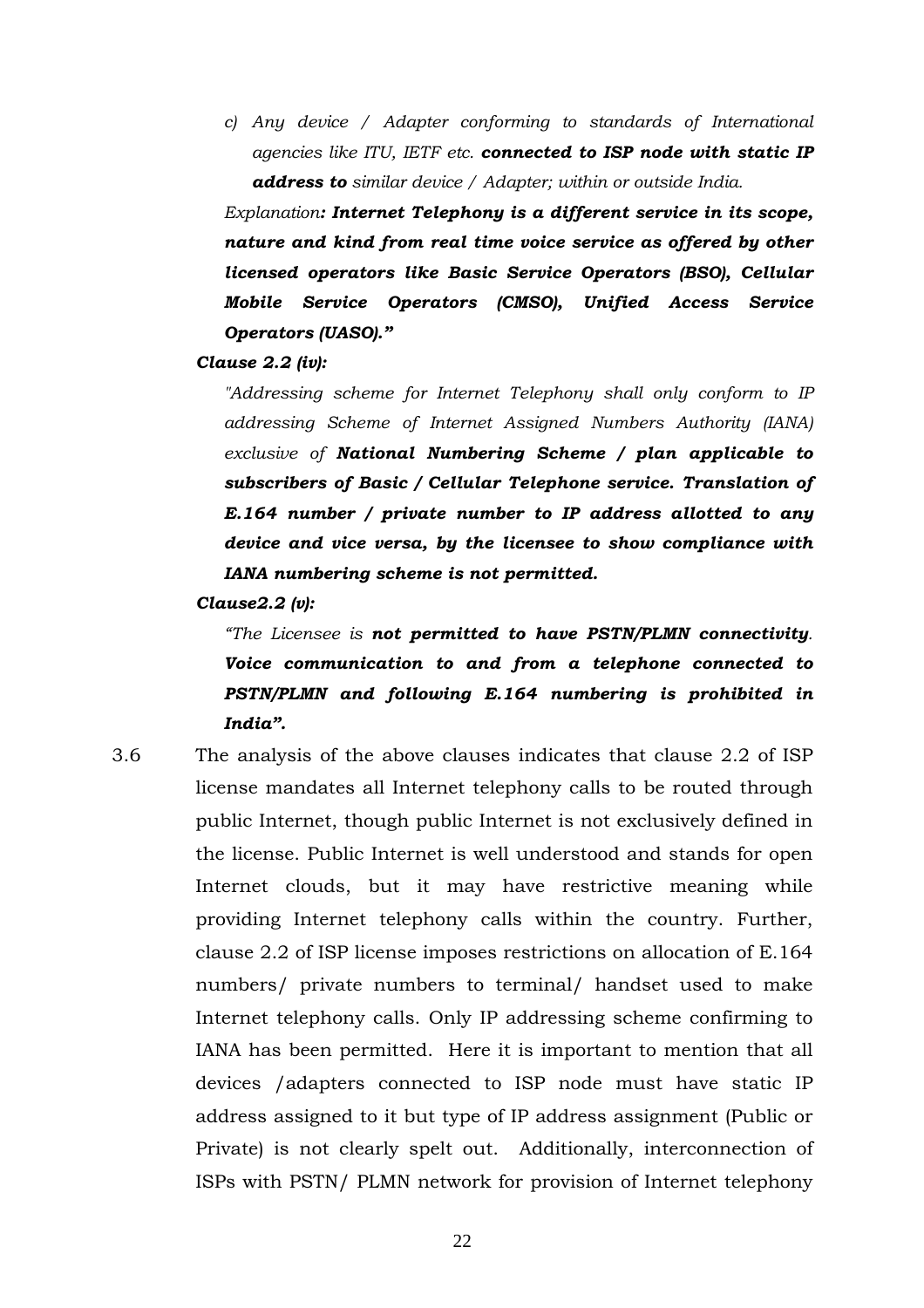service within country is not permitted. Internet service provider is also not permitted to have voice communication to and from a telephone connected to PSTN/PLMN.

- 3.7 Regulatory framework for Internet telephony has to be considered in view of convergence and other similar developments taking place across the globe. Worldwide, the regulatory trends and practices are supporting technological neutrality, competition and introduction of technological advancements in telecom sector. Several countries have opened up their markets further for new and cost effective services such as Internet telephony by creating conducive conditions. Importantly, organizations such as World Bank, International Telecommunication Union etc have actively favored deployment of IP based networks and services for achieving optimum telecom growth and cost effective alternative services to subscribers.
- 3.8 The issue of permitting Internet telephony to PSTN/PLMN within country by ISPs was considered during consultation process while finalizing recommendation on "Review of Internet services" sent to DoT on 10th May 2007. It was hoped that Internet telephony to PSTN and PLMN within country will be provided by the UASL and CMTS licensees and benefit of advancement of the technology will pass on to the subscribers. Such services are not rolled out by UASL/ CMTS licensees due to lack of clarity in licensing conditions. This necessitates re-examination of whole issue and discussions with stakeholders.
- 3.9 Allowing ISPs to provide Internet telephony within India will require deliberation on important issues such as Numbering scheme, Emergency Number Dialing, Lawful Interception & Monitoring, Commercial settlement of carriage charges etc apart from the issues as discussed above.
- 3.10 In a bid to identify the impediments for provision of Internet Telephony to PSTN/ PLMN within country and create conducive regulatory framework, TRAI has come up with this consultation

23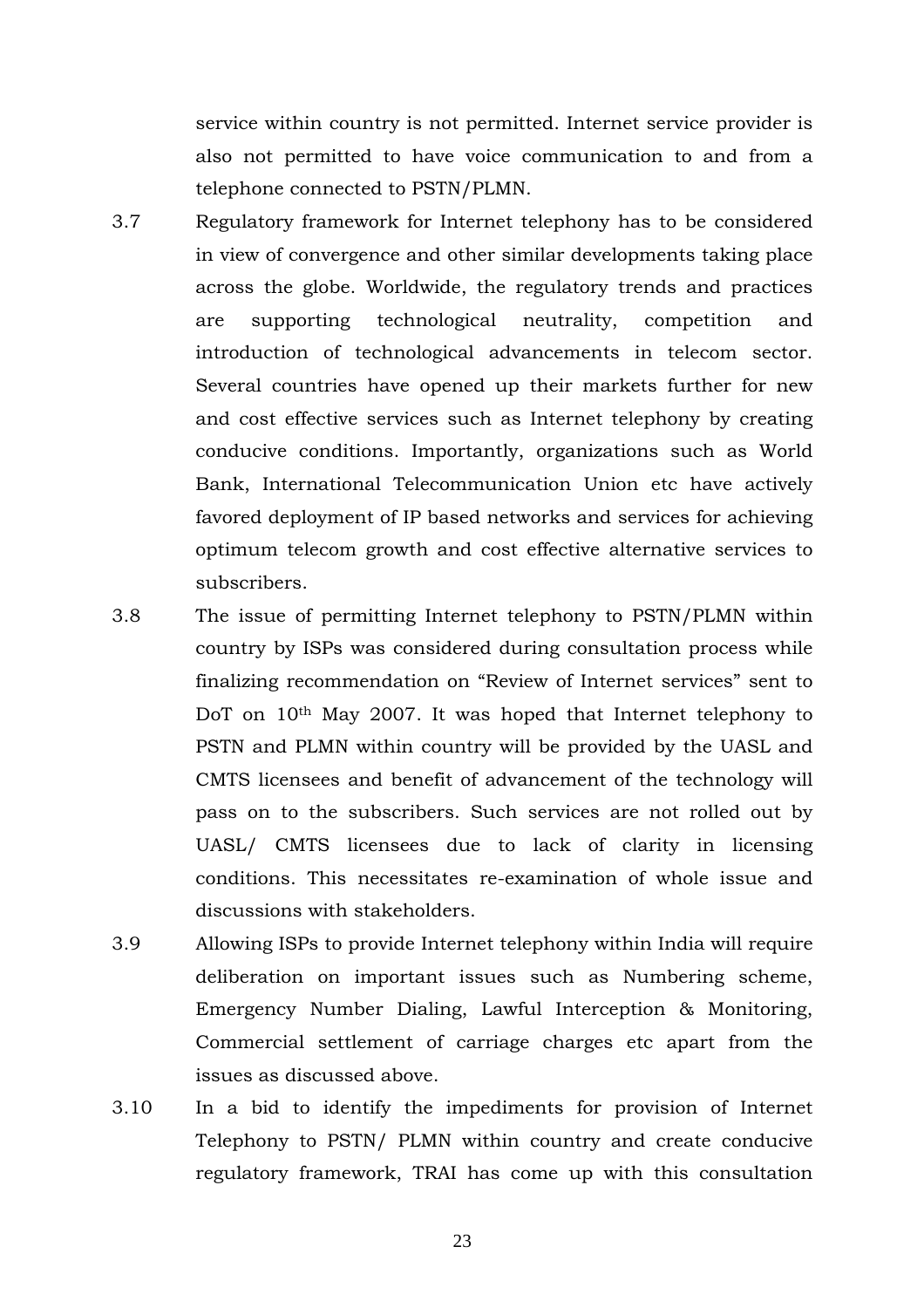paper on "Issues related to Internet telephony". Important issues are deliberated in paras to follow to seek views of the stakeholders:

#### 3.11 **Level Playing field**

- 3.11.1 Traditionally access service providers carry voice calls under welldefined regulatory environment. On the other hand Internet telephony has evolved under 'light touch regulation'. As a result, the licensing and other regulatory conditions are radically different for both these segments. This creates unequal conditions for traditional voice telephony service providers when compared with Internet telephony service providers.
- 3.11.2 Presently ISPs, UASL and CMTS licensees are treated differently under their respective licenses. The ISPs providing Internet telephony are paying revenue share  $\omega$  6% of Adjusted Gross Revenue (AGR) earned on provision of Internet telephony services. No revenue share is paid on revenues earned on Internet access. The entry fee is low for ISPs. In contrast, UASL and CMTS licensees providing Internet telephony are subjected to revenue share based on Adjusted Gross Revenue (AGR) which varies from 6% to 10% based on the circle of operation (6% for Category 'C' Circle, 8% of Category "B" Circle and 10% for Category "A" Circle). In addition, the entry fee is high as compared with that for ISPs. They are also required to setup well-defined subscriber grievance redressal mechanism as mandated by TRAI and to ensure QoS.
- 3.11.3 It is argued that non-uniform regulatory burden may disturb level paying field between UASL/ CMTS and ISPs licensees. The access providers are of the view to apply similar entry fee and regulatory burden to ISPs or any other licensee if they are permitted to provide voice telephony within the country using any methodology.
- 3.11.4 The table 3.1 gives the comparison of various licensing/regulatory burden at a glance: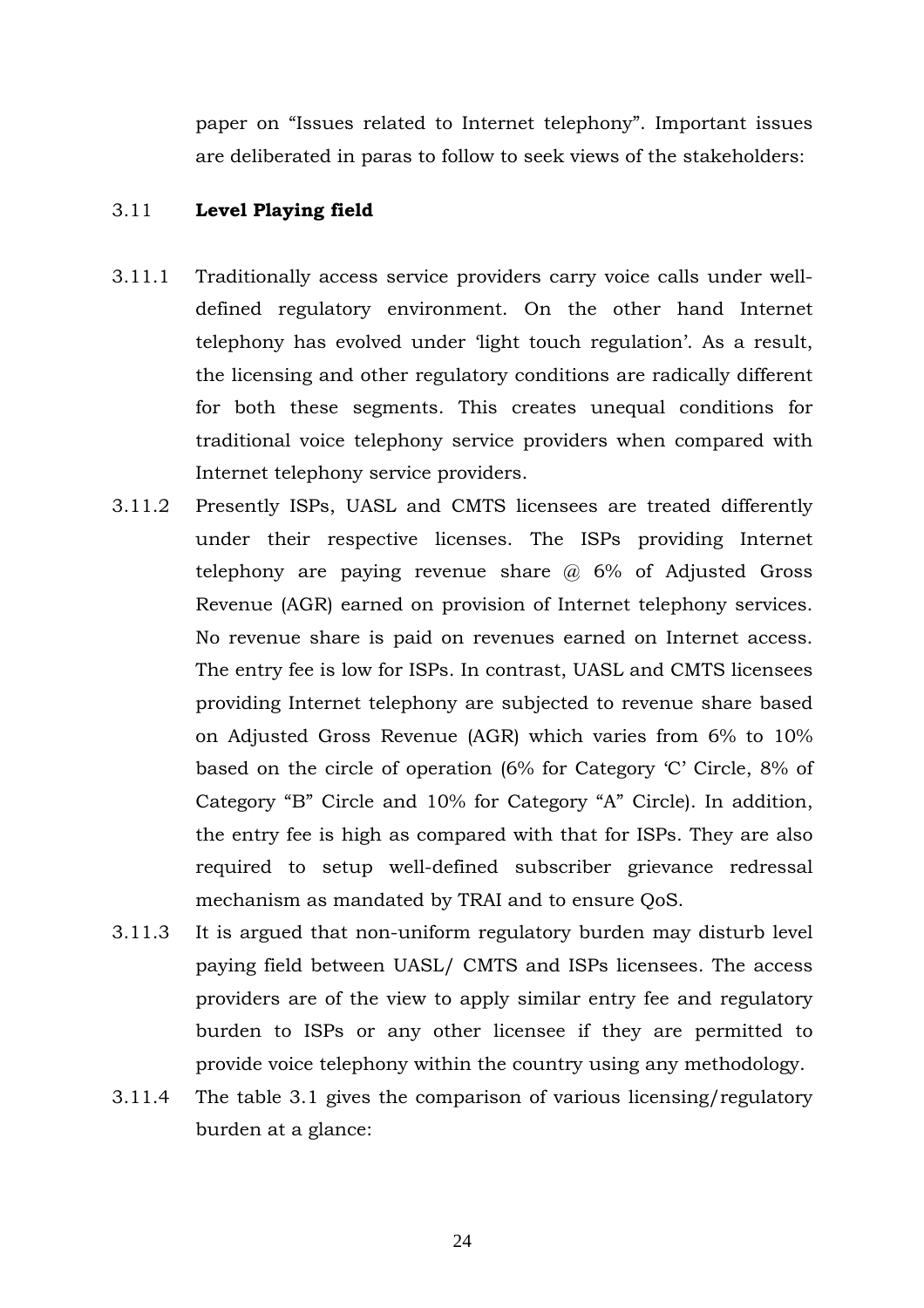| <b>Issues</b>                          | NLD/ILD                             | <b>UASL</b>                                                                                                         | Internet telephony<br>by ISPs                                                                                                                                                                     |
|----------------------------------------|-------------------------------------|---------------------------------------------------------------------------------------------------------------------|---------------------------------------------------------------------------------------------------------------------------------------------------------------------------------------------------|
| Entry<br>conditions                    | $NLD - Rs. 2.5$                     | For<br>100<br>Cr.<br>$\geq$                                                                                         | 20<br>lakhs<br>for<br>Rs.                                                                                                                                                                         |
|                                        | Crores<br>$ILD - Rs. 2.5$<br>Crores | category A Circles                                                                                                  | Category A<br>lakhs<br>10<br>Rs<br>for<br>category B                                                                                                                                              |
| Revenue share<br>& USO<br>contribution | $6\%$ of AGR                        | $10/8/6\%$ of AGR<br>for<br>category<br>A/B/C<br>service<br>areas respectively<br>excluding<br>spectrum<br>charges. | $6\%$ of AGR<br>on<br>Telephony<br>Internet<br>subject<br>service<br>to<br>minimum<br>of<br>Rs.<br>$50,000/-$<br>Rs<br>and<br>$10000/-$ for category<br>licenses<br>85<br>B<br>A<br>respectively. |

**Table 3.1: Comparison of regulatory levies among various licensees**

- 3.11.5 From the above table it is clear that regulatory regime for access service providers and ISPs are not identical. This may be one of the concerns while deliberating the regulatory environment for providing Internet telephony within the country. The fruits of technological advancements must reach to common masses and to that extent regulations must be flexible and facilitative. Internet telephony has been permitted to ISPs in most parts of the world. If Internet telephony within country to PSTN/ PLMN is permitted to ISPs, Indian subscribers' may gain from technological advancement of this era fueling competition in telecom sector resulting in services at affordable price and with better quality.
- 3.11.6 The scenario world over, indicate that in most of the countries ISPs are under light touch regulation and regulatory levies imposed on them are low; still they have been permitted to provide Internet telephony (refer Annexure-A on International Experience). Many of the regulators have mandated ISPs to clearly inform their subscribers about quality of service before providing such services. It is also argued that opening up of Internet telephony will have positive impact on development of telecom services, Gross domestic Product (GDP) of the country and greatly benefit many who are not able to afford the same till now, apart from increasing competition and reducing prevailing price. Many also feel that Internet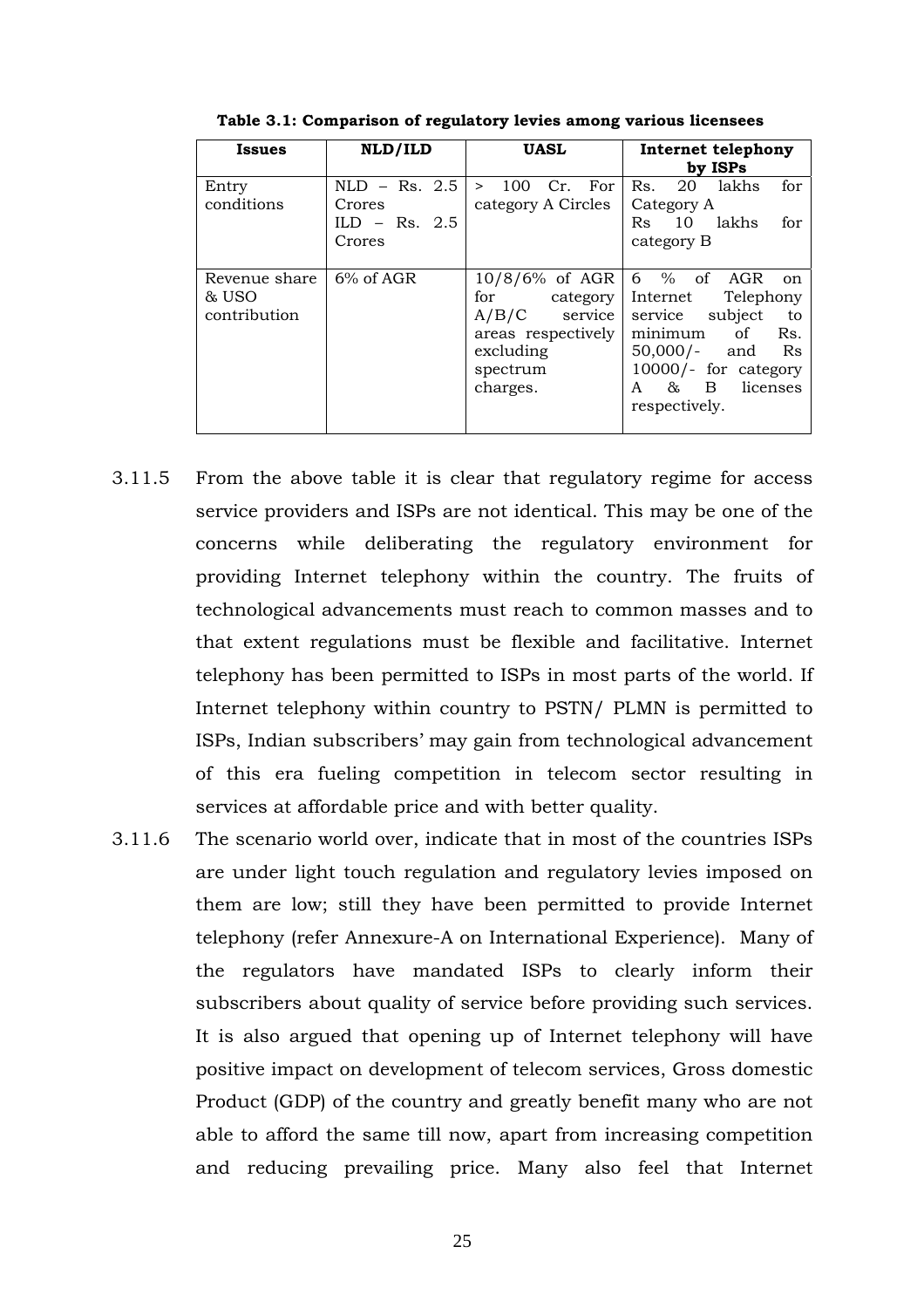telephony is an information service and therefore it is an exclusive domain of ISPs. There has been extensive debate globally on the classification of the Internet Telephony service with no conclusive results.

- 3.11.7 The phenomenon of "Convergence" is the driver in the triad technology, market and policy. In span of about 12 years, radical advances in technology, market institutions, forward looking government policies and regulatory policy backed with sinews of competition have transformed telecommunication sector. The need of the hour is to have a regulatory framework that foster innovation, investment and affordable access. Any forward looking analysis in the context of ongoing convergence must be technologically neutral, given the type of dynamic changes that may result from future delivery of services based on different technologies.
- 3.11.8 World over it has been prevailing practice to handle the non-facility based service providers with lighter regulation vis-à-vis facility based operators. The present international trend not only advocates removing hurdles for convergence but also advocate encouragement by regulators. Practices followed by European Union, US and several other regions confirm these arguments.
- 3.11.9 In view of above discussions it needs to be discussed whether ISPs to be permitted Internet Telephony within country & if yes, then the impediments to provide Internet telephony within our country to make calls to PSTN/ PLMN needs to be addressed. Identification of such impediments and possible solution shall be desirable in time bound manner. Views of the stakeholders are invited in this regard.

### 3.12 **Interconnection and IUC regime**

3.12.1 The interconnection and carriage charges are likely to play important role in success of Internet telephony to PSTN/ PLMN within country. The details of present interconnection & IUC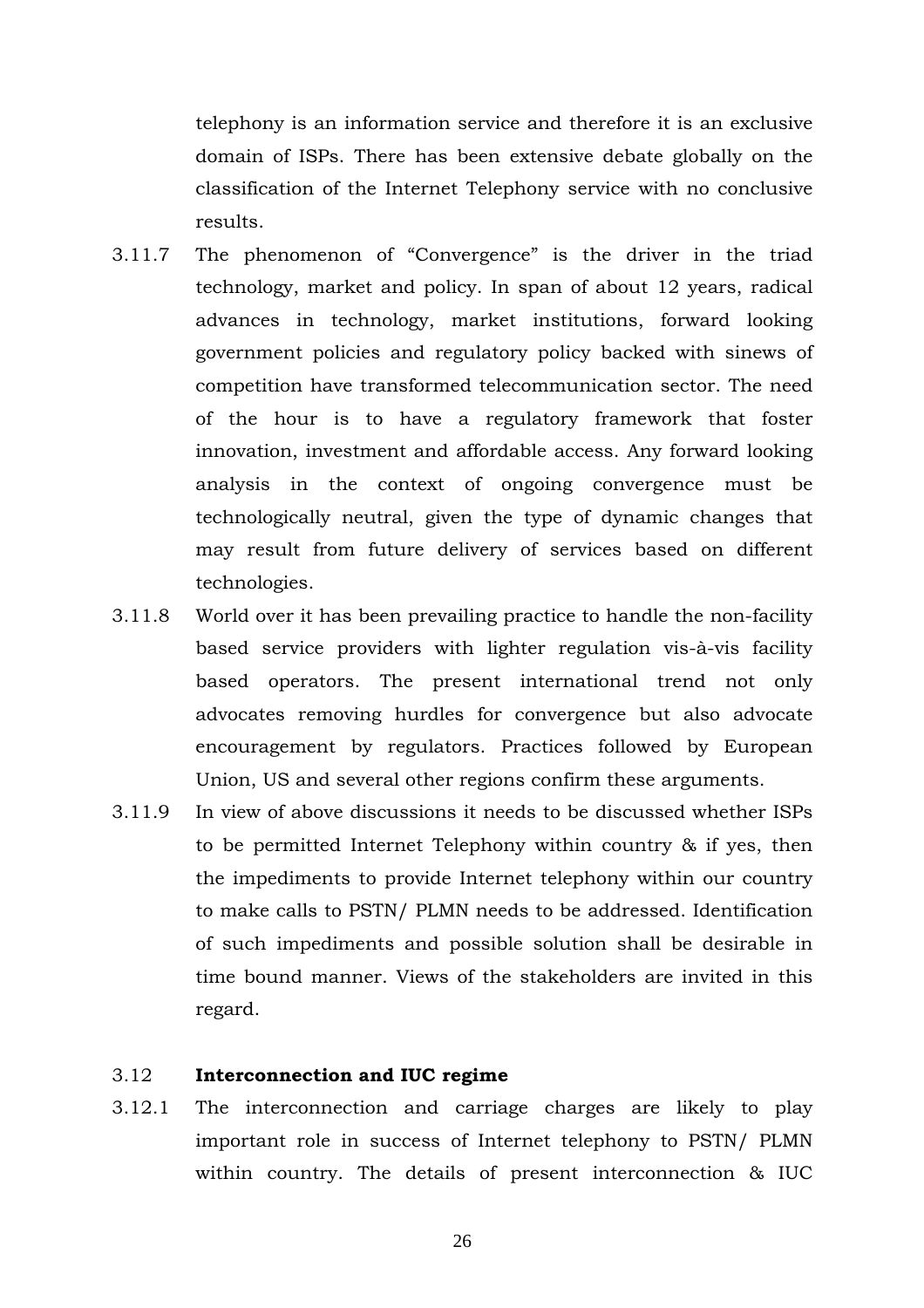regime are placed at Annexure-II. The commercial model especially on per call charge basis will be important from subscriber point of view. Stakeholders are requested to give their comments on this issue.

3.12.2 One of the options to ensure interconnection to ISPs, who want to provide Internet telephony to PSTN/ PLMN within country, is to grant 'UASL license without spectrum' to such ISPs. Interested ISPs can pay additional entry fee and migrate to such license. TRAI's in its earlier recommendations on 'Unified Licensing Regime' dated 13th January 2005 & 'Review of License terms & conditions and capping the number of Access providers' dated 28th August 2007 has deliberated on this issue. Streamlining UASL licensing charges without spectrum will encourage ISPs to migrate to such license and open future opportunities for modernization and launch of various value added services like IP telephony.

## 3.13 **Numbering**

- 3.13.1 Numbering is the Public User Identity by which a subscriber is identified in the Network. In PSTN and PLMN this is a telephone User Resource Identifier (TEL URI) in E.164 format such as +91 761 203 4679 which is allocated to different service providers under provisions of National Numbering Plan (NNP) 2003 in accordance with their licensing conditions. E.164 numbering generally identifies the geographical location of the subscriber and the service provider providing such services.
- 3.13.2 Generally subscriber prefers to have E.164 format of numbering primarily due to ease of use and familiarity. Moreover, billions of the devices currently available on different networks use only numeric keypads. Hence E.164 numbers can easily be dialed using such devices. The fast growth of wireless services at an average rate of 8.0 million subscribers on monthly basis is putting increasing pressure on availability of numbering resources in E.164 format. This growth of subscriber is likely to suffice to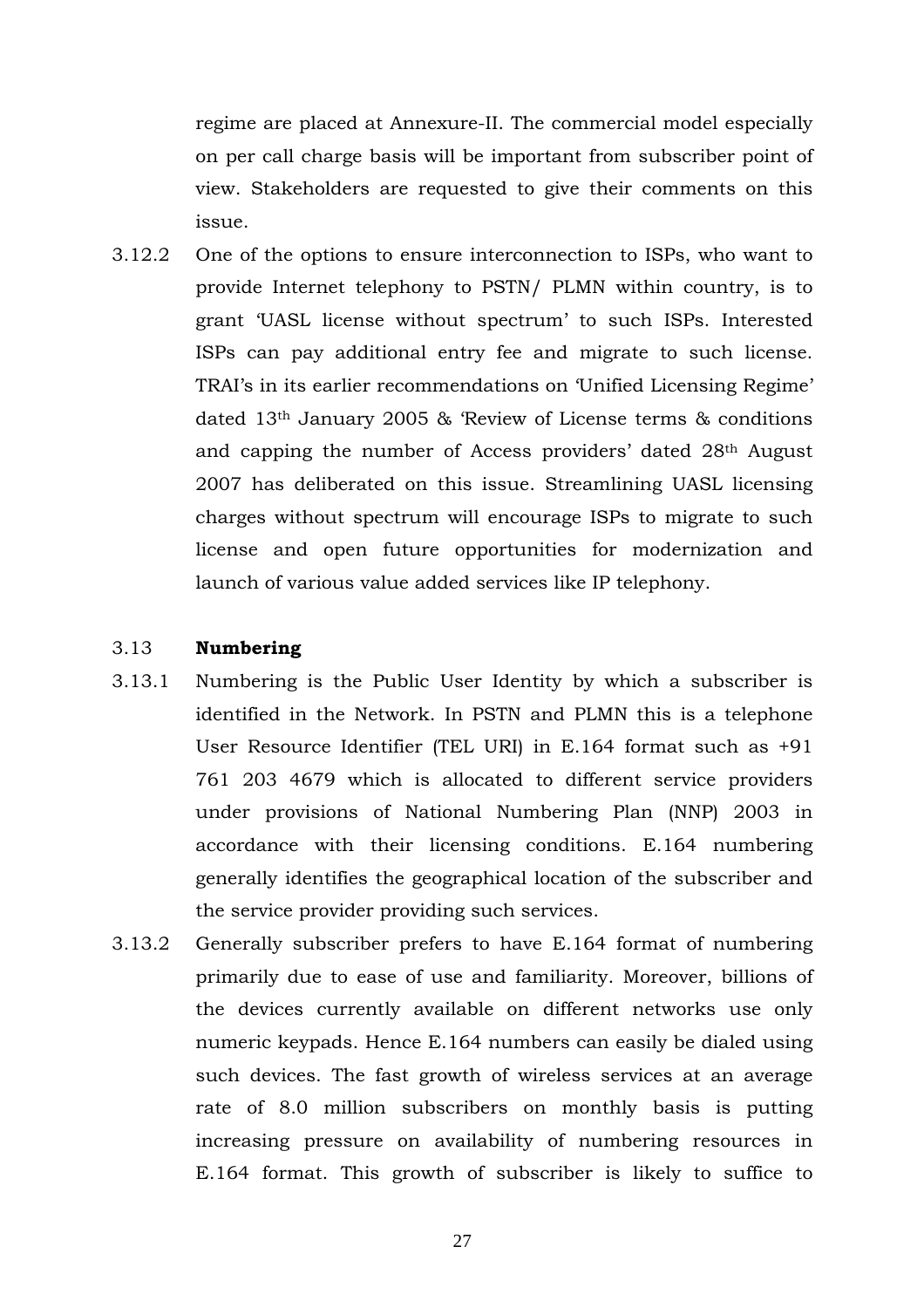achieve 500 million telephones target by 2010 and will require sufficient number blocks of E.164 numbering. Though NNP'03 was designed to meet the challenges of multi-operator, multi-service environment for next 30 years without making any change; the fast growth have exhausted E.164 numbers. Presently only levels 7 & 8 are vacant which are under consideration for number allocation for wireless subscribers. Non-availability of number space may pose serious threat to the fast growth of telecommunication services in our country. In order to address this issue, recently a committee has been setup under the aegis of Telecommunication Engineering Centre (TEC) for exploring the possibility to meet future numbering requirement and changes if any in existing E.164 numbering structure.

- 3.13.3 Opening of the Internet telephony to call PSTN/PLMN may increase requirement of numbering blocks, as the Internet telephony subscriber will also receive incoming calls. This may add further to present pressure on numbering block requirements. As per the licensing conditions, allocation of E.164 numbers is not permitted to ISPs but success of Internet telephony is greatly linked with the ease with which a subscriber can dial a call and receive a call. Any non-familiar method to allocate addresses is likely to restrict the potential and popularity of Internet telephony. More over allocation of dedicated public IP address to individual device may also be difficult due to shortage of IPv4 address space. Dialing an IP address requires special type of telephone commonly known as IP Phones or dialers using PC or equivalent devices. These options are costly and may neutralize the price advantage of Internet telephony.
- 3.13.4 The available numbering allocation using E.164 format for wireline connection has to be looked a fresh. There are approx. 40 million wireline connections however number of blocks reserved for such purpose seems to be high. Re-allocation of the numbers for wireline subscribers may also be very difficult it as may require lot of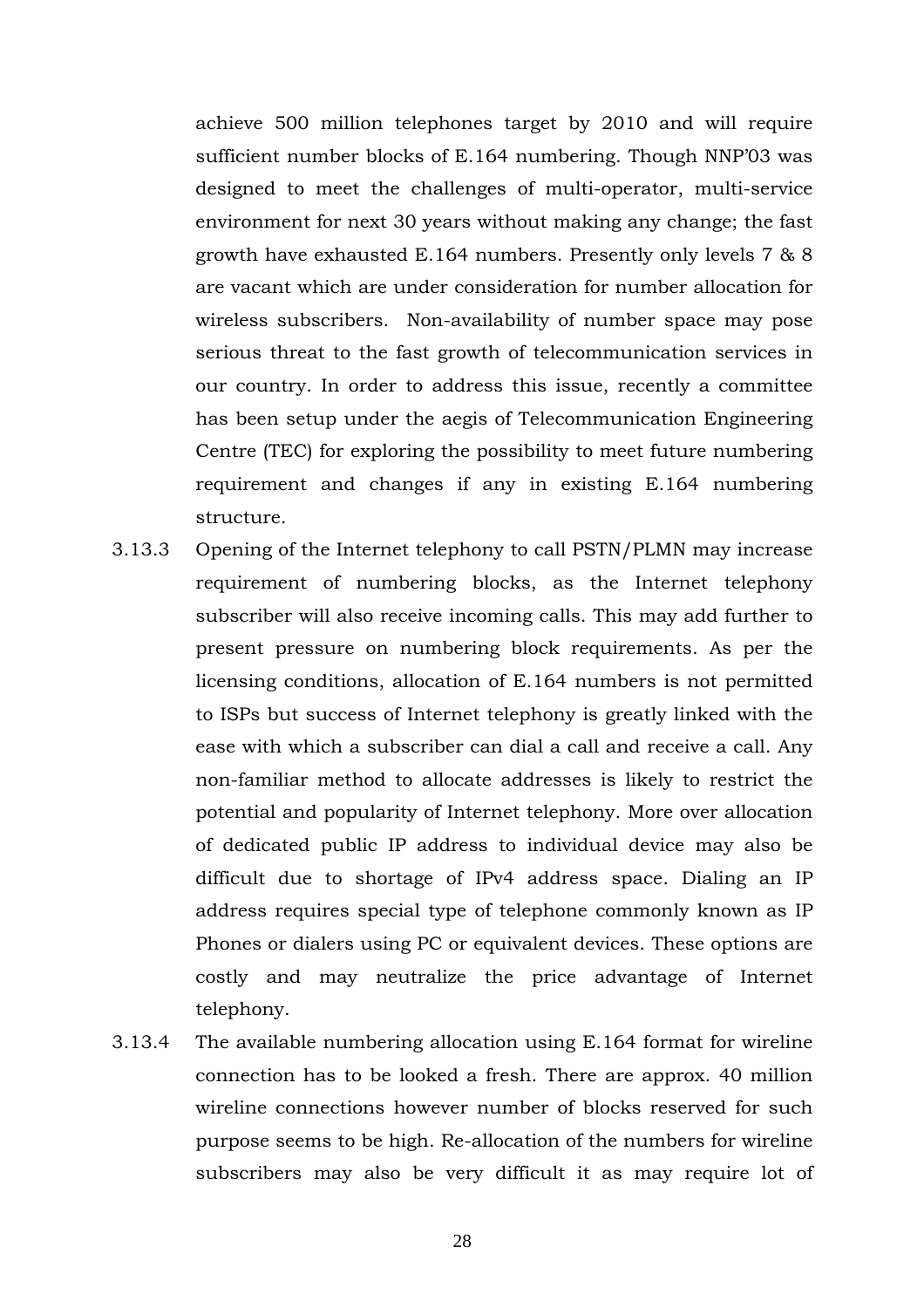changes and may result in change of subscriber numbers also. Nevertheless solution has to be worked out in existing framework to identify numbering blocks sufficient to provide Internet telephony with in country.

- 3.13.5 Assuming that certain number blocks can be identified in NNP'03 for allocation to ISP for Internet telephony, there can be different combinations possible to allocate E.164 numbering in existing 10 digit frame work excluding NLD/ILD Access Code for the Internet telephony subscribers. One possible allocation follows: *(Area Code: 2 to 4 Digits) + (VoIP Code including carrier identification: 2 Digit) + (Subscriber Number: 4 to 6 Digits)*
- 3.13.6 The advantage of E.164 numbering lies in its simplicity though intermediate Trunk Automatic Exchanges (TAXs) will have to do more complex digit analysis to cater for 139 operational ISPs. Requirement and remedial solution to provide E.164 numbering resources have to be examined to facilitate Internet telephony in a big way.
- 3.13.7 T**e**lephone **Nu**mber **M**apping (ENUM) is another globally adopted methodology for addressing the end devices in case of Internet Telephony. ENUM permits additional means for identifying users, enriching the user identification information, creating private number plans, introducing special billing arrangements (e.g. reverse billing, split billing, etc.) makes it suitable for Internet telephony-based solutions. The details of ENUM are available at Annexure-III.
- 3.13.8 The main argument against ENUM approach has been that it should not be seen as solution for existing crunch for E.164. ENUM will require allocation of atleast one E.164 number to each entity irrespective of services being offered to such entity. ENUM facilitate use of existing number for an entity to provide multiple services including Internet telephony but does not permit a service provider to use existing E.164 number allocated to an entity by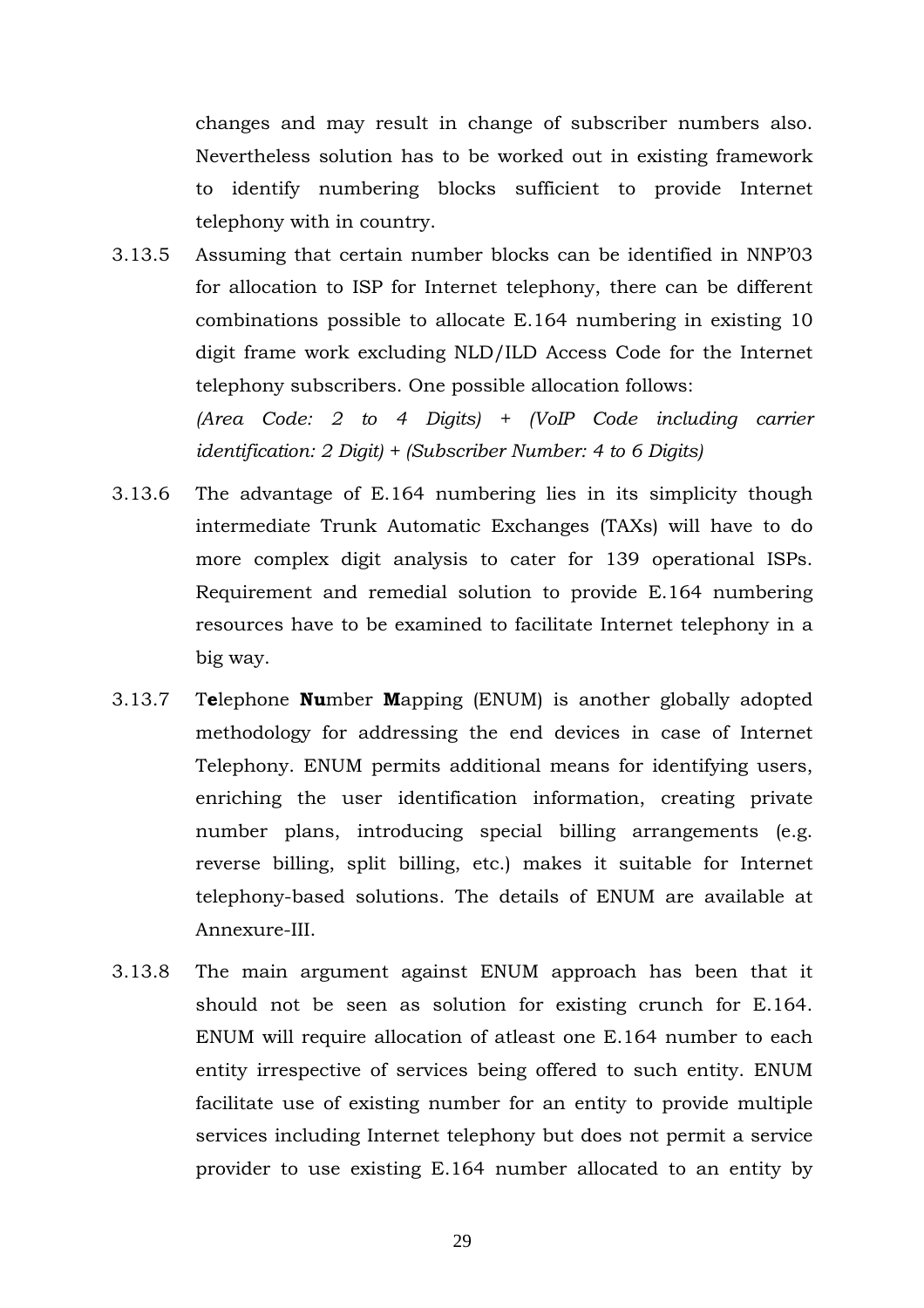some other service provider. ENUM does not resolve problems associated with number portability also.

# **3.14 Emergency Number Dialing**

- 3.14.1 Emergency Number Dialing basically refers to access to certain mandatory services such as Police (100), Fire (101) being provided to subscribers by the service providers. Under present PSTN based numbering, the calling location can be identified based on call origination number and routed to appropriate agency of that area.
- 3.14.2 This may not be the case in Internet telephony scenario where it may be difficult to process emergency service calls in absence of the location information. In case Internet telephony service is provided on fixed location and a fixed IP address is used, then such calls can be processed with ease using number translation and routed to appropriate agency. The problem becomes complex when Internet telephony is provided on devices having mobility or nomadic capability because it breaks the link between calling party and the location information. It can be suggested that access to emergency services can be enabled by routing calls to the appropriate (geographically decentralized) emergency service centers, and provide them with the appropriate location information. A Softswitch in this case may handle emergency number translation.
- 3.14.3 This type of system is claimed to be designed and have been put into service in some of the EU Member States. Though it serves the purpose to some extent but may not meet the requirement to access emergency numbers fully. In serious emergency situations, even conveying the location information on phone may not be feasible and therefore routing of such emergency numbers may preferably be automatic. The issue is being hotly debated world over. Some of the countries have gone ahead with Internet telephony services with clear instructions to their subscribers that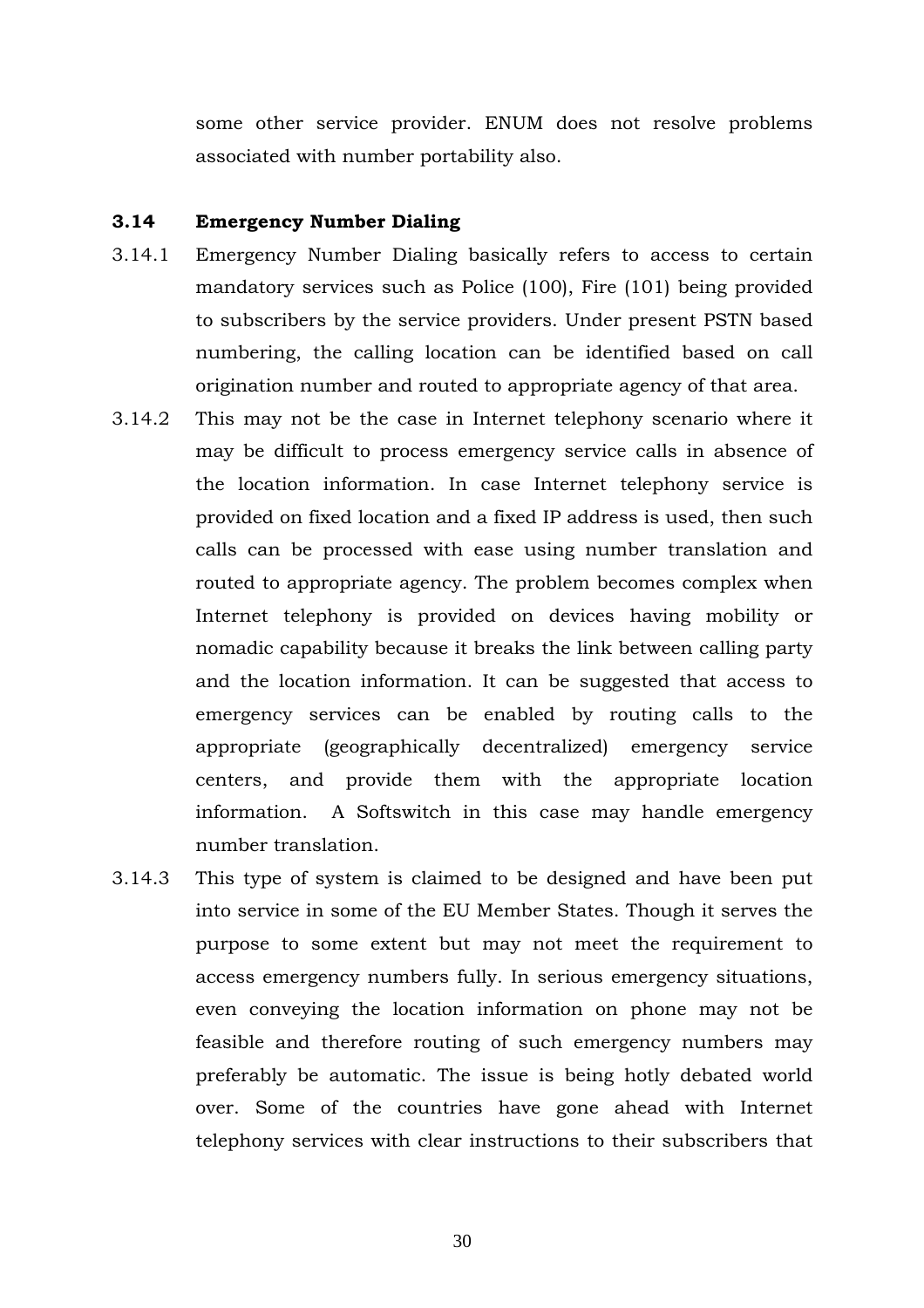Internet telephony service cannot provide access to Emergency numbers. Comments of the stakeholders in this regard are invited.

# **3.15 Lawful interception and monitoring**

- 3.15.1 Lawful Interception and monitoring is one of the prime requirements for security agencies. Such monitoring is feasible in present PSTN / PLMN network and at international gateways. The lawful monitoring of Internet telephony call using existing monitoring facilities will be a challenge due to very nature of packet based IP network. IP networks generally does not follow fixed route and prefer minimum cost based routing.
- 3.15.2 There may be possibility of monitoring the Internet telephony calls at Internet telephony gateway itself; however it will require installation of Lawful Interception equipment at each ISP interested to provide Internet telephony service within country. This may add some Capex for ISPs starting this service. Monitoring of International calls can be done at International Internet gateways. Similarly there may be a possibility to monitor the calls to PSTN/PLMN at terminating exchange however effectiveness of such monitoring will be concern.
- 3.15.3 The use of advance encoding and encryption techniques by Internet telephony providers can also pose challenge for lawful monitoring. Here it is important to recognize vital requirement for law enforcement agencies to monitor and intercept Internet based voice traffic; hence ISPs providing Internet telephony within country may have to ensure suitable encryption in coordination with concerned security agencies so that effective monitoring of all IP packets can be ensured.

#### **3.16 Interoperability and Standardization**

3.16.1 Another essential issue to be addressed is related to interoperability considerations and implications, when implementing "Internet telephony" in existing circuit-switched national networks. The ITU-T Recommendation H.323 is an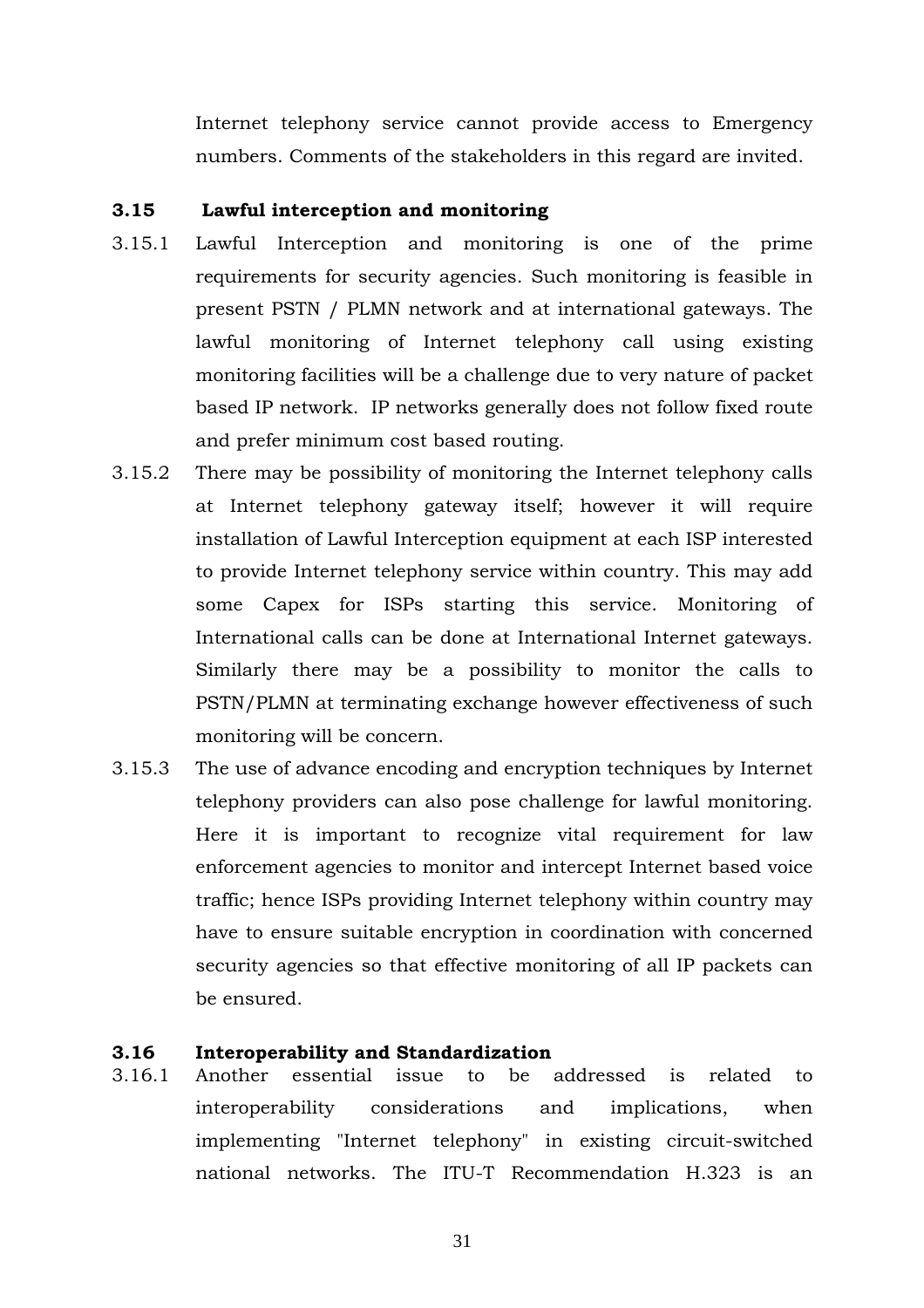umbrella standard for specifying for an IP-based multimedia conferencing system. It refers to a couple of other standards, which specify signaling protocols, media coding and call control services. H.323 uses an evolutionary approach to VoIP, which offers a high degree of interoperability to legacy based telephony services. Drawbacks are its rather high implementation complexity and architectural problems concerning convergence of telephony and Internet services and lack of scalability and flexibility.

- 3.16.2 Various other protocols have been defined between Media Gateway (MG) to MG, Media Gateway Controller (MGC) to MG, MGC to Signaling Gateway (SG), and MG to SG. It is feared that devices using different protocols may not interoperate. Standardization as stipulated by IETF, ETSI, ITU will be required to ensure interoperability to provide VoIP-based enhanced services in order to ensure rapid development in the public interest.
- 3.16.3 Contrary to it, it is also argued that standardization may increase the cost of service provisioning and device. As a result, it is advocated that Internet telephony may not be regulated and be left to the choice of the service providers. The present cost of the devices is low and therefore may not require any protection to ensure interoperability. Views of the stakeholders are invited.

# **3.17 Quality of Service**

3.17.1 Quality of speech in any communication service is an important consideration. Subscribers are accustomed to the PSTN/ PLMN voice quality and expect similar quality from Internet telephony also irrespective of the technology used to provide such services. Ensuring good voice quality will therefore be necessary for ISPs providing Internet telephony. Though Internet telephony standards do not prescribe minimum Internet access speed for good quality of service, it is generally perceived that broadband connection will be required to provide good speech quality. ITU-T Recommendation G.114 (5) defines maximum one-way latency as 150 ms for good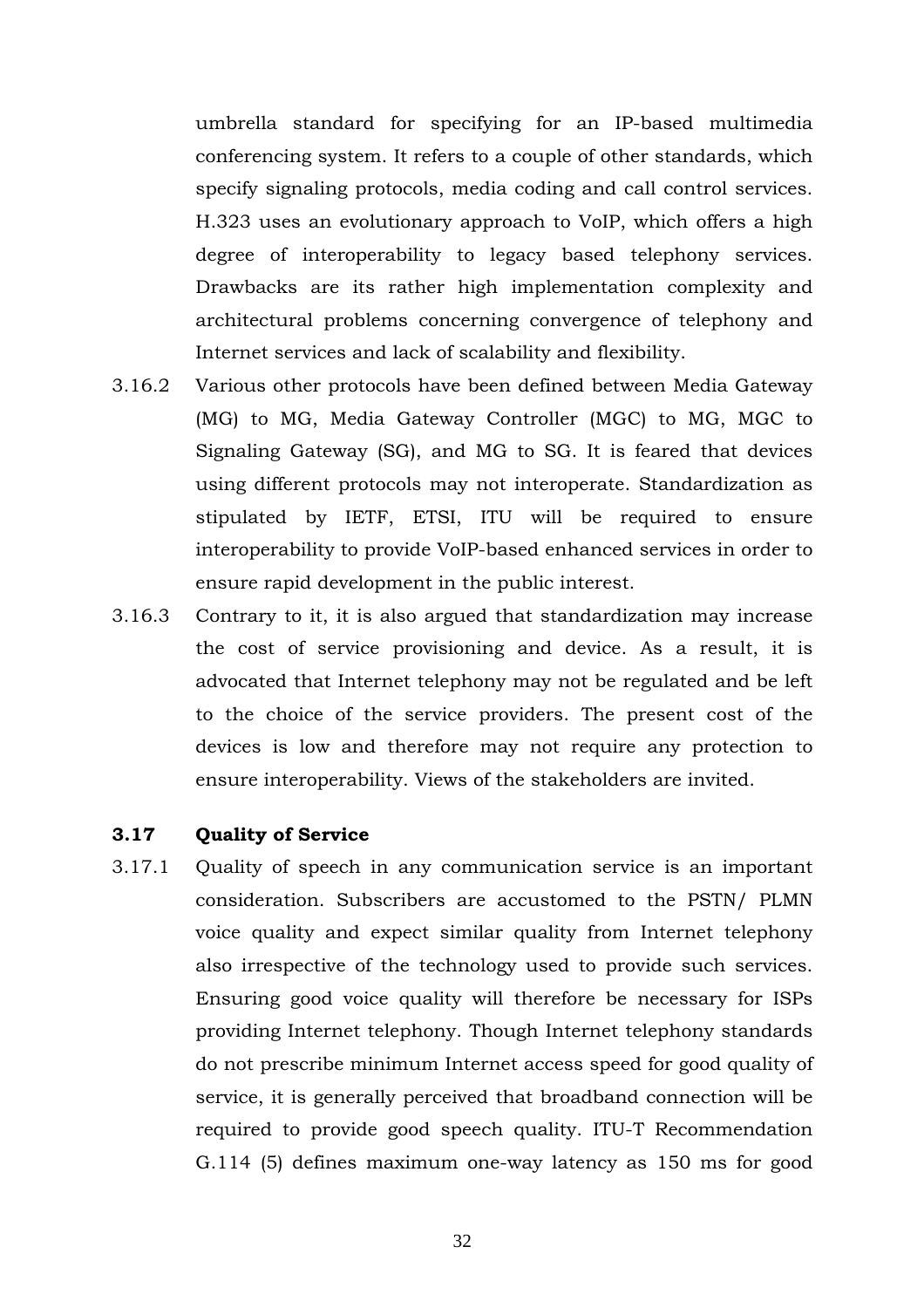Internet telephony voice quality. This puts a restriction on round trip delay, packet loss, and speed of Internet access. TRAI in its "Regulation on Quality of service for VoIP based International long distance service" 2004 have defined certain parameters for International long distance segment like End to end delay not exceeding 150 ms, Jitter not exceeding 5 ms, packet loss not exceeding 0.1% and R-value greater than 80. At that point of time Internet telephony within country on PSTN/ PLMN was not considered.

3.17.2 The issue of consideration is whether there is a need to define QoS parameters for Internet telephony within country also or it should be left to service providers. Both the models are prevailing world over. In some countries all Internet service providers have to match QoS parameters as defined for PSTN/ PLMN whereas in some other countries no specific QoS have been defined. Service providers are required to appraise the subscribers about QoS before they subscribe to such services. Comments of the stakeholders are invited in this regard.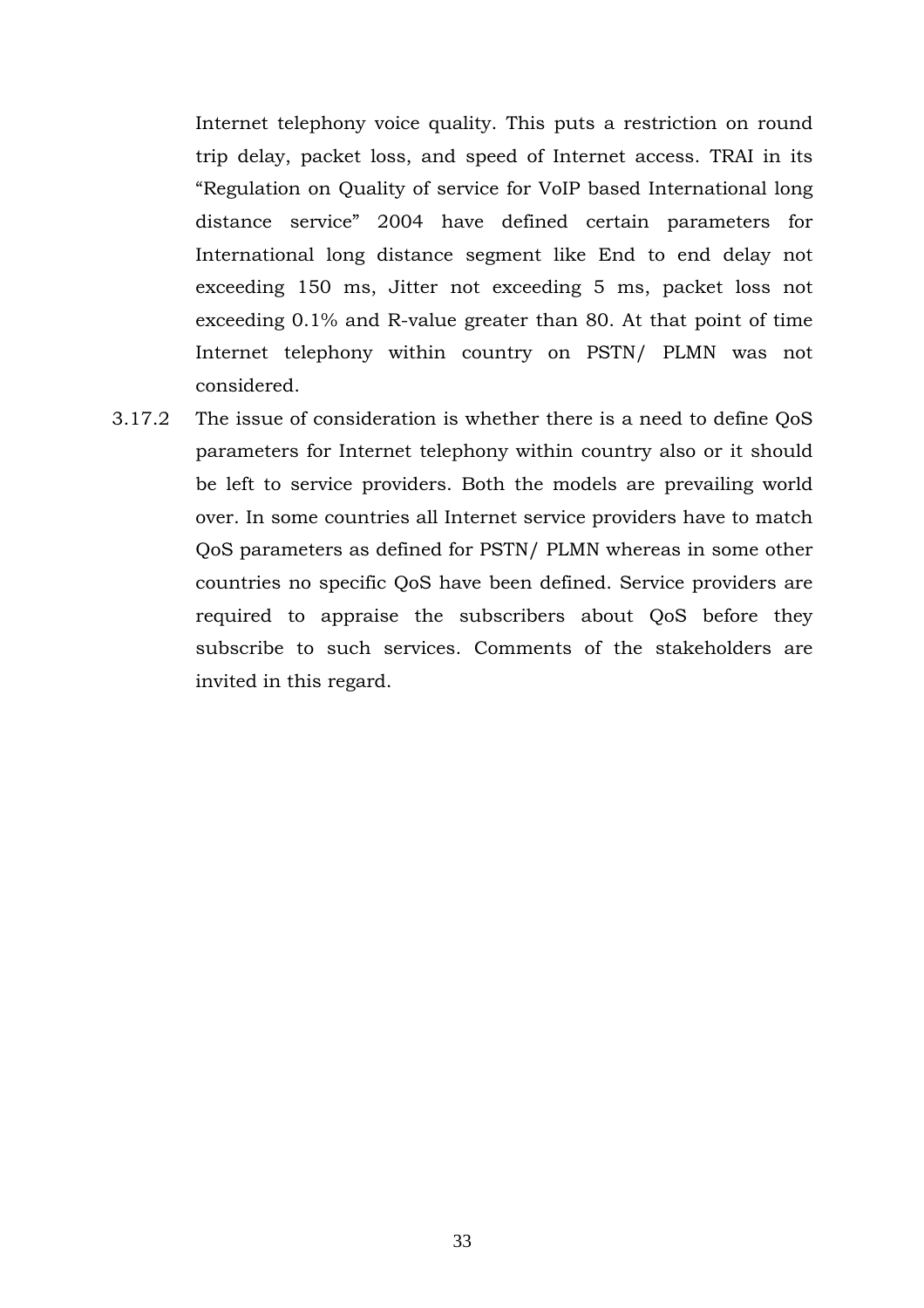#### **Chapter 4**

#### **Issues for Consultations**

- **4.1 Whether Internet service provider should be permitted Internet Telephony services to PSTN/PLMN within India? If yes, what are the regulatory impediments? How such regulatory impediments can be addressed? Please give your suggestions with justifications.** *(para 3.10)*
- **4.2 Whether allowing ISPs to provide Internet Telephony to PSTN/ PLMN within country will raise issues of non-level playing field? If so, how can they be addressed within present regulatory regime? Please give your suggestions with justifications.** *(para 3.11)*
- **4.3 ISPs would require interconnection with PSTN/PLMN network for Internet telephony calls to PSTN/PLMN. Kindly suggest Model/ architecture/ Point of Interconnection between ISPs and PSTN/PLMN?** *(para 3.12)*
- **4.4 Please give your comments on any changes that would be required in the existing IUC regime to enable growth of Internet telephony? Give your suggestions with justification to provide affordable services to common masses?** *(para 3.12)*
- **4.5 What should be the numbering scheme for the Internet telephony provider keeping in view the limited E.164 number availability and likely migration towards Next Generation Networks? Please give your suggestions with justifications.** *(para 3.13)*
- **4.6 UASL and CMTS operators are allocated number resources and permitted to provide Internet telephony including use of IP devices/Adopters. Whether such devices should be allocated E.164 number resource to receive incoming calls also? If so, whether such number resources should be discretely identifiable across all operators and different than what is allocated to UASL and CMTS to provide fixed and mobile services? Give your suggestions with justifications?** *(Para 3.4)*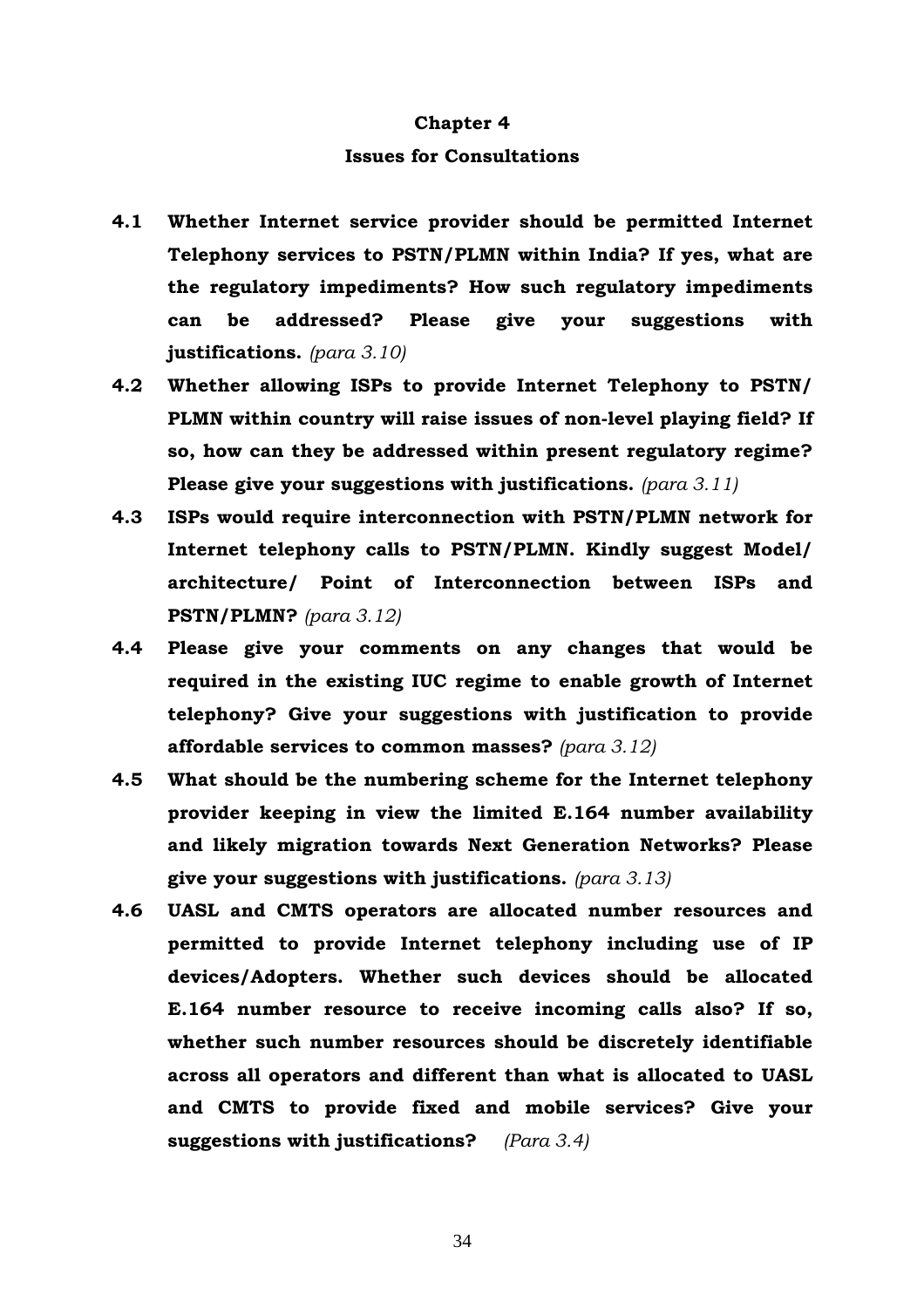- **4.7 If ISPs are allowed to receive Internet telephony calls on IP devices/ Adopters, what numbering resources should they be allocated?** *(para 3.13)*
- **4.8 Is it desirable to mandate Emergency number dialing facilities to access emergency numbers using internet telephony if ISPs are permitted to provide Internet telephony to PSTN/PLMN within country? If so, Should option of implementing such emergency Number dialing scheme be left to ISPs providing Internet telephony? Please give your suggestions with justifications.** *(para 3.14)*
- **4.9 Is there any concern and limitation to facilitate lawful interception and monitoring while providing Internet telephony within country? What will you suggest for effective monitoring of IP packets while encouraging Internet telephony? Please give your suggestions with justifications.** *(para 3.15)*
- **4.10 Is there a need to regulate and mandate interoperability between IP networks and traditional TDM networks while permitting Internet telephony to PSTN/PLMN within country through ISPs? How standardization gap can be reduced to ensure seamless implementation of future services and applications? Please give your suggestions with justifications.** *(para 3.16)*
- **4.11 Is there a need to mandate QoS to ISPs providing Internet telephony to PSTN/PLMN within country? Please give your suggestions with justifications.** *(para 3.17)*

35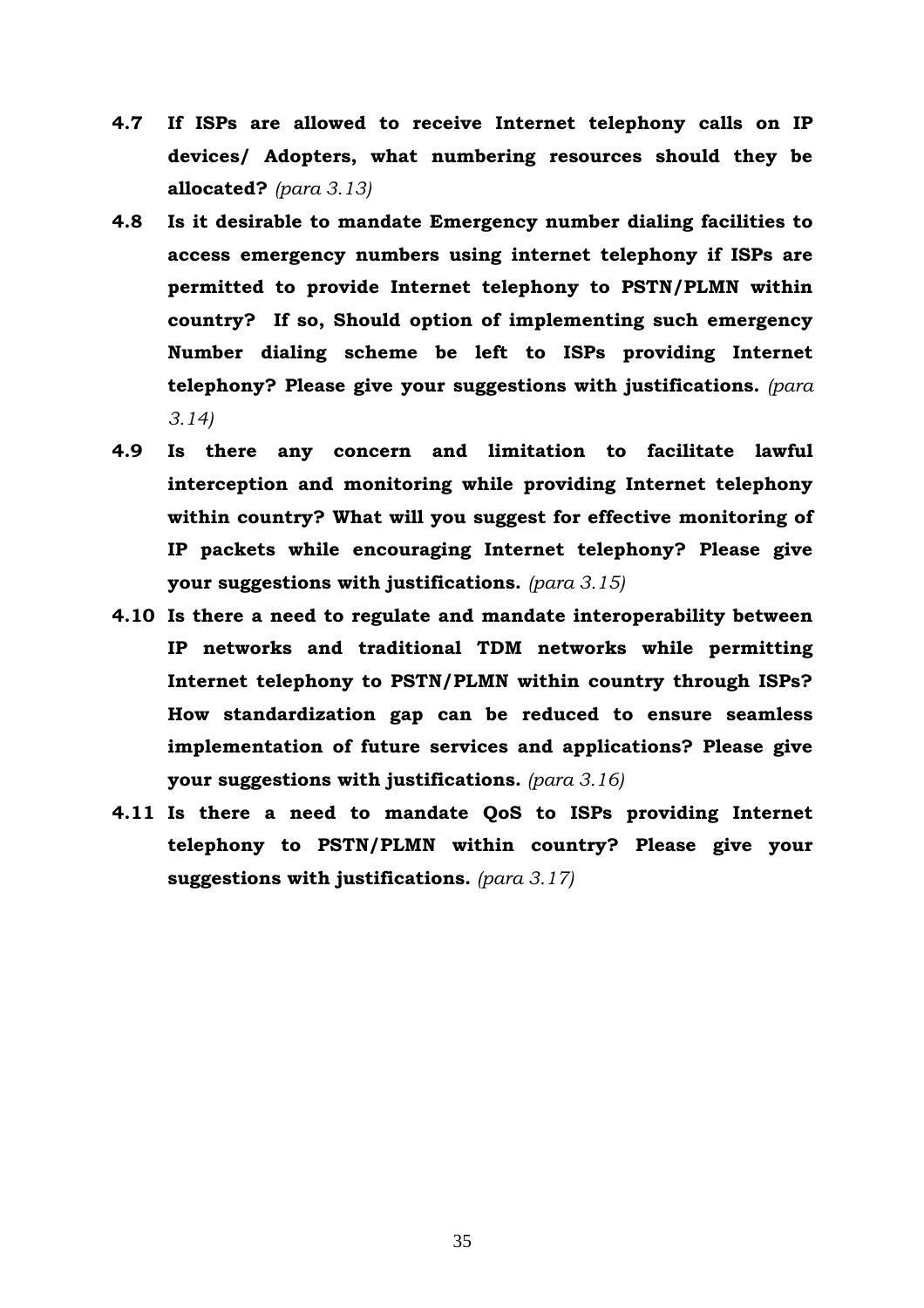### **Annexure-I**

#### **International Experience**

#### **5.1 Singapore**

In June 2005, IDA introduced a VoIP regulatory framework that included minimal obligations to encourage the adoption of VoIP services. Two sets of numbering ranges were assigned to VoIP services for this purpose. VoIP operators providing VoIP services using level "3" numbers are not required to meet number portability, directory or emergency services or IDA's QoS levels, but must inform users of service limitations and provide clear information to subscribers about service capabilities (emergency service access and quality). Facilitiesbased operators use level "6" numbers, the number range currently reserved for fixed-line PSTN voice services, for VoIP services if they can provide number portability, emergency services, directory enquiry and printed directory services, and ensure QoS levels equivalent to local fixed-line services. However, service providers will have to ensure that customers understand limitations.

#### **5.2 Malaysia**

Malaysia has also adopted Light regulation for encouraging to VoIP services. MCMC guidelines on telephony over IP were released in July 2005. VoIP is defined as fixed service under service access prefix 0154, but 'nomadic' services are also allowed.An account holder with a VoIP telephony provider can access services through any IP telephony device, through PSTN dial-up; broadband; or, cellular. There is no regulation for QoS, retail prices and termination / origination prices. However, providers are "encouraged" to provide emergency access.

#### 5.3 **Hong Kong**

In June 2005 OFTA published a statement on "Regulation of IP telephony" for enabling service-based operators to be allowed to compete with facility-based operators and ensure Technological Neutrality. As regard to Interconnection service are divided into Class-1 Services in which IP telephony offered with services attributes

36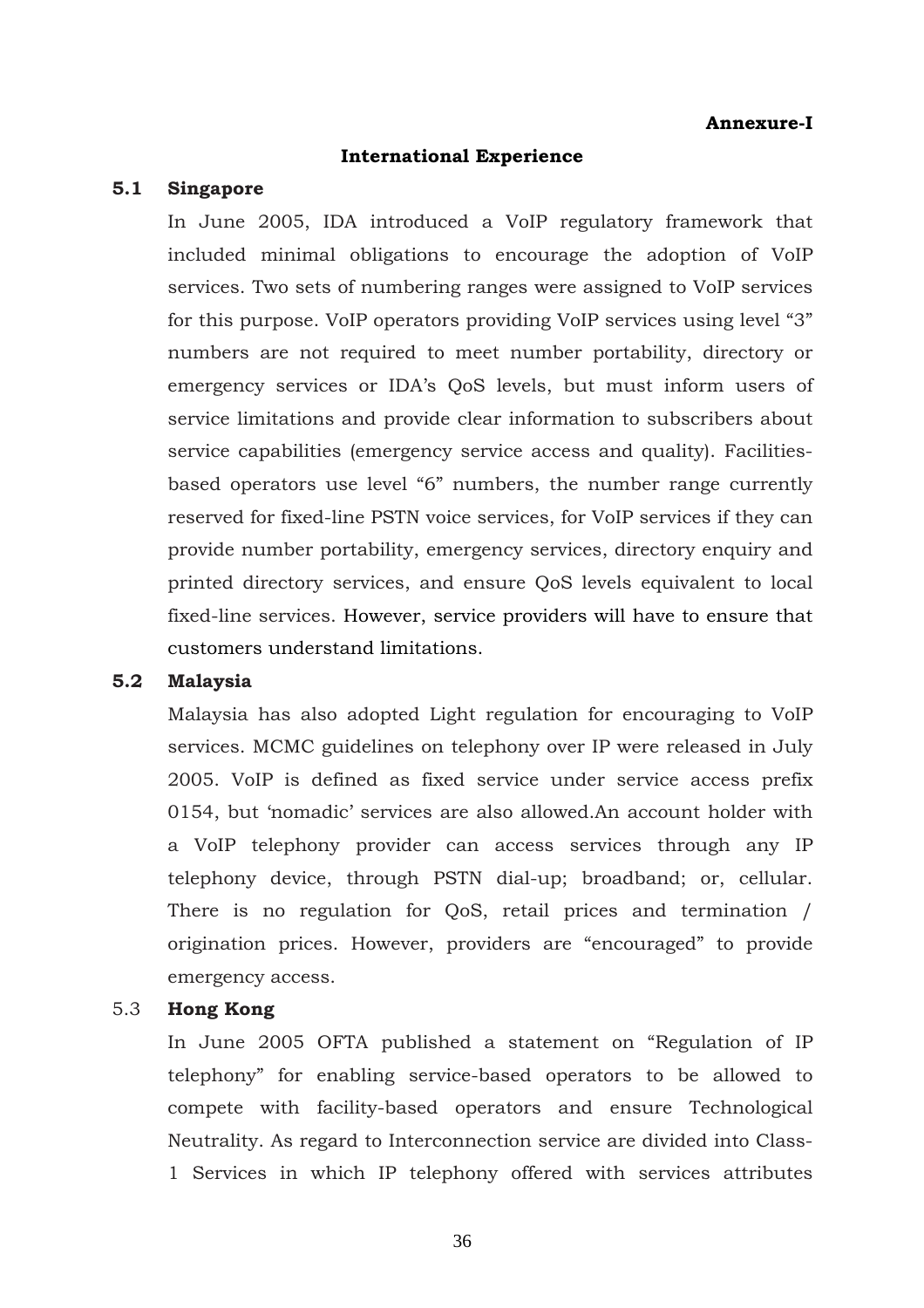similar to those of conventional telephone services- SPS to fulfil basic telephonic licensing conditions and Class-2 Services that do not have the same attributes as conventional telephony and attracts minimal regulation. Class 1 service is an IP telephony service that has all the attributes of the conventional telephone service. These carry eightdigit numbers and a '2' or '3' as prefix. Class 2 services do not have all the attributes of the conventional telephone service and are distinguished by their '57' or '58' prefix. However, number portability is provided only by Class 1, but not by Class 2 IP telephony service. Both classes of providers are obliged to provide free emergency call services and back-up power supply for 'lifeline' devices.

### **5.4 Japan**

VoIP is permitted and is subjected to minimal regulation in Japan. Tariff and access charges not regulated and Interconnection is required only if VoIP SP is facility based. Access charges by VoIP SP to terminate the calls on PSTN are being made. Japan is only country, which has adopted QoS based controls for VoIP services. Three levels of call quality have been defined based on the resultant value of Transmission Rating Factor (R-value).

- No QoS: PC to PC communication, no separate numbering required
- Minimal QoS: In term of end to end QoS and voice delay, "050" –prefix numbers
- Normal QoS: Same numbers a s PSTN

Emergency calls and direct access must be available from VoIP lines, and numbers must observe location correspondence.

#### **5.5 Europe**

Under the EU regulatory framework of July 2003, players (including VoIP providers) are free to enter the market for electronic communications services without prior authorization, provided they abide by the conditions of the general authorization applicable in each Member State. European Commission (EC) strongly promotes Industry self-regulation for VoIP services. However, Individual national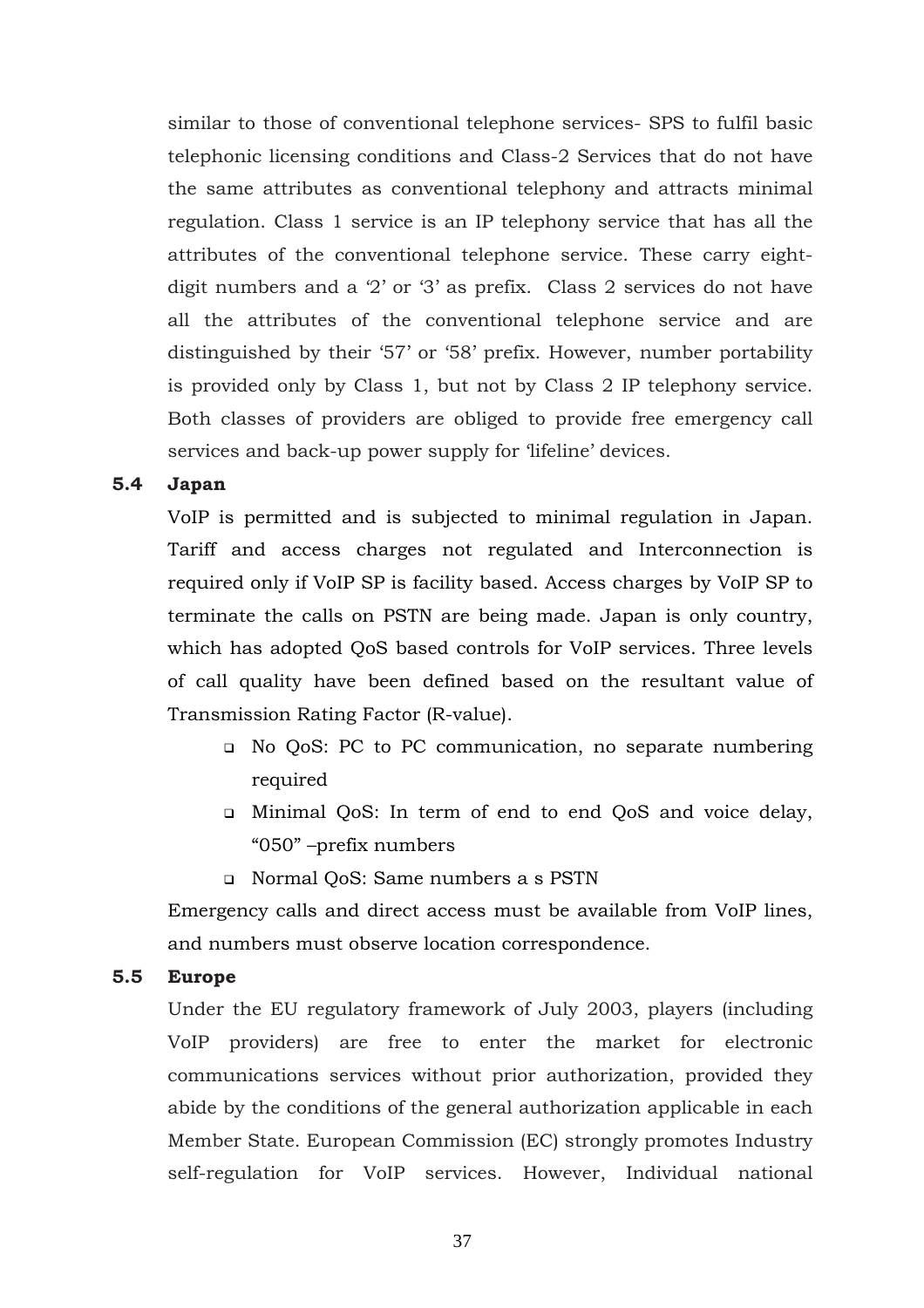regulators under EC are free to follow own set of regulation. EU Regulatory Framework requires Member States to put in place arrangements to ensure that calls to emergency services are adequately answered and handled. The prime concern of EC is that VoIP operators clearly inform customers about the limitations of the services

#### **5.6 United Kingdom**

VoIP services are subjected to Industry self-regulation. Operators need to make customers aware of VoIP limitations. Emergency access has been mandated by OFCOM recently. Special VoIP numbering scheme with prefix '056'/ '055' is adopted and both Geographical and nongeographical numbers are allocated. However, number portability is not mandated yet. OFCOM also issued guidelines for consumers on buying & using VoIP services.

# **5.7 United State of America**

1996 Telecom Act separated telecom services and information services and defined them differently· Traditional telecommunication rules are not imposed on information services (internet applications). There are two category of VoIP

- PC originated VoIP (e.g. Skype), which is not subject to regulation
- PSTN replacement VoIP (e.g. Vonage), for which emergency access and wiretapping are mandatory.

The FCC Wireline Competition Bureau has granted a petition for a declaratory ruling filed by Time Warner Cable in March 2006, which requested that all wholesale telecommunications carriers be entitled to interconnect and exchange traffic with incumbent local exchange carriers (ILECs), including traffic originating from VoIP service- based providers. The Commission must promote competition in every sector it oversees and create a level playing field among service providers.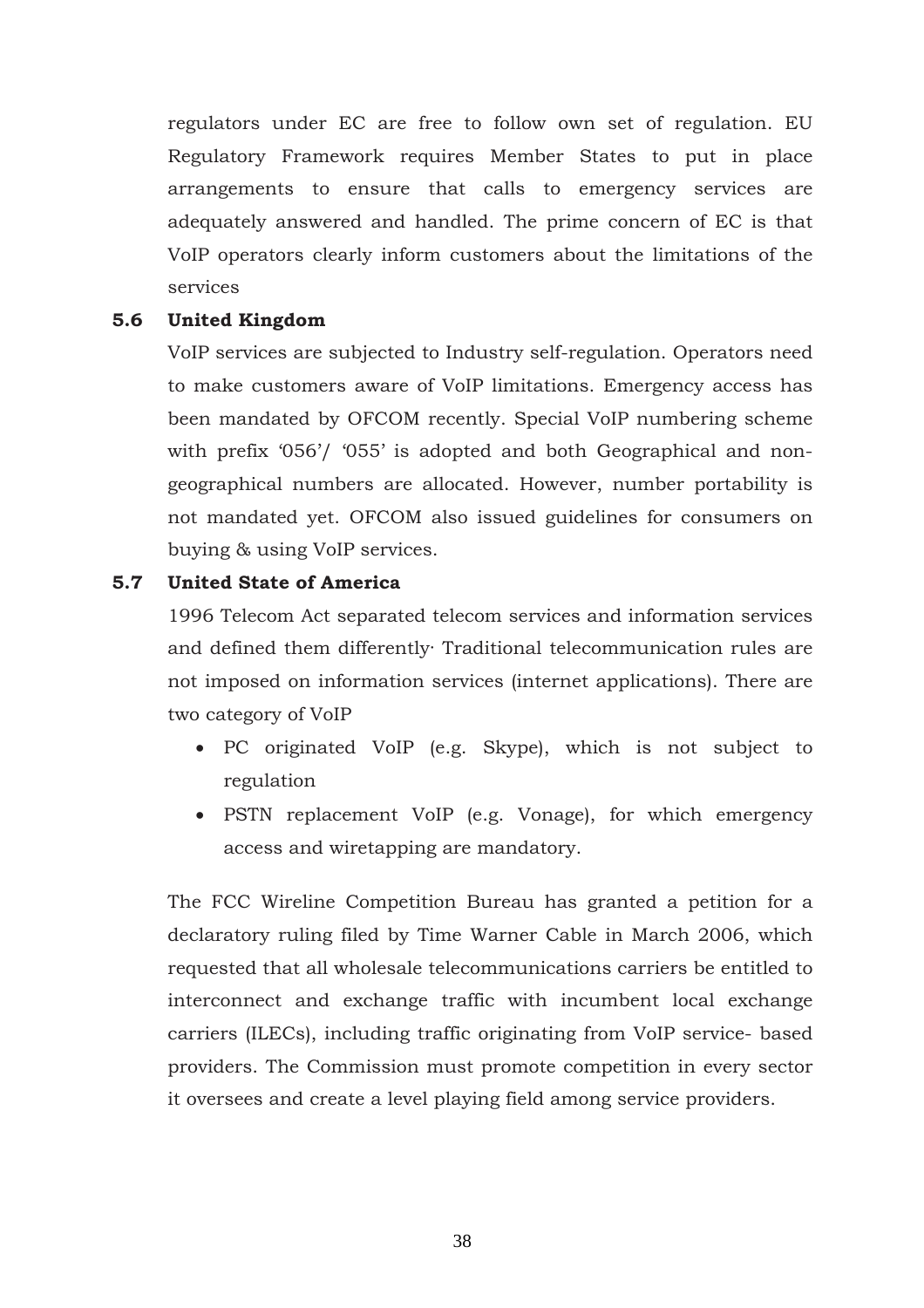The FCC made clear that the obligation to provide local number portability extends to interconnected Voice over Internet Protocol providers and the telecommunications carriers that obtain numbers for them. FCC changed its relatively liberal regulatory environment to one where VoIP services that interconnect with the PSTN must provide access to emergency services, in line with the requirements that apply to incumbents.

In June 2006, the FCC voted unanimously to require taxes on all VoIP services that connect to the PSTN. The tax revenue will be used by the Universal Service Fund, which subsidizes phone service in rural and low-income areas. Wireless, wire line, payphone and DSL providers already contribute to the fund.

### **5.8 Canada**

Canadian Radio-television and Telecommunication Commission (CRTC) will regulate the VoIP only for domestic use keeping in view service neutrality. Regulation of VoIP will be at such place where local competition is not permitted. PSTN-interconnected VoIP services have the regulatory status of telecommunication services. VoIP providers are thus classified similar to competitive local carriers with following conditions:

- Access to numbers and local number portability
- Access to directory listing
- Equal access to inter exchange carriers

Canadian Radio-Television and Telecommunications Commission (CRTC) required VoIP providers to offer emergency 911 services. In addition, they were obliged to notify customers about limitations to their services. VoIP operators are required to contribution to national service fund as well.

# **5.9 South Africa**

Any Value added network services (VANS) or enhanced service licensee can provide voice services on their network. VANS are eligible for numbering, spectrum, and interconnection with any operator.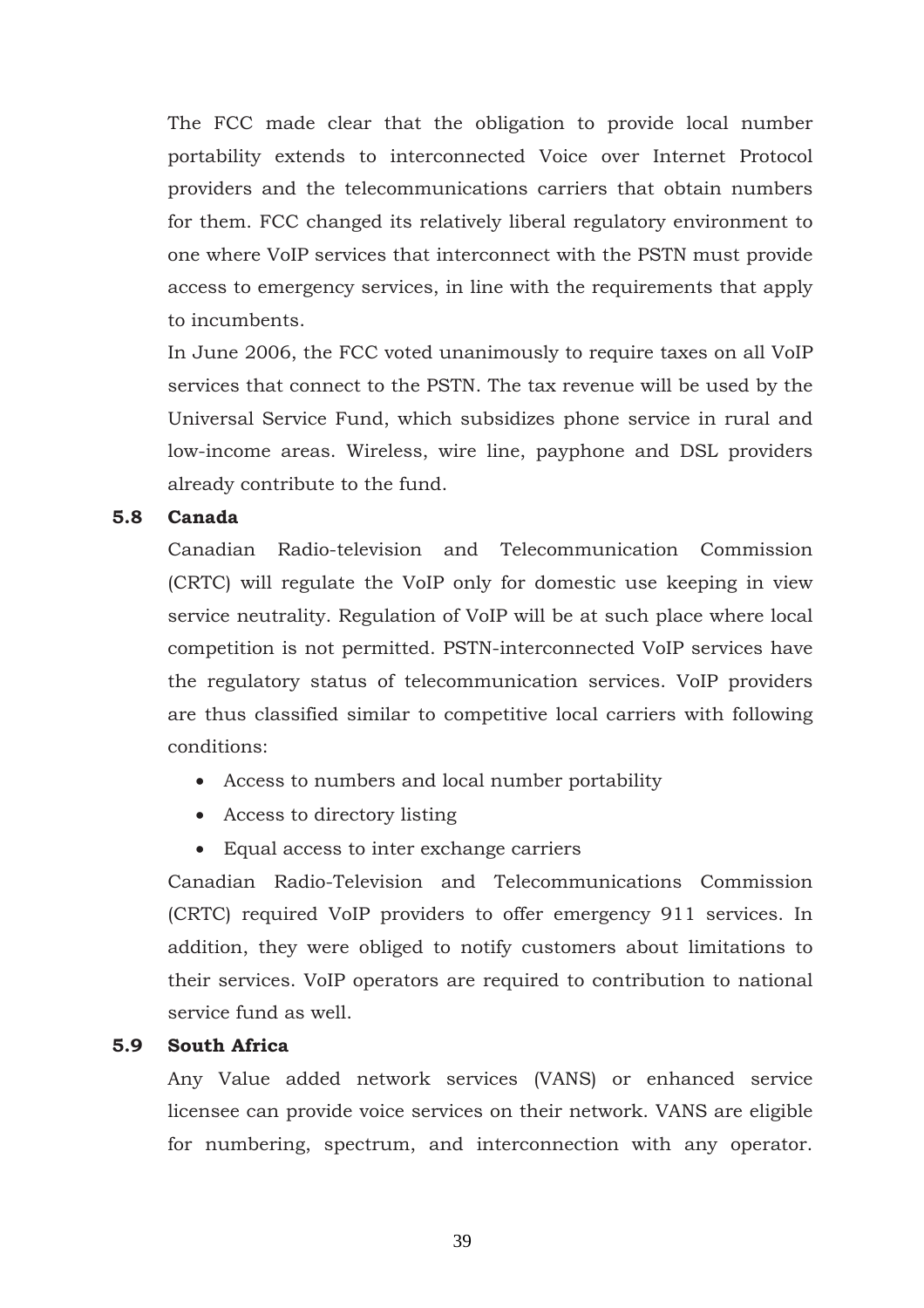Presently there is no regulation on QoS and access to emergency services.

#### **5.10 Czech Rep.**

VoIP services including prices remain unregulated as a data service. VoIP providers do not have to be an owner of a telecommunications license for provision of PSTN services. Operators and service providers need to sign interconnection agreements with other operators, with a "model" agreement on interconnection has been developed by the APVTS Economic Committee. A number of operators offer VoIP services and the Czech regulator Česky Telekomunikacní Úrad assigned the service number 910 in the Numbering plan to VoIP services.

### **5.11 Italy**

The Italian Communications' Regulatory Authority ("ICRA") has issued its decision no. 11/06/CICR, which regulates the provision of Voice over Internet Protocol Services and makes the necessary amendments to the national telephone numbering plan. (the "VoIP Decision"). As for nomadic services (and number portability towards fixed lines as well) they are introduced and a special numbering ("5") is assigned exclusively to VoIP services. The VoIP Regulation opens VoIP "5" numbering to listing in the national telephone directories.

#### **5.12 Thailand**

As per National Telecommunications Commission (NTC), Internet service-provider licensees could now start offering a Voice over Internet Protocol (VoIP) calling service from phone to phone. The operators of the phone-to-phone VoIP service will also be subject to the NTC interconnection charge regime, which requires all telecom operators to share voice and data revenues between the networks involved in the calls on a fair basis. The NTC has allocated the prefix of 06 mainly for providing the VoIP service from phone to phone, including other new telecom-technology services, under its interim numbering plan. The phone-to-phone VoIP service will use the 06 prefix, followed by an eight-digit number.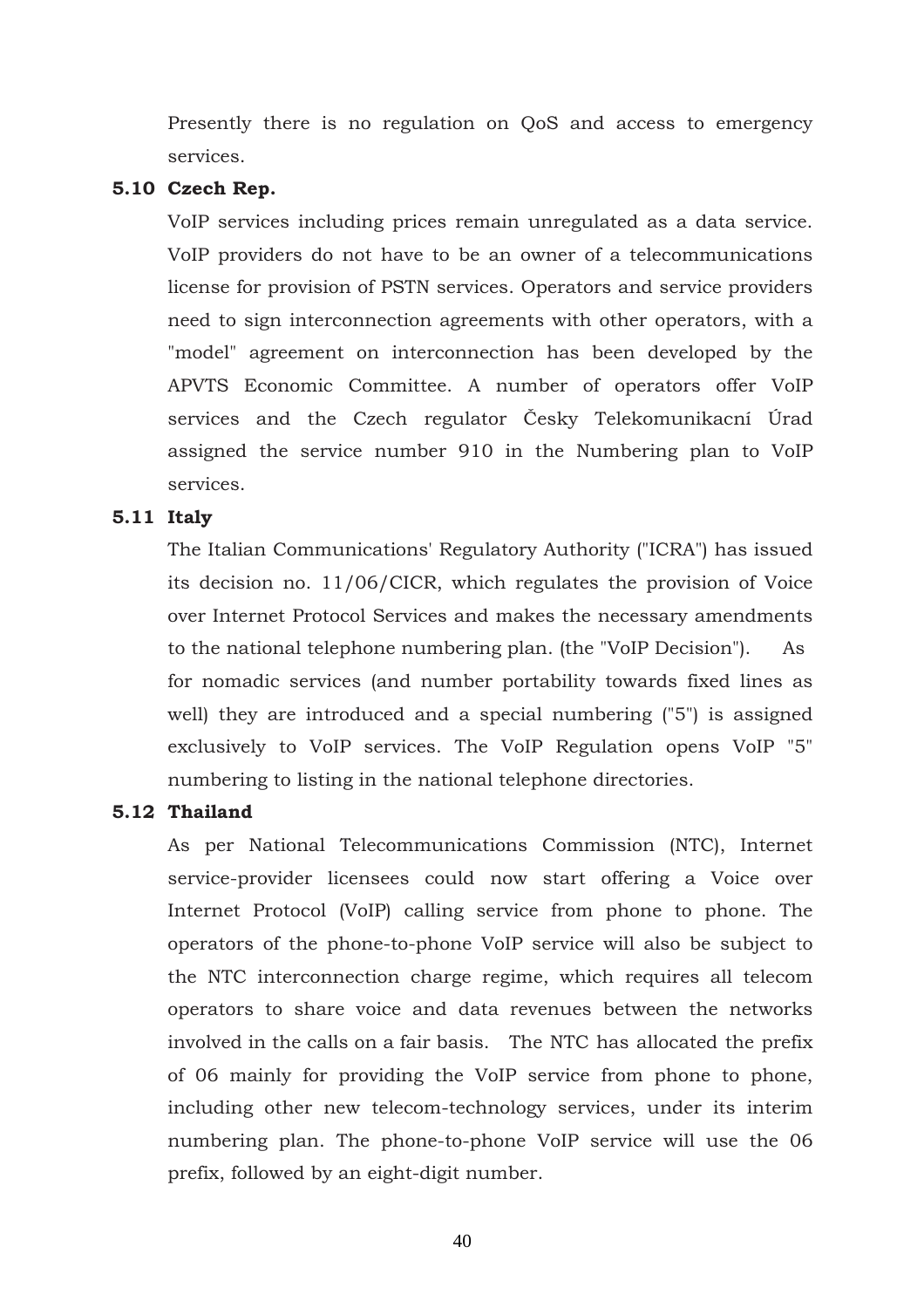#### **5.13 Australia**

Most VoIP services connected to the public network are considered a standard telephone service and will attract regulatory obligations. ACMA has introduced (Apr, 07) a new, location-independent service type and number range. Telecommunications Numbering Plan 1997 (the Numbering Plan) has been amended to create the new service type and the 0550 number range. Under the new arrangements, service providers will have a choice of number ranges. If a provider wishes to offer a traditional fixed telephone service or a service that is a close substitute, it will continue to be able to access geographic numbers or if it chooses, it can diversify to the new 0550 number range. Amendments to the Telecommunications (Emergency Call Service) Determination 2002 came into effect in Nov 2007 that confirm the obligation to provide free-of-charge access calls to Triple Zero from voice over internet protocol (VoIP) services with both dial-in and dialout functionality.

#### **5.14 Indonesia**

In Indonesia VoIP license is generally awarded to ISP – Internet Service Provider. These VoIP operators are classified as service-based operators, because they do not have their own customer base, but provide services to the customers of PSTN and Mobile operators. Almost all of VoIP operators are using a two-step dialing scheme using the 170XY access code and dependent of E1 line from PSTN and/or mobile operators. Other than the existing PSTN and cellular operators, other operators may be given single step dialling using 010XY access code, but they can not operate this method before they have the agreement of the incumbent PSTN and mobile operators. Given the present network condition in Indonesia, where the majority of the networks are still narrow-band, VoIP PC-to-PC is classified as an ISP service. But in the near future, VoIP operators will probably be able to build their own customer base using the IP networks (e.g WiFi-WIMAX). The Government is now considering the growth of VoIP for network or facility-based operators, instead of as service-based

41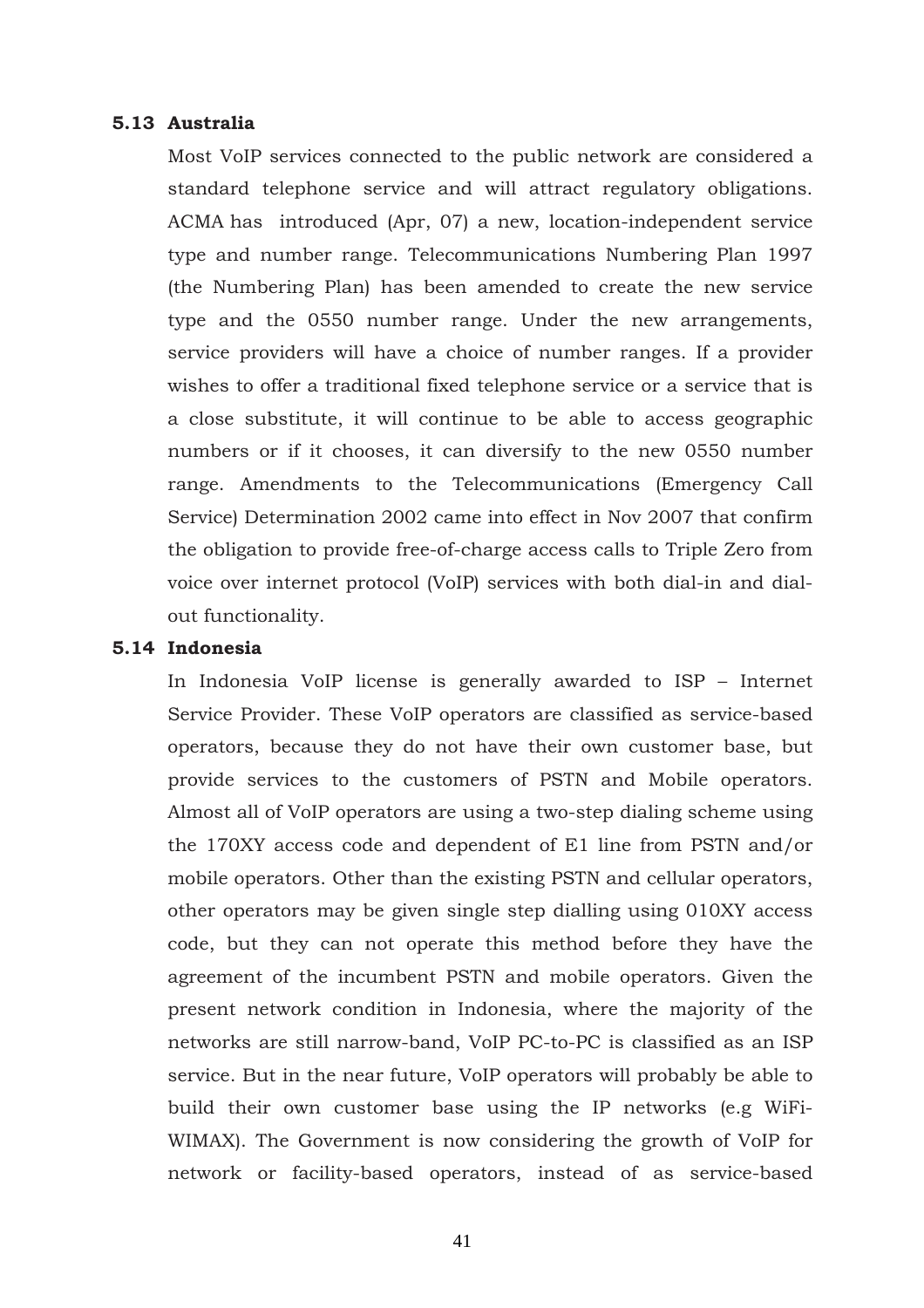operator as it is now. Therefore, it will be necessary to re-formulate some regulatory issues like numbering, access code, routing, interconnection etc.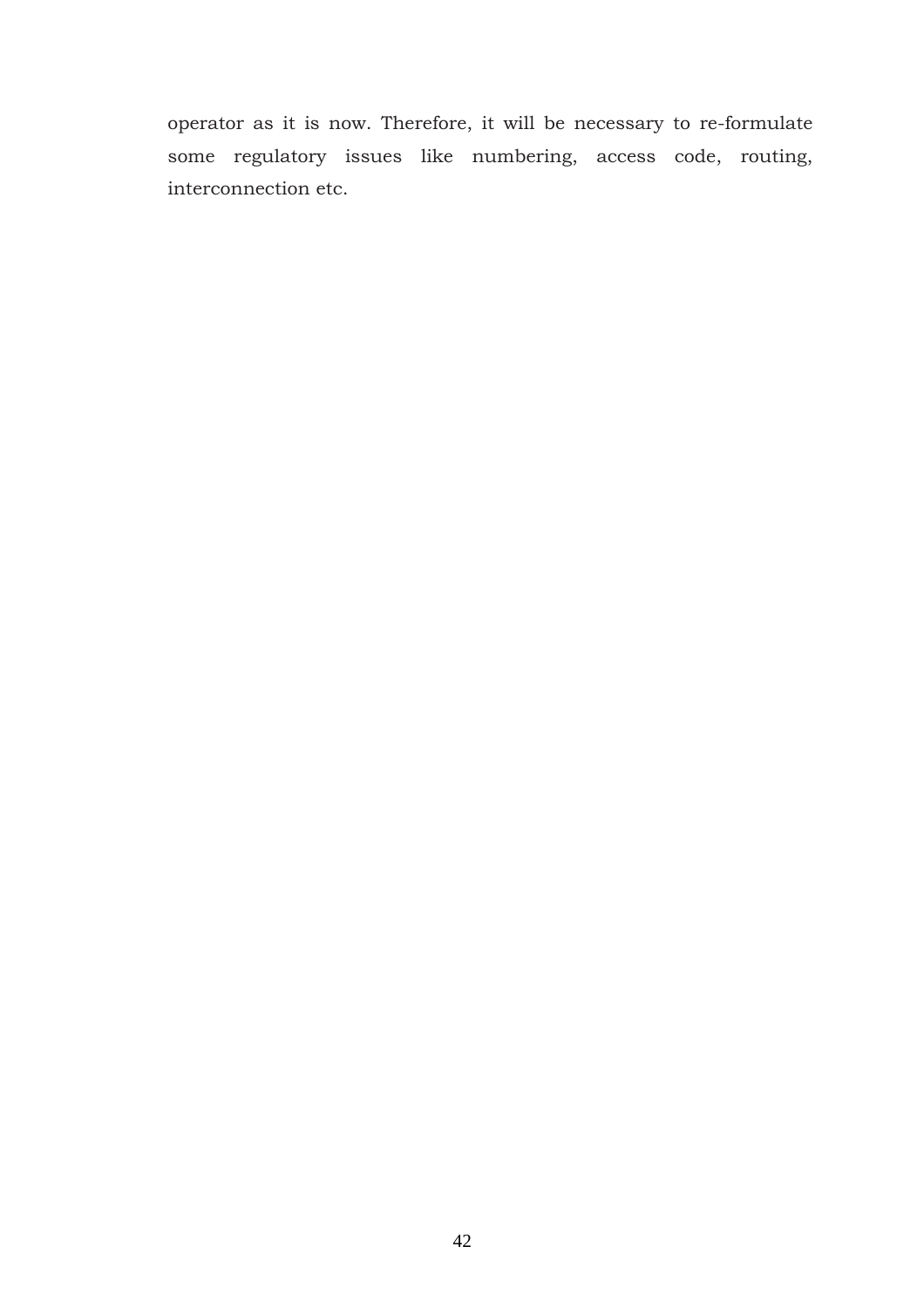# **PRESENT INTERCONNECTION PRACTICES & IUC REGIME IN REFERENCE TO INTERNET TELEPHONY WITHIN COUNTRY**

6.1 In the present licensing regime, interconnection points have been well defined based on the type of the call being made (call to PSTN, Mobile etc). Access providers have option either to have their own network spread across the licensing area or to have mutual agreement with BSO to carry their calls within the licensing area. Since most of Internet Service providers do not have their own IP network spread across the licensing area (Category "B" or Category "A" ISPs) and are presently providing Internet Services by leasing Internet connectivity from up stream Internet service Providers, interconnectivity issue becomes of paramount importance to provide Internet telephony within country. Following paras deliberate the existing interconnection regime and its likely impact on ISPs to provide Internet telephony calls to PSTN/PLMN within country.

# 6.2 **Existing PSTN Interconnection Scenario**

- 6.2.1 The existing practices including regulatory framework prescribe well laid down procedures for interconnection and handover of different types of calls.
	- Any PSTN call has to be handed over to PSTN access service provider at SDCA level.
	- Any PLMN call has to be handed over to the concerned Mobile operators at its Gateway Mobile Switching Center (GMSC) of L-I of BSO.
	- In areas where the access service providers are unable to peer among themselves, the BSO network can be used to transit the calls.
	- Both the peering partners must have TDM based interfaces at the Point of Interconnect (POI) locations.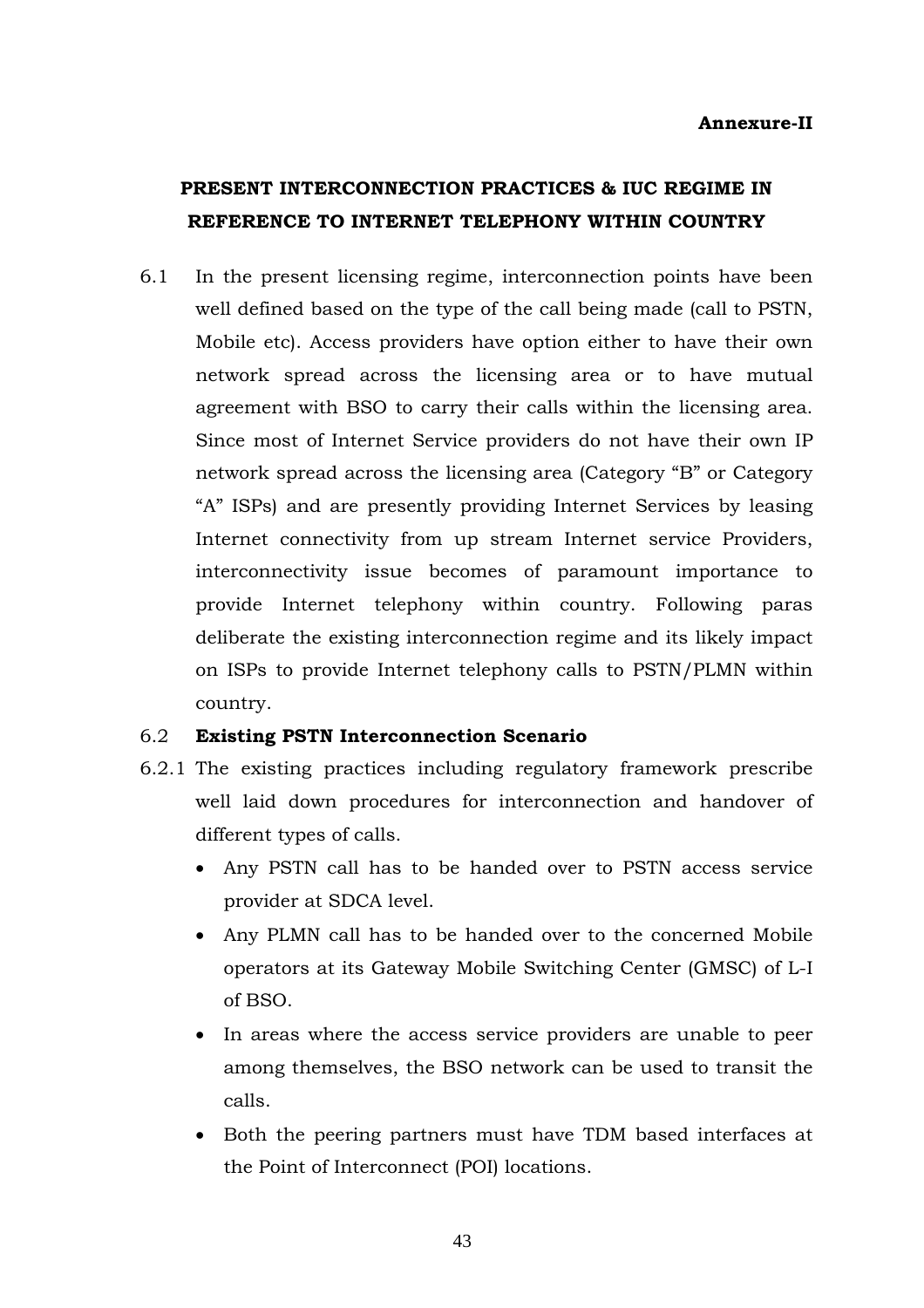- Traffic outside service area will be delivered either at the near end or far end.
	- a. Near End: Call is handed over to NLDO immediately after origination at the pre-defined point within the service area.
	- b. Far end: Call is carried on any National Long Distance (NLD) operator's network till the appropriate hand over point in other circle depending on type of the call and handed over to concerned operator for termination.
- 6.2.2 In case ISPs are permitted to provide Internet telephony calls to PSTN/ PLMN, they will require connectivity with all the PSTN service providers at each SDCA level to hand over PSTN calls appropriately. Alternately, ISPs can have mutual agreements with BSO and all PSTN calls are handed over to BSO at appropriate point to deliver to the concerned PSTN operator. In such case call carriage charges have to be mutually agreed with such BSO. Since most of the ISPs do not have their own network spread across the licensing area, routing calls using BSO network may be better option to start with. Fig. 6.1 shows direct connectivity between two operators at Short Distance Charging Area (SDCA) within a circle



**Fig: 6.1 Present PSTN Interconnection model at SDCA**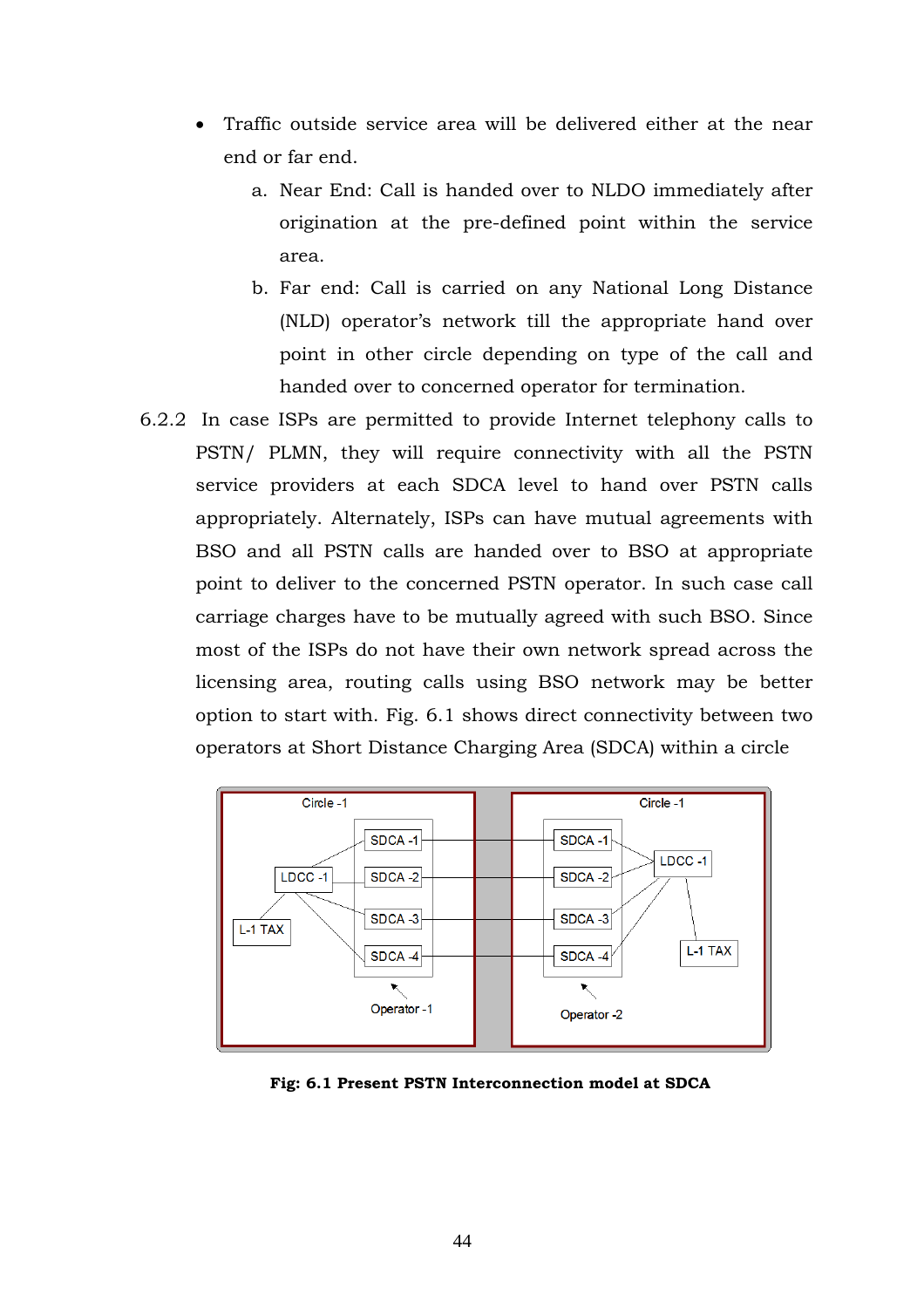- 6.2.3 ISPs will require similar network connectivity with PLMN operators at L-1 TAX of BSO/GMSC to handover mobile calls if they are permitted to provide Internet telephony to PLMN also. This means ISPs must have connectivity with all PLMN service providers at L-1 TAX of BSO/ GMSCs to handover PLMN calls. Alternatively, ISPs can again have mutual agreements with BSO and use their network to carry such calls up to GMSCs of concerned PLMN service provider. ISPs will have to have appropriate business model considering the spread of their network and commercial model.
- 6.2.4 For carrying the traffic outside the service area, ISP will require interconnection with National Long Distance operator to carry its traffic to respective GMSC for PLMN calls and L-2 TAX of the PSTN service provider for PSTN calls in other service areas across the country. At present only NLDOs are permitted to carry inter service areas calls. The main advantage to permit Internet telephony is to reduce long distance call charges. The likelihood of call charge reduction will be low if present restriction of carrying inter-circle calls through NLDOs is mandated. Therefore other alternative could be to carry such calls through Internet cloud/ IP network and handover it at appropriate entity in respective service areas. In such a case conversion of such IP calls to TDM format before termination in PSTN/ PLMN network will have to be done at appropriate point. As discussed earlier, since ISPs are not having well spread network, the terminating calls to other service areas have to be carried through NLDOs. NLDOs may not accept IP based calls, hence appropriate conversion etc have to be done by ISPs. Fig. 6.2 shows existing interconnection scenario with PLMN service providers.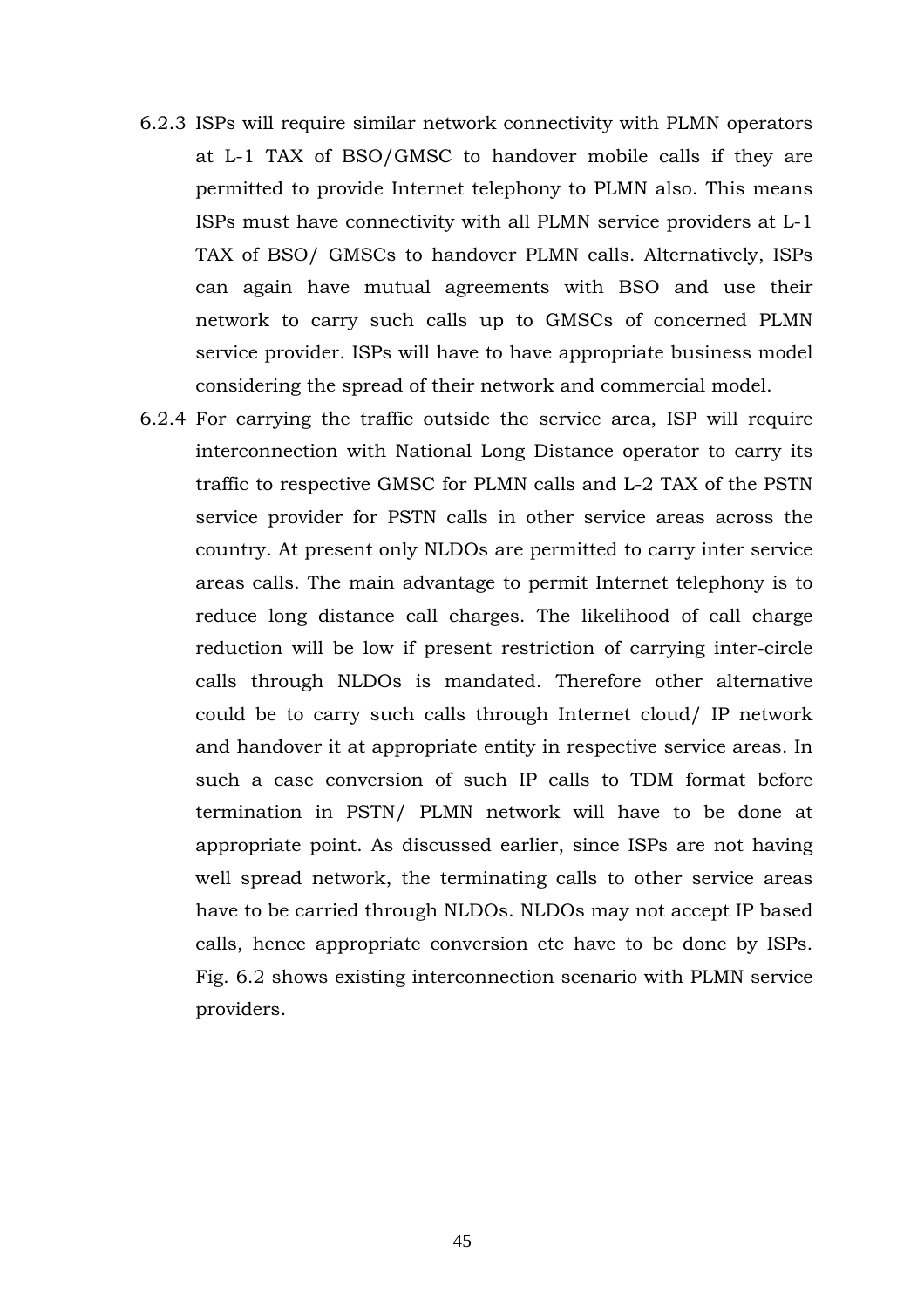

**Fig: 6.2 Present Mobile Interconnection model** 

#### 6.3 **Role of Interconnect Exchange**

One alternative to get over on issue of Interconnection among ISPs and PSTN/ PLMN service providers could be to mandate Interconnect Exchange and to handover all such calls between the service providers at Interconnect exchange. Such Interconnect exchange may also have facility for conversion from IP based calls to PSTN/ PLMN calls and vice-versa; facilitating routing of IP based calls. While such a framework may be required when IP based networks become more matured in India and many service providers start migration to NGN, the need and timing of mandating such facilities needs to be deliberated. Creation of such Interconnect Exchange and clearing house will have many other related issues like number of such exchanges in a service area, selection of agency/ agencies to setup Interconnect Exchange, financing and creation of such facilities, management of such facilities, ensuring QoS etc.

6.4 **Required arrangement for connectivity of ISP to PSTN / PLMN**  At present ISP licenses are given either for category 'B' (Generally Analogous to State boundaries) or Category 'A' (All India). There are ISPs having Category 'C' license (Generally City specific) who have not yet migrated to Category "B" or Category "A". In such a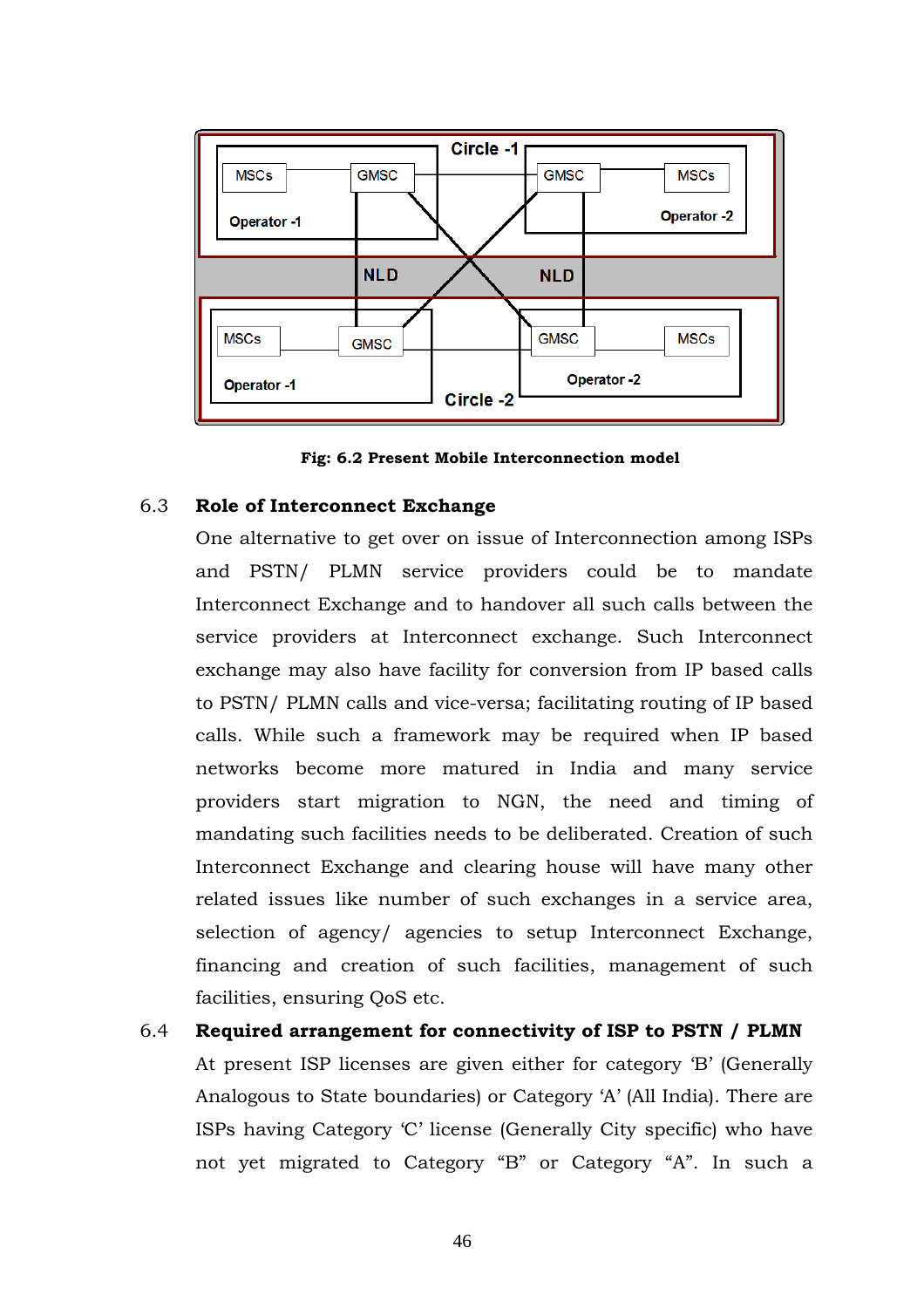situation, the interconnection scenario will be different for different category of licensees. The issues due to such structure are deliberated in paras to follow.

### 6.4.1 PSTN/ PLMN Connectivity with Category- C ISP

Class-C ISP is licensed to have Internet operation within Secondary Switching Area (SSA). When such ISPs are permitted to provide PSTN/PLMN calls using Internet telephony within country, they will require interconnectivity with PSTN/PLMN service providers in that SSA. PSTN/PLMN service providers will accept only TDM calls. Therefore such ISPs have to make their own arrangement to convert Internet telephony call to TDM format before handing it over to PSTN/PLMN service providers. This will require installation of VoIP Gateway in licensed area of such ISPs. Fig. 6.3 depicts the scenario.



**Fig: 6.3 Schematic diagram showing PSTN connectivity for Category-C ISP**

The issue of connectivity to PSTN/ PLMN will arise again. ISPs can either have multiple lease lines to connect to PSTN/PLMN or fall back on BSOs. Taking multiple leased Lines (bound for each operator) will be costly, at least initially, as traffic to PSTN/PLMN to start with may be very limited.

Another issue of concern will be whether such ISPs can have lease line to GMSC outside their service area to carry terminating PLMN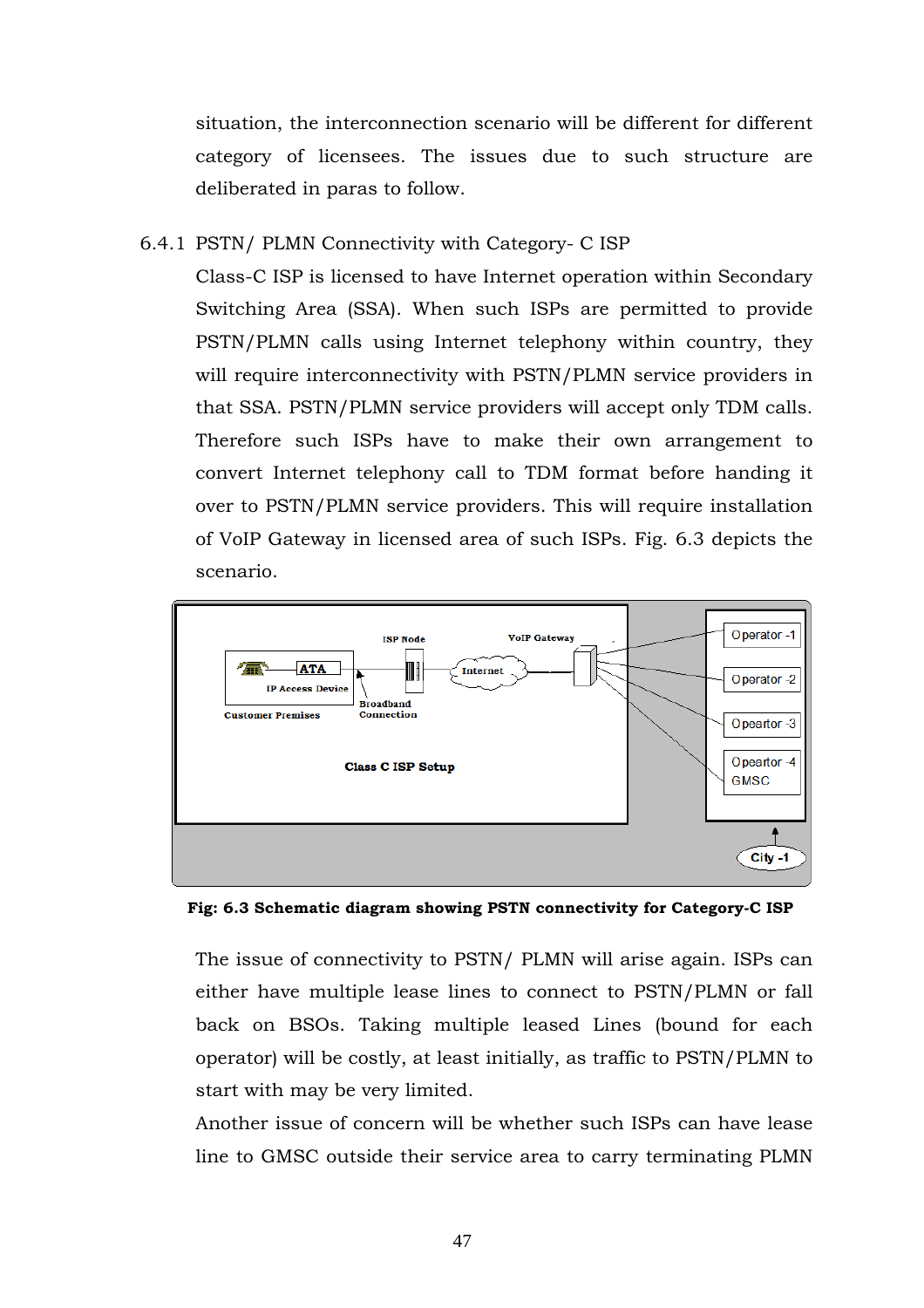traffic. If no, then only option to carry such calls will be through BSOs which may not be a commercially viable model.

# 6.4.2 PSTN/ PLMN Connectivity with Category- B ISP

Service area of category "B" ISP is Telecom Circle analogous to State boundaries. In this scenario again a VoIP Gateway has to be installed in licensed area of ISP. ISPs may require multiple Leased Lines (for each operator) to connect to different operators or route traffic through BSO. ISPs may like to carry inter circle traffic through Internet Clouds/ IP networks beyond their service areas. The scenario is depicted in Fig. 6.4 below:



**Fig: 6.4 Schematic diagram showing PSTN connectivity for Category-B ISP**

# 6.4.3 PSTN Connectivity with Category- A ISP

Category-A ISP has an all India license. It may be possible that such ISPs desire to carry all Internet telephony calls across telecom circles without going through NLD operators. At present Inter-circle calls are being carried on the National long Distance licensee's Network. In case ISPs are permitted to carry Inter-circle calls, then it may impact NLD operators. The scenario is depicted in Fig. 6.5: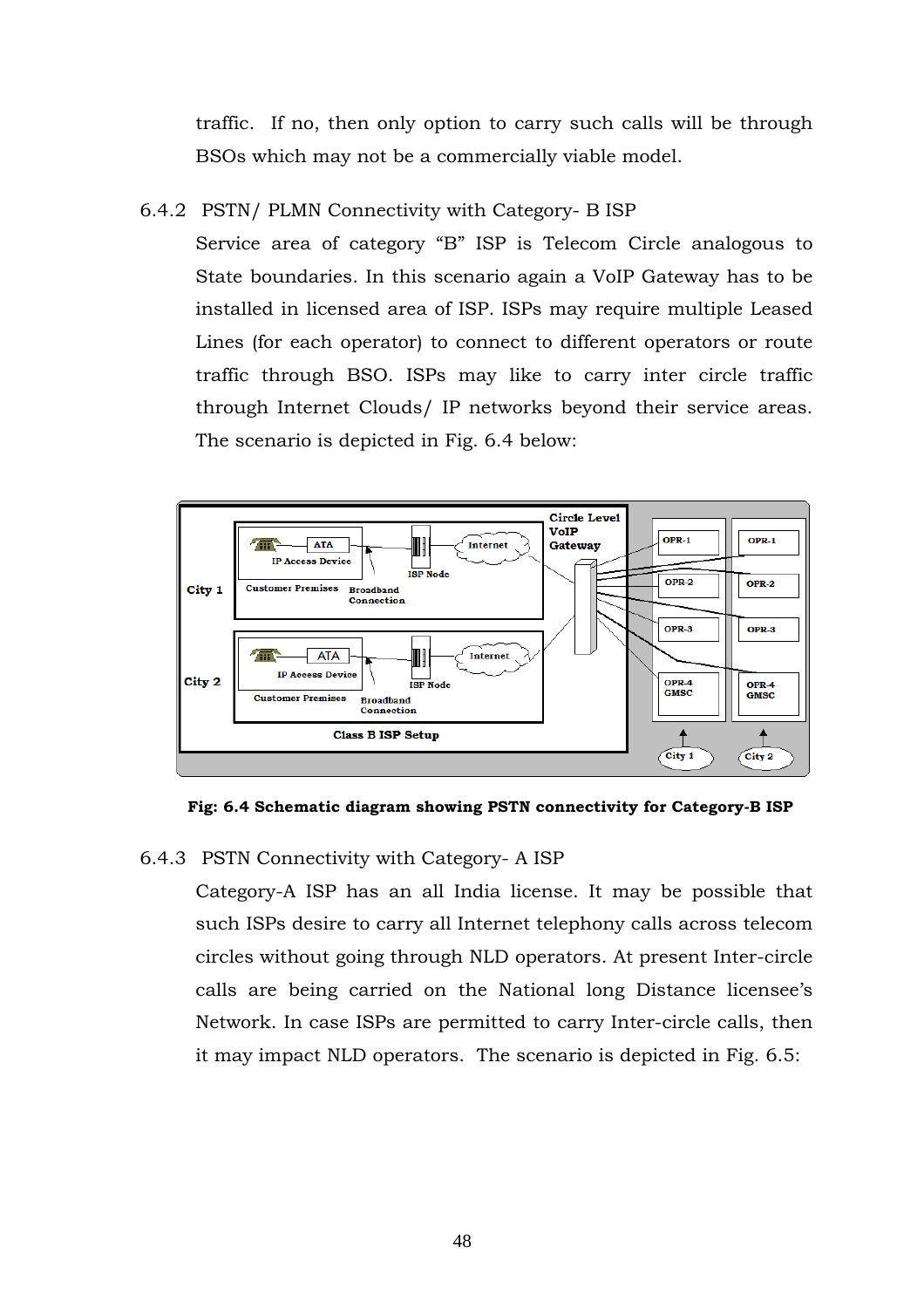

**Fig: 6.5 Schematic diagram showing PSTN connectivity for Category-A ISP** 

- 6.4.4 In all above three cases peering with traditional PSTN/PLMN or BSO have to be based in TDM format requiring Media Gateway for IP to TDM and TDM to IP conversion. Signaling Gateways have to be used for SS7 transport over IP.
- 6.4.5 The routing of calls from PSTN/ PLMN to Internet telephony subscribers provided by ISPs will also be of concern. Since most of the present service providers giving PSTN/ PLMN services may not have direct point of interconnection with ISPs, they may also require routing of such calls through BSOs within their own service areas and may require suitable agreements. Since these ISPs providing Internet telephony may be connected to BSO (Presently BSNL only), service providers will require agreement with BSO (BSNL) who are providing interconnectivity to such ISPs for routing of calls to Internet telephony subscribers of ISPs. As discussed above, the BSO becomes the only common point to provide interconnection to provide Internet telephony calls to PSTN/ PLMN. The important issue of concern will therefore be, whether there is a need to prescribe some Reference Interconnect Offer (RIO) to facilitate interconnection with BSO within their own service area.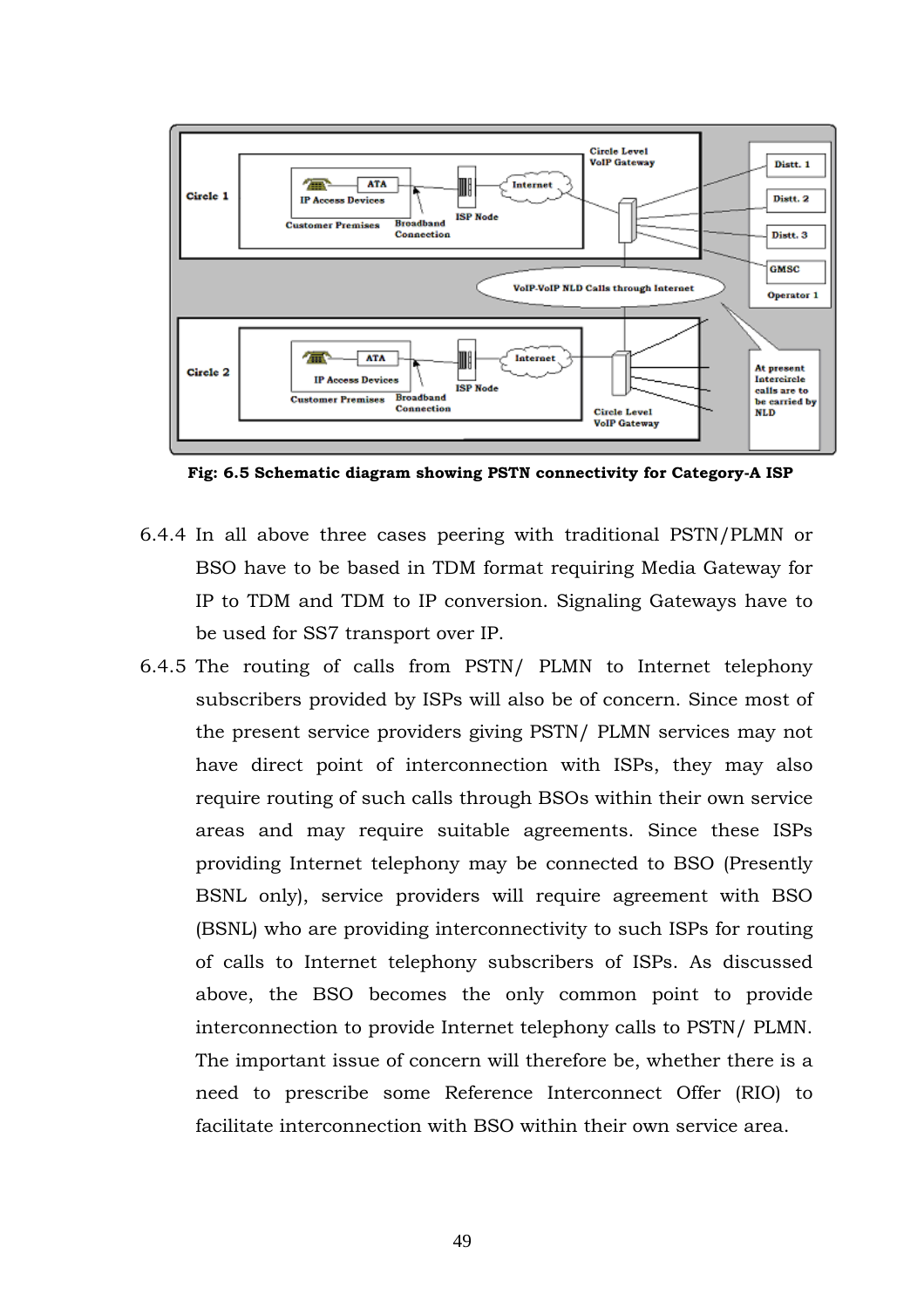#### 6.5 **Pricing structure under IUC**

- 6.5.1 Present IUC regime clearly defines carriage charges & termination charges per minute. While carriage charge has a ceiling of Rs 0.65/- per minute across the country, termination charges are fixed at Rs 0.30/- per minute irrespective of type of calls across networks. The most important objective of permitting ISP to provide Internet telephony calls to PSTN/PLMN within country may be lower tariff as compared to the tariff offered by regular access service provider for long distance calls within the country. The quality of this type of call may not be same as that offered by access service providers. Therefore impact of existing IUC regime on Internet telephony if permitted within the country requires examination. Viability of such business model for ISPs to provide domestic Internet telephony will be necessary.
- 6.5.2 We have already deliberated that ISPs may find it difficult to have direct connectivity with all PSTN/ PLMN service providers to start with and may have to depend on BSO. ISPs will therefore require commercial agreements with BSO to carry Internet telephony traffic apart from paying fixed call termination charges of Rs 0.30/- per minute to service providers. Since carriage charge has ceiling of Rs 0.65/- per minute, the commercial agreements of ISPs with BSO has to fit within with this upper ceiling. Such agreements depend on BSO business model and volume of the traffic ISPs can give to such BSO.
- 6.5.3 One alternative can be that ISPs interconnect with Category "A" ISPs to carry the Internet telephony calls and handover at appropriate point to NLDOs for termination of the calls. Since volume of such traffic will be significant due to aggregation of the Internet telephony traffic, the commercial agreements may be more effective and beneficial for carriage of such calls.
- 6.5.4 While cheaper calls using Internet telephony is of concern to subscribers and ISPs both, one can always argue that it is related to business model of ISPs. TRAI as regulator should at the most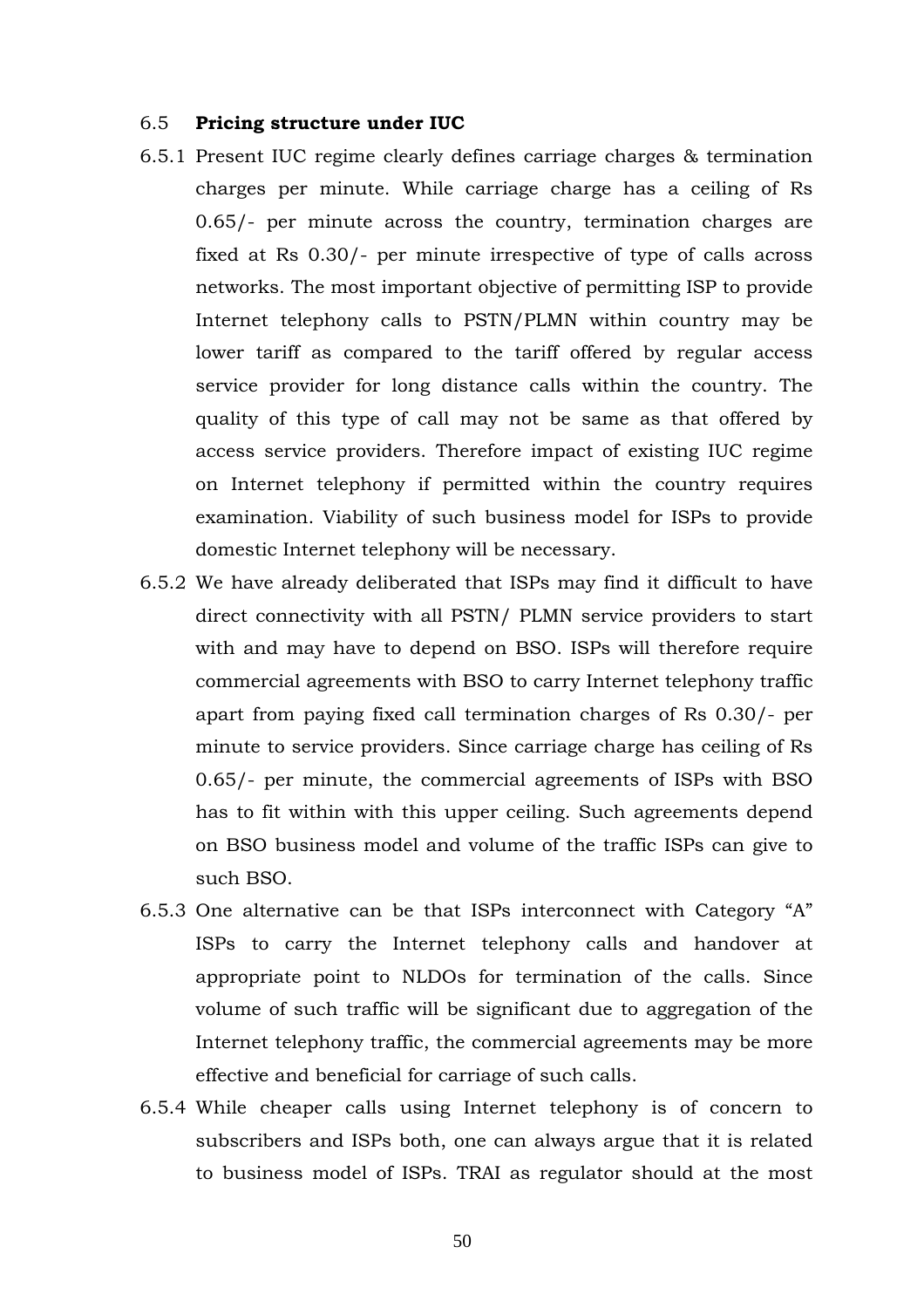create an enabling environment and leave the matter for the industry to compete. It is up to service providers to find out best business model and survive. This will ultimately benefit the subscribers.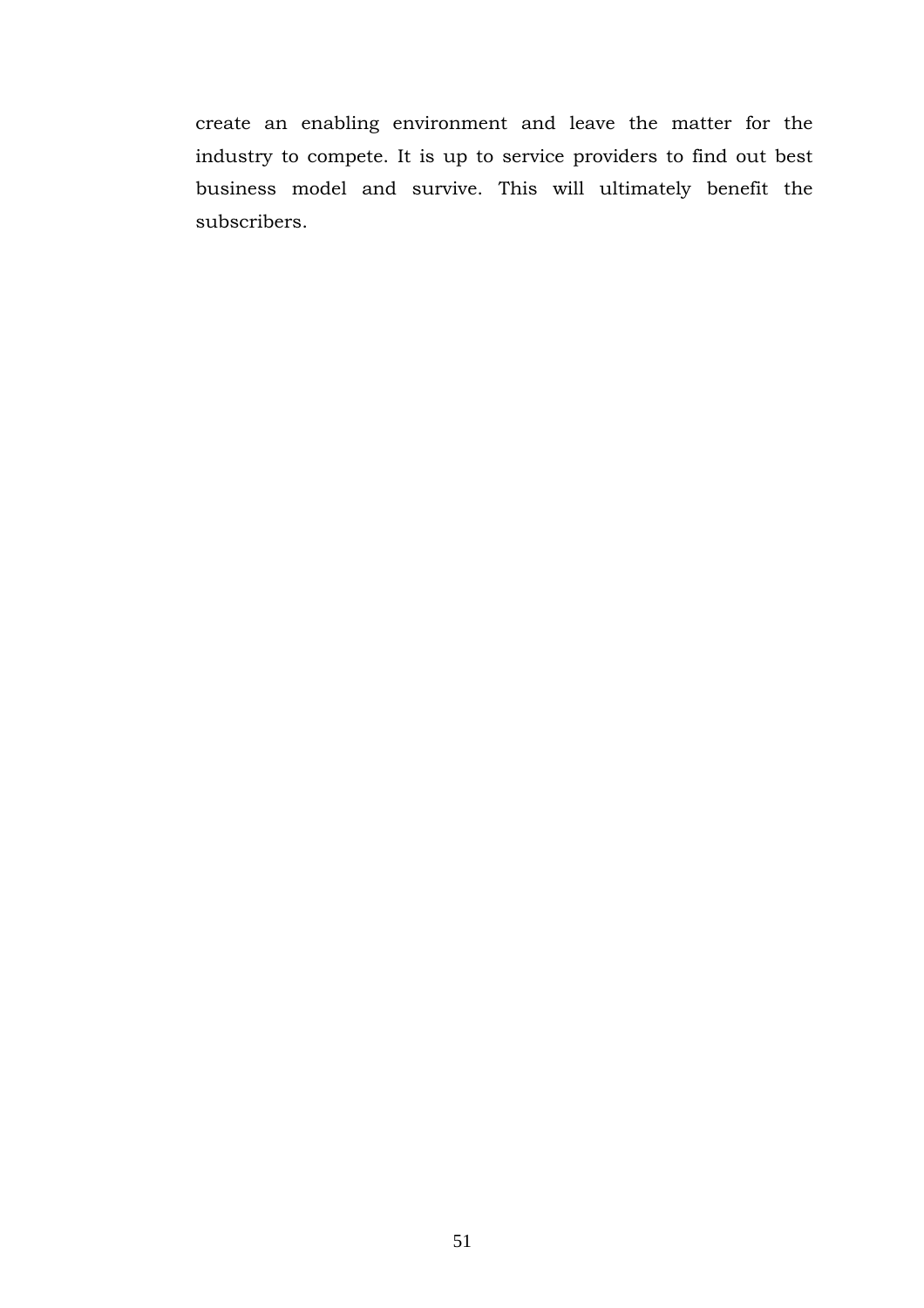#### **Annexure-III**

#### **Telephone Number Mapping (ENUM)**

- 7.1 Global practices adopted by different countries advocate use of Telephone Number Mapping (ENUM) being defined by Internet Engineering Task Force (IETF) in RFC3761. Internet Architecture Board (IAB) in concurrence with ITU has selected e164.arpa domain specifically for this purpose. Under IAB supervision .arpa is considered to be a well-managed, stable and secure operational environment. A Single domain structure under e164.arpa becomes the authoritative "root" for E.164 telephone numbers.
- 7.2 ENUM makes extensive use of the Naming Authority Pointer Resource Records (Defined in RFC 2915) in order to identify available ways and services for contacting a specific node identified through E.164 number. In nutshell, ENUM involves the following steps:
- 7.2.1 ENUM turns a phone number into a fully qualified domain name (FQDN). It does this by first adding the city, or area, and country code. For example, 2925-4780 of Delhi, becomes +91-11-2925-4780, where 11 is the area code, the 91 represents the country code for India, and the + indicates that the number is a fully qualified E.164 number.
- 7.2.2 Then ENUM removes all the characters except for the digits and reverses the order (e.g.,+91-11-2925-4780 becomes 087452921119). Finally, it places dots between the digits and appends the domain E164.ARPA at the end of the string (e.g., 0.8.7.4.5.2.9.2.1.1.1.9.E164.ARPA).
- 7.2.3 Use of ENUM issues a DNS query on the FQDN created in step 1.
- 7.2.4 DNS returns a list of URIs that contains information about what resources, services, and applications are associated with that specific phone number.
- 7.2.5 ENUM protocol can store more than one type of contact information in the DNS record that belongs to a specific ENUM number. An ENUM record associated with an Organization [www.xyz.in](http://www.xyz.in/) might contain instructions for a

52